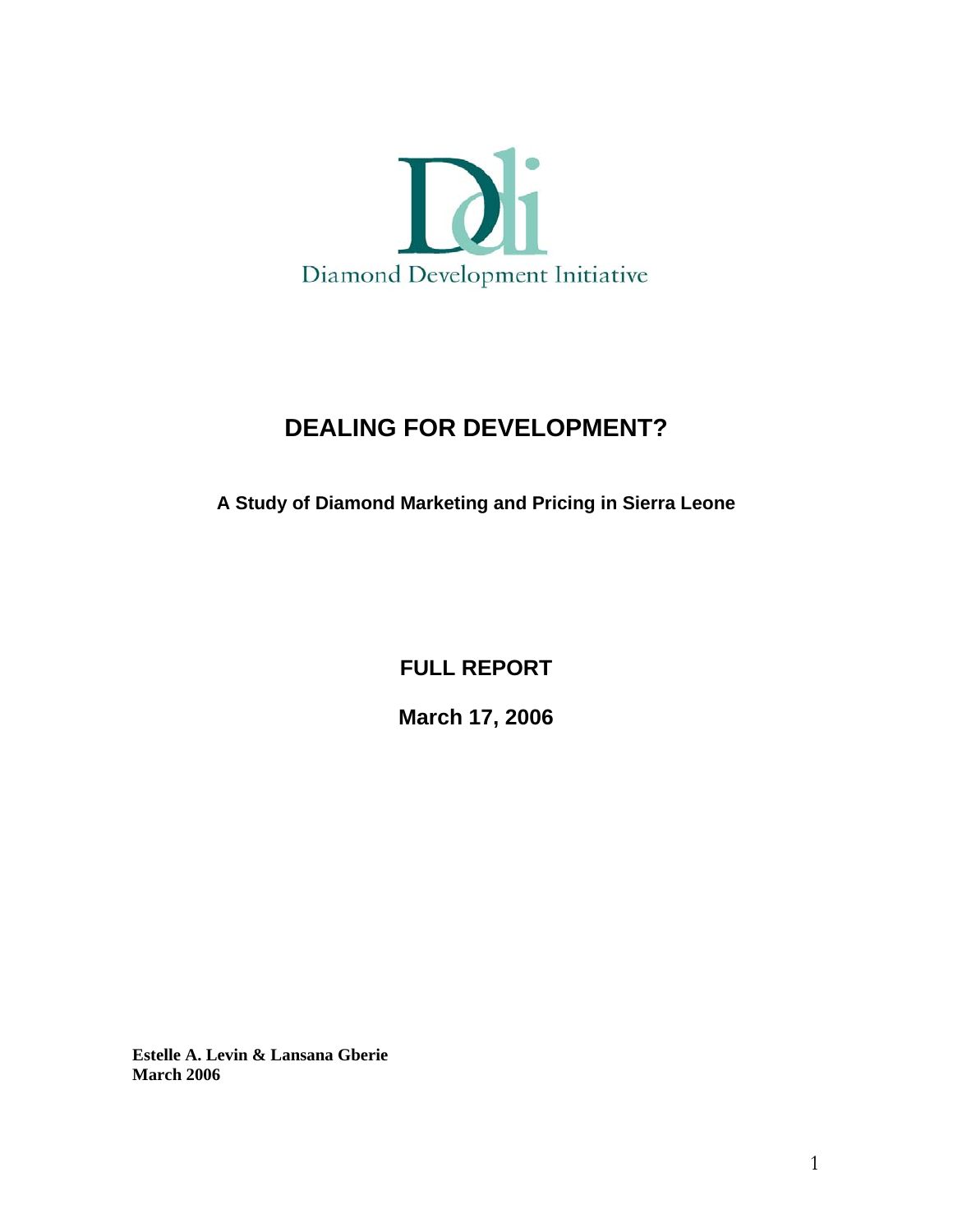#### **Acknowledgements**

This report has been published by Partnership Africa Canada on behalf of the Diamond Development Initiative. The views contained in it are those of the authors, and do not necessarily reflect those of the DDI or its members.

The authors extend their thanks to Susie Sanders of Global Witness, Ian Smillie of Partnership Africa Canada, and Simon Gilbert of De Beers for their helpful comments on the first draft and assistance throughout the research; to Sylvester Bangah, Jethroe Buttner, Ezekiel Dyke, Bernd Eckhardt, Dan Joe-Hadji, Morlai Kamara, Frank Karefa-Smart, Jan Ketelaar, John B. Sankoh and Mark White for their assistance in Sierra Leone; to Kate Blacklock for her hospitality; and to the Canadian Department of Foreign Affairs and International Trade Foreign Affairs Canada for supporting the research.

#### **THE DIAMOND DEVELOPMENT INITIATIVE**

#### **DDI Mission Statement**

To gather all interested parties into a process that will address, in a comprehensive way, the political, social and economic challenges facing the artisanal diamond mining sector in order to optimize the beneficial development impact of artisanal diamond mining to miners and their communities within the countries in which the diamonds are mined.

#### **Objectives**

To gather and disseminate information on artisanal diamond mining.

To promote better understanding of, and possible solutions for:

- Government regulation and mining regulation;
- Distribution and marketing channels;
- Organizational aspects of artisanal production;
- Legitimate and transparent distribution channels;
- Organization among artisanal miners;
- Free and open markets for artisanally mined diamonds.

To promote wide participation in the process, including governments, donors, industry and development organizations.

*DDI Membership*: the Communities and Small-Scale Mining Secretariat, the International Diamond Manufacturers Association, De Beers, the Foundation for Environmental Sustainability and Security, Global Witness, Partnership Africa Canada, the Rapaport Group of Companies.

*Report Edited on behalf of the DDI by Partnership Africa Canada, 323 Chapel St., Ottawa ON, K1N 7Z2, Canada*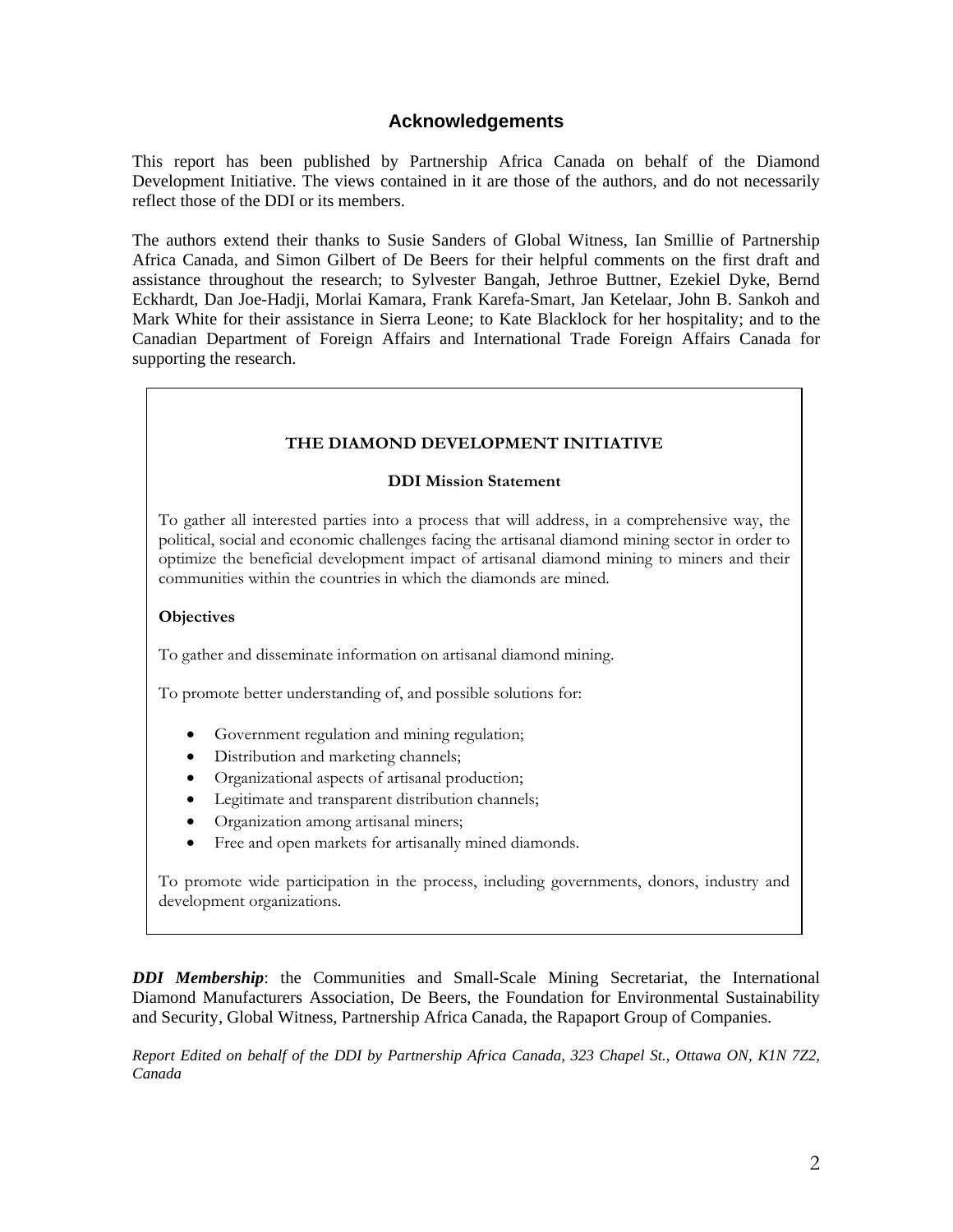# Table of Contents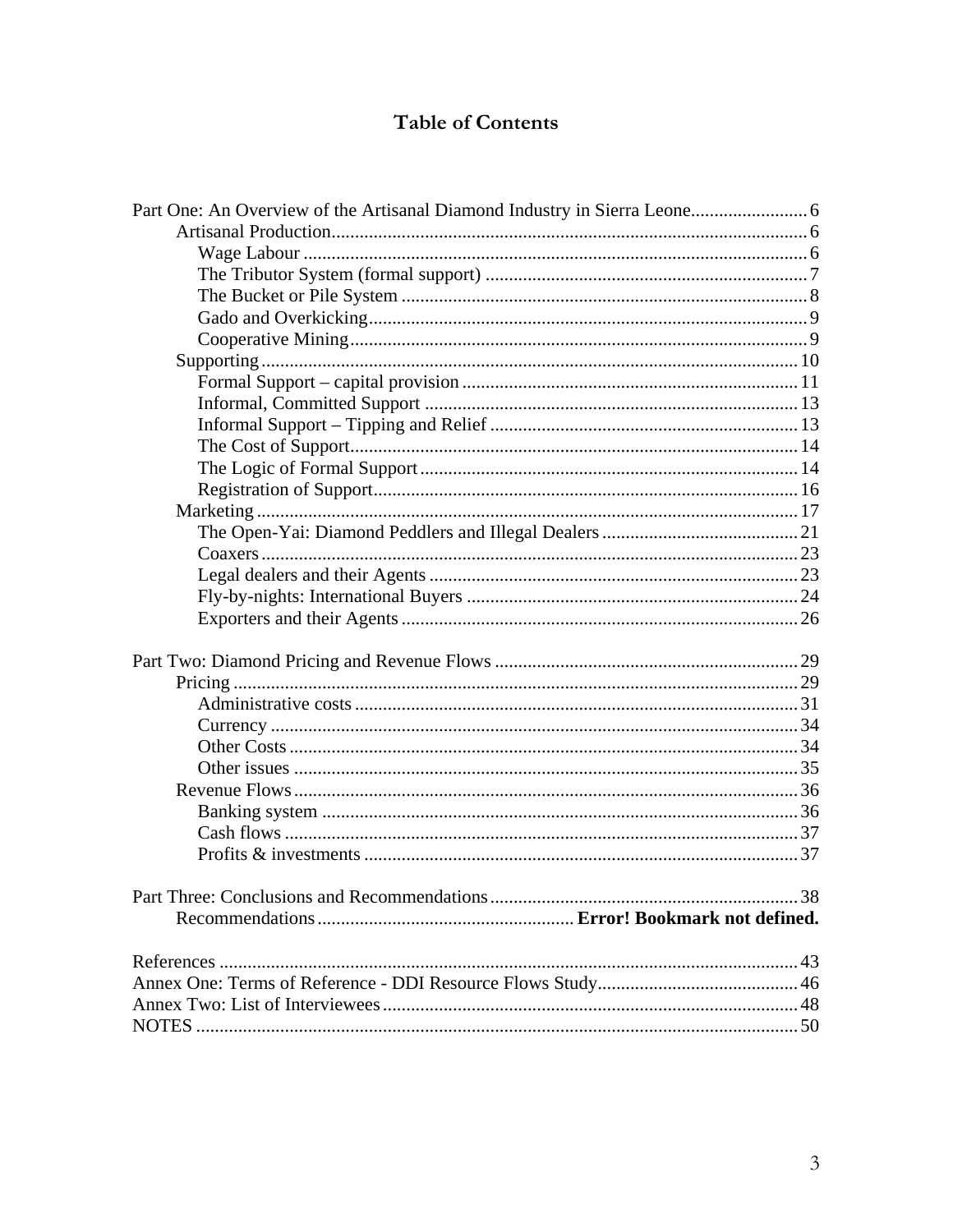# **Glossary**

| Banabana          | A Maraka word for a diamond peddler who goes to the bush to buy diamonds from<br>miners or to facilitate miners' selling their diamond. |
|-------------------|-----------------------------------------------------------------------------------------------------------------------------------------|
| Coaxer            | A diamond peddler who is based in a dealer's office or who brings sellers to                                                            |
|                   | buyers for a commission.                                                                                                                |
|                   |                                                                                                                                         |
| DDI               | Diamond Development Initiative                                                                                                          |
| <b>DFID</b>       | Department for International Development, UK                                                                                            |
| Digger            | A mineworker whose main task is the removal of the overburden and the                                                                   |
|                   | extraction of the gravel                                                                                                                |
| <b>ECOWAS</b>     | Economic Community of West African States                                                                                               |
| Fullah            | West African ethnic group predominantly from Guinea. Many work in diamond<br>trading and in the import business                         |
| GDD               | Gold and Diamond Department                                                                                                             |
| GDO               | Gold and Diamond Office                                                                                                                 |
| Gado              | Illegal mining conducted by an unsupported gang of miners who share their                                                               |
|                   | winnings equally amongst themselves                                                                                                     |
| Illegal dealer    | A dealer who buys and sells diamonds without having a licence                                                                           |
| Illegal miner     | A miner who mines a plot of land without having a licence to do so.                                                                     |
| Jewellerman       | As banabana, but in Krio                                                                                                                |
| <b>KDA</b>        | Kono Dealers' Association                                                                                                               |
| <b>KPCS</b>       | Kimberley Process Certification Scheme                                                                                                  |
| Kongoma           | Diggers contract their labour on a short-term basis in exchange for a portion of the                                                    |
|                   | gravel. This is illegal as the diggers will not have a licence to sell that gravel.                                                     |
| Labourer          | A person employed by the miner to do the manual labour necessary to extract the                                                         |
|                   | diamonds                                                                                                                                |
| Licence-holder    | The person under whose name the licence for the artisanal mine is registered. The                                                       |
|                   | licence-holder may or may not be the miner who manages operations.                                                                      |
| Licensed dealer   | A dealer who operates under a licence bought from the Ministry of Mineral                                                               |
|                   | Resources and is supposed to buy from a licensed miner and sell to a licensed                                                           |
|                   |                                                                                                                                         |
| Licensed exporter | exporter                                                                                                                                |
|                   | An exporter who operates under a licence bought from the Ministry of Mineral                                                            |
|                   | Resources and who sends/takes diamonds out of the country through the Gold and                                                          |
|                   | Diamond Department                                                                                                                      |
| Licensed miner    | A miner who holds a licence for mining a certain plot of land                                                                           |
| <b>MMO</b>        | Mines Monitoring Officer                                                                                                                |
| <b>MMR</b>        | Ministry of Mineral Resources                                                                                                           |
| Maraka            | West African ethnic group predominantly from Gambia, Mali and Senegal, who                                                              |
|                   | work principally in diamond trading in Sierra Leone                                                                                     |
| Miner             | The person who manages the mining.                                                                                                      |
| Mines Manager     | A person employed by the miner to manage the operations on his behalf                                                                   |
| Mineworker        | Labourers and mines managers                                                                                                            |
| <b>NDMC</b>       | National Diamond Mining Corporation                                                                                                     |
| <b>NRA</b>        | National Revenue Authority                                                                                                              |
| <b>Ñikoñiko</b>   | As banabana, but in Madingo                                                                                                             |
| Open-Yai          | The Open-Yai are West Africans (principally Maraka, Fullah and Mandingo) and                                                            |
|                   | Sierra Leoneans who act as middlemen between diggers/miners and licensed                                                                |
|                   | dealers. It comprises peddlers and dealers known for illegal dealing and                                                                |
|                   | smuggling.                                                                                                                              |
| Overkicking       | A style of mining where people work individually or in pairs to wash the tailings                                                       |
|                   | of gravel that has already been washed.                                                                                                 |
| <b>PDA</b>        | Peace Diamond Alliance                                                                                                                  |
| Peddlers          | Small-time diamond dealers who buy from miners and diggers and sell to other                                                            |
|                   | dealers                                                                                                                                 |
| Smuggler          | An exporter who illegally sends/takes diamonds out of the country                                                                       |
| <b>UMU</b>        | United Mineworkers Union                                                                                                                |
|                   |                                                                                                                                         |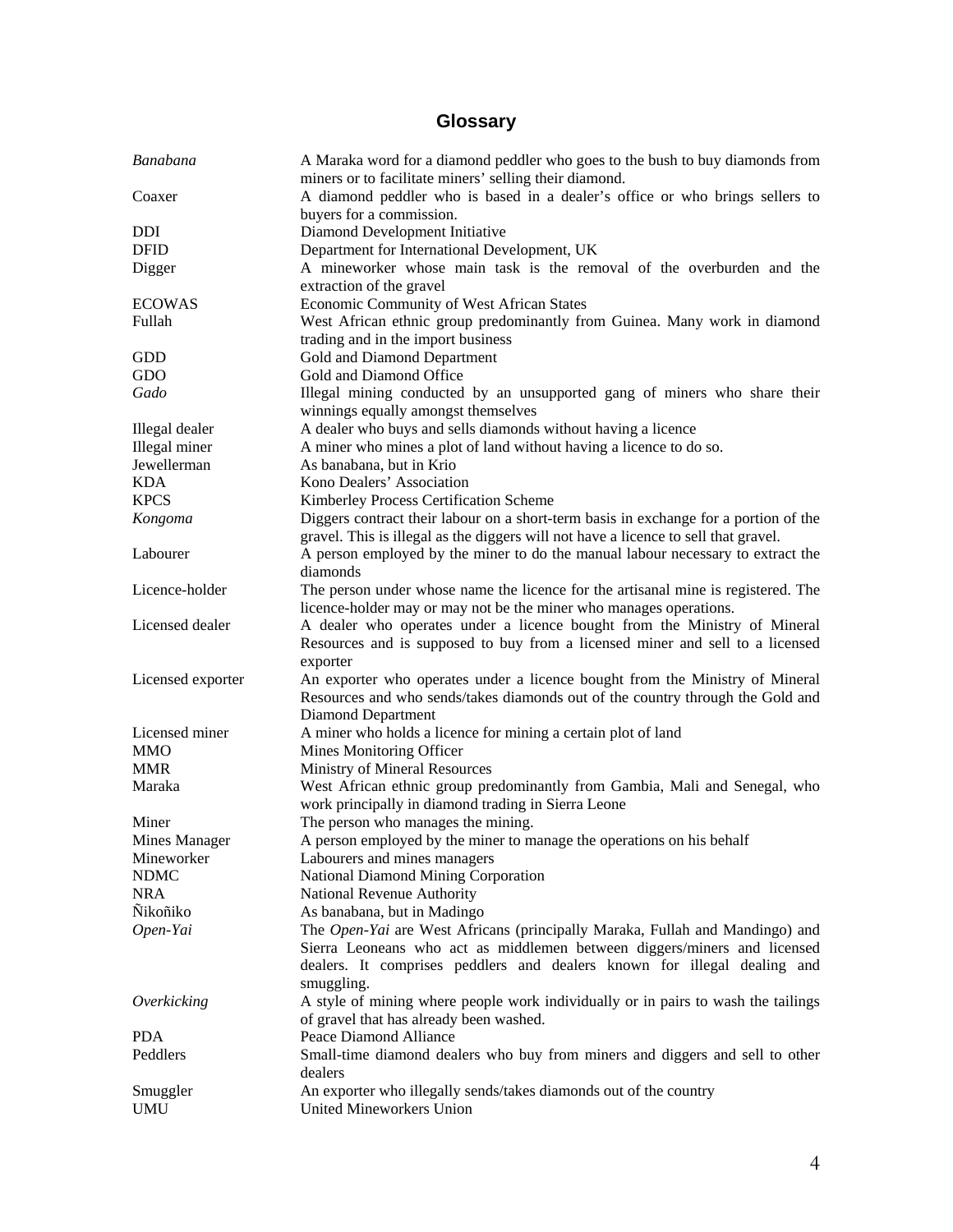## **Dealing for Development?**

### **A Study of Diamond Marketing and Pricing in Sierra Leone**

The aim of the Diamond Development Initiative (DDI) and thus of this report is to enhance human security in artisanal diamond mining areas, contributing to making artisanal mining less conflictprone and more beneficial to the labourers, miners, and communities, and the regions and countries in which they work.

As a result of the "conflict diamonds" problem, national and international attention has focused on the movement of diamonds from Sierra Leone into the international system, resulting in Sierra Leone's pioneering implementation of the Certificate of Origin, closely followed by the Kimberley Process Certification Scheme (KPCS). A number of policy-oriented studies have also been done on the organisation (and rationale) of production in contemporary artisanal diamond mining, as well as on labourers', miners' and their households' livelihoods.<sup>1</sup> By contrast, there are few studies on the marketing of diamonds within an artisanal diamond mining country. 2 This study aims to fill part of the gap, by focusing on the dynamics of the internal movement and trading of artisanally mined diamonds in Sierra Leone.

The specific objectives of the study were to understand what determines the prices of diamonds at each step up the largely nebulous and opaque chain of the diamond mining and trading system, how and why different cultural and ethnic groups are involved, as well as the dynamics of revenue flows within the system. The overall aim is to determine how the current structures of marketing activities may be changeable in order to ensure that diamond labourers and diamond mining communities benefit more from the millions of dollars worth of diamonds that are produced each year in Sierra Leone, by artisanal or small scale diggers. Understanding the internal trade of diamonds is also important for an appreciation of the integrity, or lack thereof, of international control systems like the Kimberley Process, and for improving global efforts to combat organized criminal activities and money laundering. The study was done with a view to expanding the research to other countries where diamonds are mined artisanally, such as Angola and the Democratic Republic of the Congo.

The research was conducted in Freetown, and principal diamond districts – Bo, Kenema and Kono – from January 19th to February 10th 2006. The research involved document analysis and semistructured interviews with mine labourers, licensed miners, dealers, exporters, and their agents, informal dealers, representatives of Government, the Peace Diamond Alliance, international donors, and industry experts. See annex 2 for a full list of interviewees. This report also draws on research conducted from June to August 2004. The 2004 research was conducted by Estelle Levin with Helen Temple and Ansumana Babar Turay, and funded by USAID and Canada's Social Sciences and Humanities Research Council (SSHRC). Full details can be found in Levin (2005) and Temple et al. (2005).

The report begins with an overview of the diamond industry so that the reader might understand the structural and political aspects of the industry which affect the industry's potential to deliver benefits to mineworkers and mining communities. Consideration is then given to the financial aspects of the marketing chain, specifically looking at what affects the pricing of a diamond, and how revenue flows determine the industry's structure, pricing procedures, and the development potential of mining areas. The report finishes with key recommendations as to how the various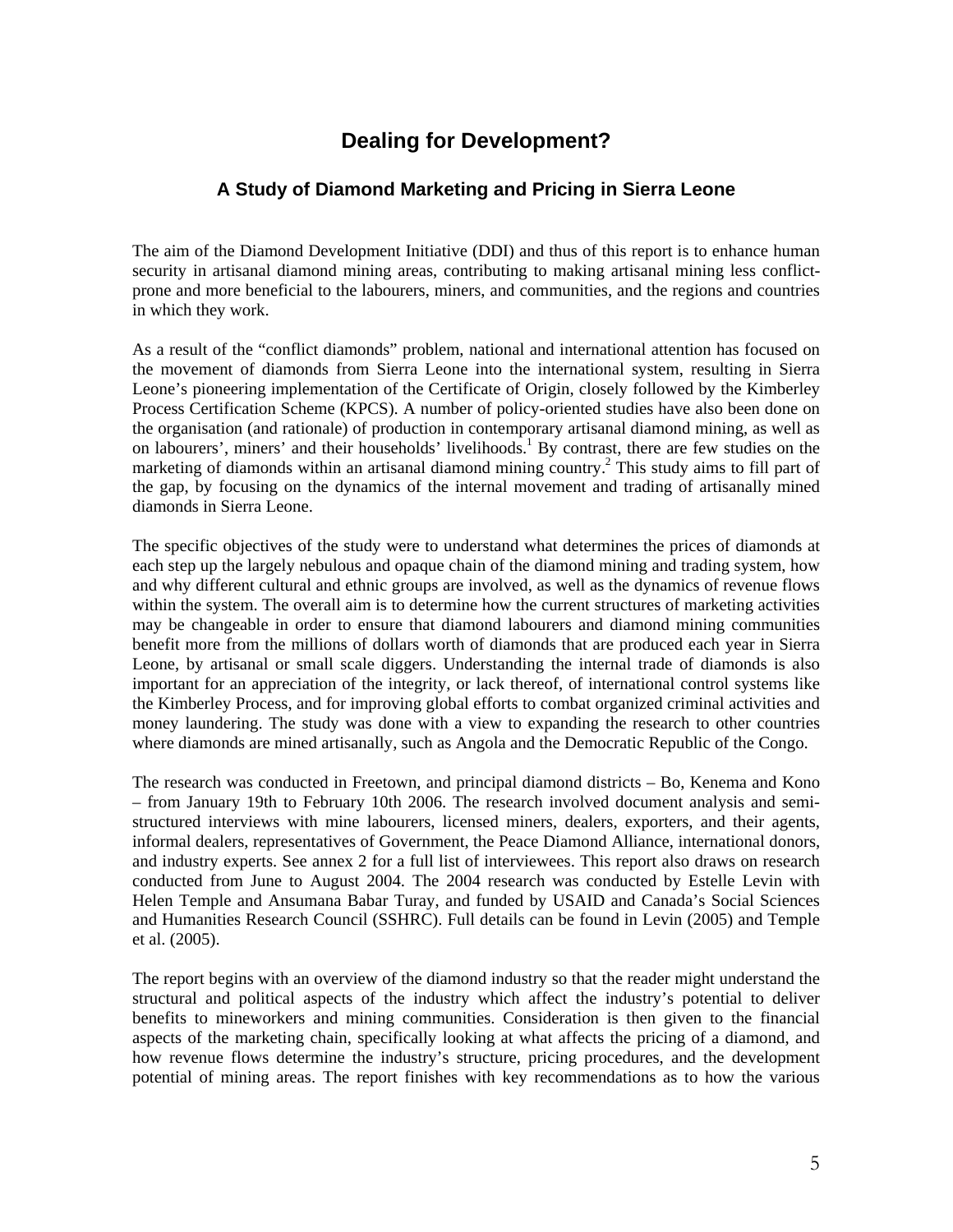stakeholders concerned with the diamond marketing chain might do things differently to help make diamonds work for development.

## *Part One An Overview of the Artisanal Diamond Industry in Sierra Leone*

The structure of the diamond marketing chain depends on the method of production. In Sierra Leone, diamonds are mined in four different ways: as industrial kimberlite, industrial alluvial, smallscale alluvial, and artisanal alluvial production. At present, Koidu Holdings is the only company in Sierra Leone extracting diamonds from underground kimberlite pipes. Its industrial operations in Tankoro Chiefdom (Kono District) and Tongo Fields (Kenema District) produced 116,665 carats of diamonds in 2005, valued at just over \$22.5 million by the country's Gold and Diamond Department (GDD), and comprising 15.86% of total exports by value. Koidu Holdings exports its own diamonds. Almost all other mining operations are small-scale, with the exception of Sierra Leone Diamonds Company (SLDC), which at present is involved mainly in prospecting, but

#### **TERMINOLOGY**

In the report, please note the following:

- 1. As with customary parlance in Sierra Leone, the term "digger" is used to cover diggers, washers, and labourers unless otherwise stated.
- 2. The term "miner" means the manager of the mine site and not the digger.
- 3. In most cases the "miner" and the "license holder" are the same person. This can be taken as the normal case unless otherwise stated.
- 4. Miners may be men or women; it is rare for women to be labourers in formal operations or to be dealers or exporters.

which has plans for industrial alluvial mining. In 2005, six small-scale companies – Sandoh Development Corporation,<sup>3</sup> Arcadia Mining Company, A.V. Charge, Magna Egoli Mining, EuroAfrican Impt. & Exp. Ltd., and Africa Gold & Diamond (SL) Ltd – exported 10,628 carats  $(\$3.1$  million) directly out of the country through the GDD.<sup>4</sup> By the far the most important mining operations in the country are artisanal alluvial, which is done using rudimentary tools and equipment like shovels, sieves, pick axes, and water pumps. In 2005, nearly 2,400 artisanal mining licenses were granted in Sierra Leone.<sup>5</sup>

The marketing chain described in this report is that which channels diamonds produced by smallscale and artisanal diamond mining companies, or other occasional diamonds as may be imported – legally or illegally – into Sierra Leone, towards the international market.

## **Artisanal Production**

No concerted geological survey of Sierra Leone's alluvial fields has been done since P.K. Hall's exploration of the country's South-East in the 1960s.<sup>6</sup> It is also impossible to get an accurate estimate of diamond production in Sierra Leone, which is something that a cadastre system now under development is attempting to address. $<sup>7</sup>$ </sup>

This analysis considers how the different styles of production offer different returns to the mine labourers.<sup>8</sup> Generally speaking, labourers are either employed in exchange for a wage, "support", or a share of the gravel. Depending upon the legality of the mining and the liquidity of the supporter, labourers may work for a combination of these. Most legal operations employ people in exchange for wages or support only.

#### *Wage Labour*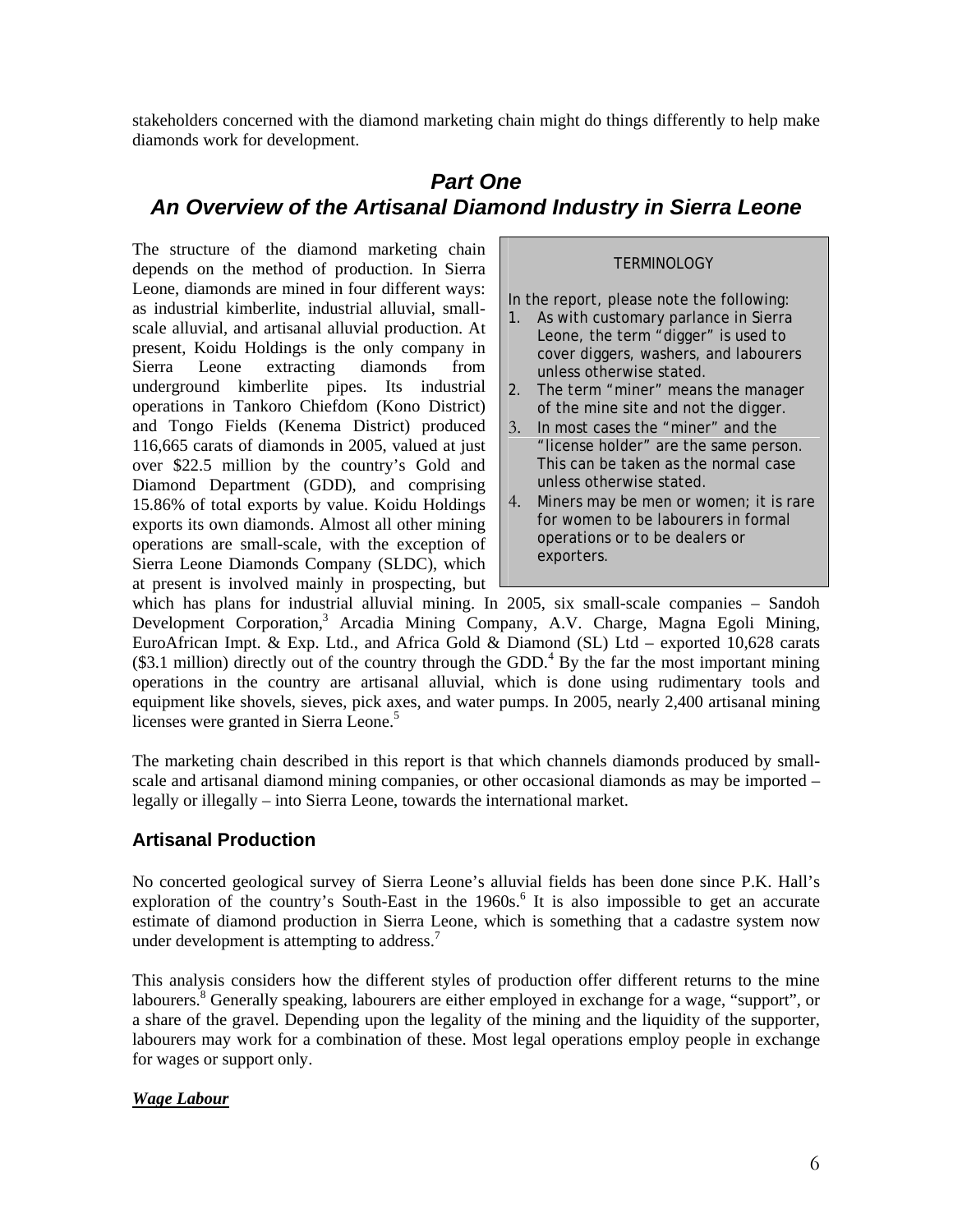Wage labourers are paid cash only, either on a daily, monthly or seasonal basis. The daily wage is upwards from 5,000 Leones (US\$1.67) in artisanal operations, and Le 10-15,000 (US\$3.33 – \$5) or Le 6-7,000 (US\$2.33 – \$2.66) for skilled and unskilled labour respectively in small-scale operations. Companies which have joined the United Mineworkers Union (UMU) pay a minimum of Le 10,000 a day for unskilled labour (about Le 200,000 per month, equivalent to \$67) and Le 300-600,000 a month (\$1-200) for skilled labour such as operators, welders and mechanics.<sup>9</sup>

In Kono District, and to a certain extent in Bo, contract labour is increasingly common as the government grants more and more small-scale and industrial alluvial mining leases. Wage labour is preferred by labourers who, having previously mined for a share of the profits (the tributor system) and having received minimal gains, prefer the security of a regular wage. This shift towards wage labour may also be indicative of local sentiment on productivity as people assess the likely returns and decide that they're better off accepting a daily wage.

#### *The Tributor System (formal support)*

Artisanal mining is dominated by the tributor system, in which supporters give miners what they need to extract diamonds (basic tools and equipment); they also buy the mining licence and provide the labourers rice and some cash for their daily subsistence. This daily cash payment varies between Le 500 and Le 5,000 per day. Labourers might also be supported with health costs, accommodation, and transport, and sometimes even their funeral expenses (standard for divers), children's education and family welfare. Supporters also provide perks, such as cigarettes or kola nuts, or marijuana in illegal operations.

## **The Tributor System**

- 1. Prior to beginning work, the parties agree on the percentage share of the profits. Whatever quality of diamonds they find, they split the winnings according to this percentage. This is the standard arrangement between the licensed miner and his/her financier. The licenseholder's usual allocation is 30-40% of the profits of the sale; the supporter gets 60-70%. Sometimes, though rarely, the labourers are allocated a percentage of the profits and the split is 40% (supporter), 30% (license-holder), and 30% (shared between up to 50 workers).
- 2. The licensed miner or his mines manager negotiates to "buy" the diamond from the labourers. The miner tends to have superior knowledge, and so is able to push down the labourers' price, especially if the stone is a special or uncommonly large (e.g. over five carats). If winnings have been scarce and the supporter is badly in deficit, then the labourers are likely to get nothing for small finds, encouraging some to steal. According to one miner, this system of post-negotiated pricing is the best way to "really satisfy the diggers."<sup>10</sup> Licence-holders also prefer this system as labourers are less likely to steal if they believe they can benefit from the diamond *and* still keep their job.<sup>11</sup>
- 3. The labourers then split their portion among themselves, either equally or according to the gang leader's judgement of what people deserve on the basis of their productivity (effort and skill), age or position in the gang's hierarchy. Sometimes the winnings are allocated differently according to the value of the gem: equally when the gem is of low value, and unequally when it is of high value with the gang leader taking a larger share.<sup>12</sup>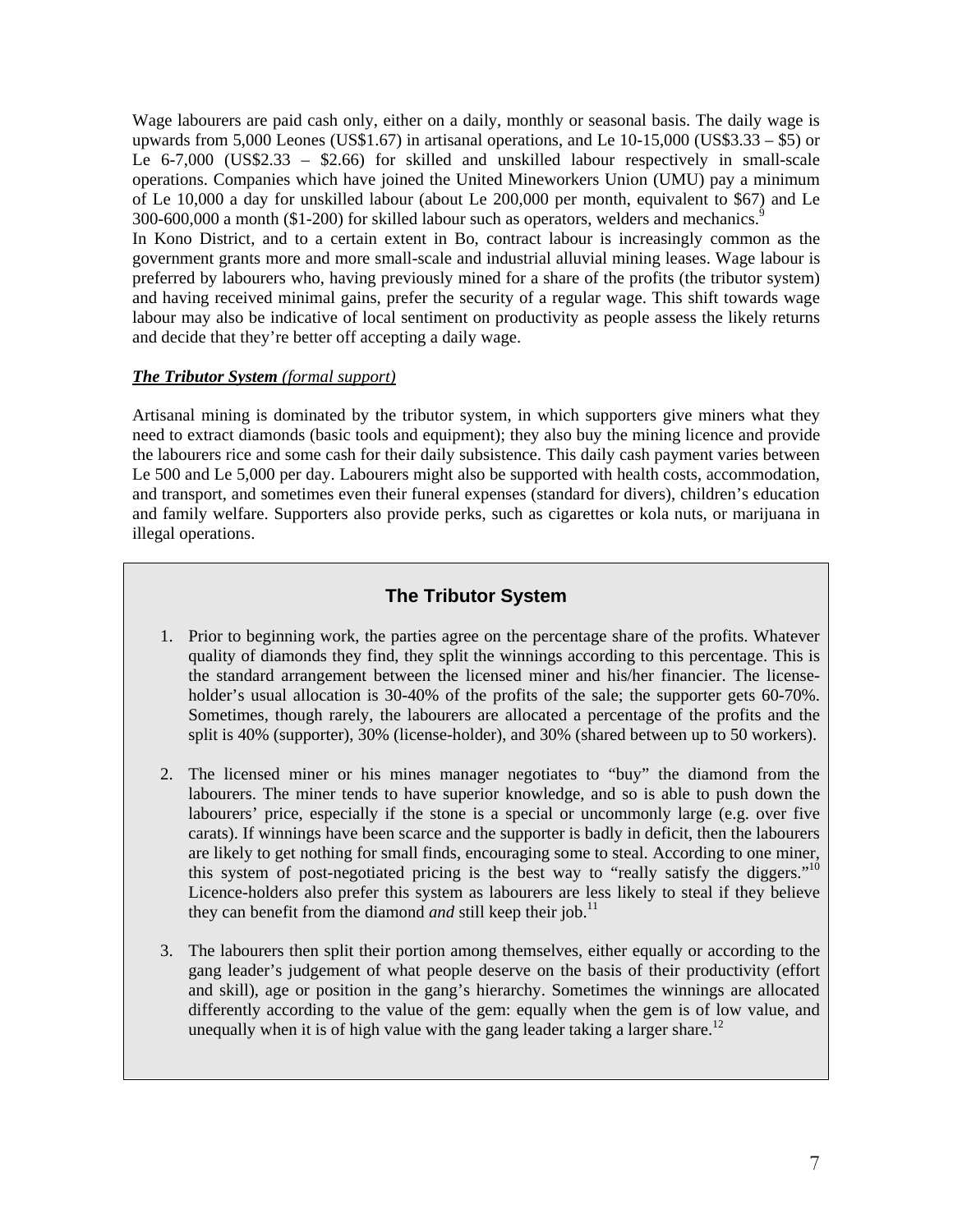This system rarely benefits the labourers unless they find a large stone, the stone is not then stolen, and the gang leader is experienced enough to argue for a realistic price from the licence-holder. This system works on the premise that labourers prefer to receive minimal daily support and the chance of a greater share of the findings than to receive maximal daily support and a small bonus, based on a percentage share of any findings. The move towards wage labour indicates that some labourers would accept terms currently proposed by DFID, in partnership with the United Mineworkers Union, for artisanal mine workers to receive an acceptable (highest possible) minimum wage and level of support, along with a nominal bonus. The bonus would discourage labourers from stealing, whilst the assurance of an optimal wage and support would enable them to build greater household resiliency.

#### *The Bucket or Pile System*

Where the miner has no liquidity, he may use the pile or bucket system to mine his land. Even the purchase of tools and rental of equipment can be covered by allocating gravel to the respective owners (though this is illegal). In the pile system, prior to beginning work, the parties agree on their respective proportions of the gravel. Generally, half the gravel is washed for the land-owner, and the remainder is washed and shared among the labourers. Labourers are only entitled to a share of the diamonds found in their own pile. The bucket system is practically identical. Instead of paying labourers in one big pile, the labourers are divided into teams of maybe four. Each team receives a bucket of extracted gravel to wash for the land-owner and a bucket to wash for itself. If the team finds any diamonds in their bucket, it gets to keep the winnings in their entirety. In this system the gamble is even greater for the labourers, but the winnings – if found – are shared amongst fewer people

The bucket and pile systems are common styles of production in unsupported illegal operations. The pile system was the preferred system during the war. It may also occur when a licence-holder does not have enough capital to mine his entire lease. He may then sublet a portion of his licensed land in exchange for a portion of the tenant's gravel rather than a share of the profits, $13$  or he may bargain to persuade his labourers to accept gravel instead of support for a portion of the work. The pile and bucket systems are also used to contract short-term or occasional labour when the supporter is not liquid. This is the *kongoma* system.

In theory, the supporter should get nothing for diamonds produced from the labourers' own share of the gravel in the *kongoma*, pile or bucket systems. In legal operations, however, the labourers can sell the diamonds they find either directly to the licensed miner or else to a licensed dealer, using the miner's licence.<sup>14</sup> In the latter case, they provide the licensed miner with a tip or commission. Whilst this is not entirely in line with the legal interpretation of production and diamond ownership – the licence-holder is supposed to be the first owner of the diamond – it does ensure that diamonds enter the legal marketing chain and that production in licensed areas can continue even when liquidity is poor.<sup>15</sup> Of course, should the lucky labourers decide to take their diamonds elsewhere, say to a peddler or dealer who has provided them with rice in the past, theoretically they can do so. In practice this depends on the social capital and status of the licence-holder, who could use the Law and his contacts in the authorities to lay claim to the diamond.

The bucket, pile and kongoma systems therefore only benefit labourers when they find a diamond in their own pile, and when they themselves or someone they trust has enough expertise to negotiate an acceptable price with whomever they sell to. If they sell to the licence-holder, they are likely to receive less than they should on the understanding that the stone legally belongs to the licenceholder anyway, and because he will want to make his own profit when he takes it to a dealer. If they sell to a licensed dealer or his agent they are likely to receive less because dealers are more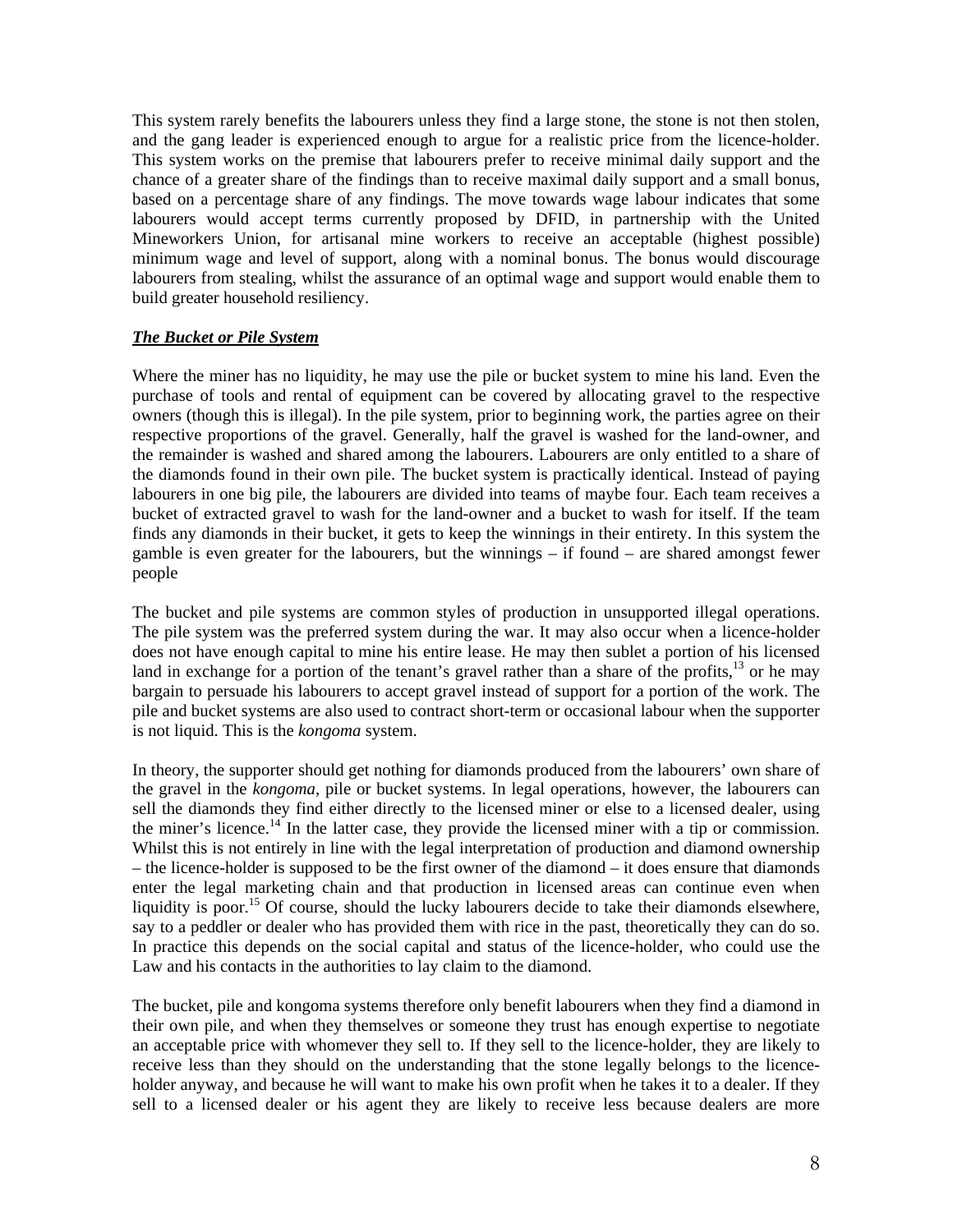experienced in negotiation and pricing. If they sell to a diamond peddler without the licence-holder knowing, they are likely to receive less than they should because people pay less for stolen stones.

#### *Gado and Overkicking*

People mining illegally may have operations run on a similar scale to licensed mining, and in these cases may give labourers full support or wages, but this is less common these days as large operations are easier targets for Mines Monitoring Officers (MMOs). Other illegal miners are often those people who do not have (or are presumed not to have) the skills deemed necessary for employment in a formal gang, or who prefer to mine illegally.<sup>16</sup> These miners do "*gado*" or "overkicking". *Gado* is illegal mining conducted by an unsupported gang of diggers who share their winnings equally amongst themselves. They usually illegally mine deposits close to the surface, but may also do occasional wage labour – either *kongoma* or *jagaja*. Overkicking is a common type of mining conducted by people individually or in pairs. Overkickers wash the tailings of gravel that has already been washed, either on legal mining plots to ensure that nothing is overlooked, or illegally wherever gravel is easily accessed. It is pursued seasonally by workers who are without work in the wet season, as well as by some of the most vulnerable who cannot find employment in a gang – for example the elderly, the sick, women, and children. *Gado* gangs and overkickers may receive occasional support from people interested in their diamonds, usually Maraka, Fullah or Madingo dealers, and generally sell their diamonds to people in the *Open-Yai* (see below). They may also sell their diamonds to or through a licence-holder (thus making the diamond legal). Experienced illegal miners might go directly to legal dealers or their agents. It is clear that the range of expertise amongst people who do *gado* and overkicking is large. These activities are pursued by the most vulnerable and the most secure.<sup>17</sup> On this basis, returns to this group will be determined more by their expertise and social capital than by the fact that they do this style of mining.

#### *Cooperative Mining*

USAID's Integrated Diamond Management Program (IDMP) has been developing a model of cooperative mining. Direct financing and lending by an international buyer, and the fixing of prices to 10% below the Antwerp market price, guarantee cooperatives a higher price for their diamonds. It aims to bypass the intermediate dealer layer, where most of the profit is made, and removes the need for price negotiation.<sup>18</sup> The scheme was first implemented in 2005 with five cooperatives mining an acre each. Of \$50,000 invested, however, only \$7,000 worth of diamonds was actually recovered. Reasons given include:<sup>19</sup>

- 1. too few mining sites were mined to spread the financier's risk sufficiently;
- 2. mining in 2005 was expensive, owing to a lot of rain at the beginning of the year;
- 3. the allocated land was not very productive or was comparatively expensive to mine;
- 4. the land was not properly prospected in advance of digging;
- 5. either the cooperative members did not sufficiently comprehend that the money was actually a *loan*, or the PDA did not find a way to guarantee the security of the loan;<sup>20</sup> and
- 6. alleged malpractice by one or some of the employees of the Peace Diamond Alliance and executive members of the cooperatives in terms of:
	- manipulation of the awarding of certificates to cooperatives with whom PDA employees had relationships;
	- lack of transparency in financial management by the cooperatives' executive members;
	- diversion of the financier's money to these peoples' personal livelihood needs;
	- interruption of the work as unpaid and underpaid workers abandoned their duties;
	- theft of diamonds produced from the sites by workers who remained there.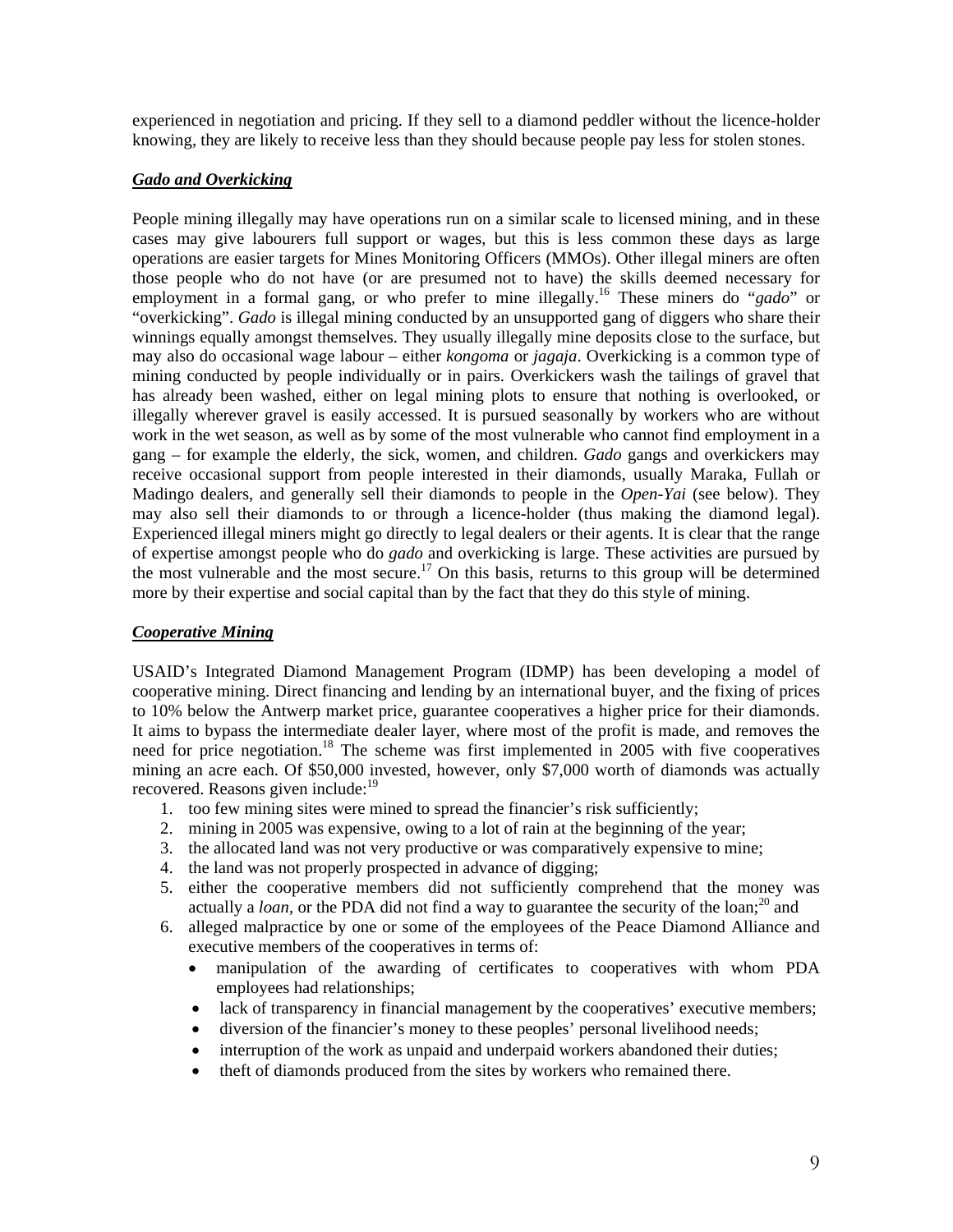These reasons for failure should ultimately be avoidable Diamond mining cooperatives and the IDMP remain potentially useful models for improving the potential for artisanal diamond mining. A failed year does not necessarily mean a failed model.

## **Supporting**

In the early days of diamond mining in Sierra Leone, there were plenty of diamondiferous gravels close enough to the surface to be extracted with minimal investment. By the early 1960s, however, miners had to remove greater volumes of overburden to access diamond-bearing soil. This increased the costs of production. Cash-strapped miners turned to buyers and local businessmen for financial support, giving birth to the supporter system.<sup>21</sup>

Supporters are necessary for the same reasons today, and increasingly so in the traditional mining areas of Kono District, where the majority of the remaining payable grounds – based on local judgement – require deep pit mining. By local standards, financing mining operations is excessively expensive for the ordinary miner (see below). Financial institutions approached during the course of this study cited lack of collateral and the absence of reporting which might help ascertain risk as a reason for their lack of interest in the sector. They believe that miners and labourers would not be responsible borrowers. $^{22}$ 

All established dealers and their agents, legal and illegal, and most exporters and their agents support mining.<sup>23</sup> Most supporters are themselves financed by bigger, wealthier dealers or exporters. There could be three or more layers of supporters, all of whom expect to make a profit. Needless to say, this severely affects the prices that the digger – at the bottom of the chain – eventually gets for his winnings.

## **Case Study: Layered Supporting and Diggers' Due**

Foday Moiwai supports 30 diggers in Lower Bambara, Tongo. He is himself supported by a Lebanese trader, but he also works as "Secretary" to an indigenous diamond dealer in Kenema, Benson Kemoh. Mr. Kemoh is chairman of the African Dealers Association in Kenema.<sup>24</sup> As "Secretary" Mr. Moiwai solicits miners with diamonds to sell to Mr. Kemoh, who in turn pays Mr. Moiwai 15 per cent of the profit from each diamond he buys in this way. Out of this 15%, as well as from funding he gets from a Lebanese man, Mr. Moiwai supports his diggers. He spends Le 3000 (about a dollar) a day on each digger (equivalent to Le 90,000 for 30 diggers a day). When a digger is sick, Mr. Moiwai pays for his treatment. When a diamond is found, Mr. Moiwai pays the diggers one-third of the price that his Lebanese supporter would give him.

The digger who wants more finds himself with two options: attempt to steal any diamonds he finds, or abandon diamond mining altogether. But a digger who steals is likely to gain a little more than he would if he had sold to his supporter, he is also unlikely to realize even marginally the actual price of the stolen diamond. In the first place, his knowledge of the value of diamonds is limited; it is conditioned by the predatory prices paid by his supporter. And because he is in a rush to sell for fear of being apprehended, the potential buyer is likely to see this and exploit it.<sup>25</sup>

In the supporter system, the miner receives assistance from a financier to conduct his mining. Labourers only receive support formally when working in a licensed site and when this support comes from the licensed miner or his financier. Labourers working on licensed land might also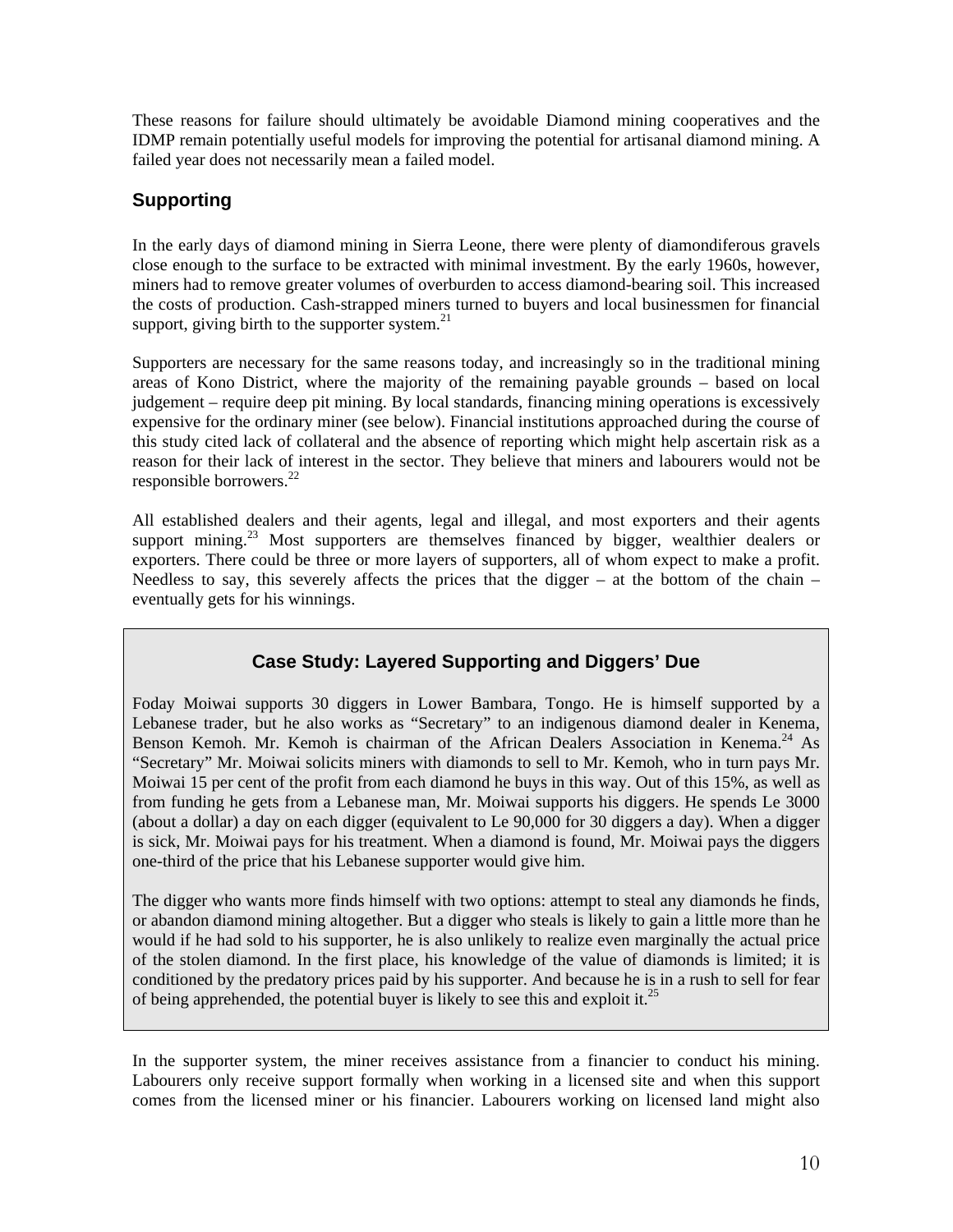receive occasional support from dealers and diamond peddlers who wish to encourage them to bring stolen diamonds to them. Otherwise, labourers only seek support for their mining operations if they are mining illegally, doing *gado* or overkicking, for example

There are many different types of supporter-client relationships in the artisanal mining industry. Support may be formal or informal, substantial or piecemeal, occasional or regular. It may exist between diggers and a financier, miners and a financier, or between diggers themselves. It also exists within the marketing chain, between dealers and their agents, exporters and dealers, and exporters and their agents. Broadly speaking these diverse styles of support fit into two categories: one based on a formal system of capital provision, and the other based on the customary system of patronage and relief.

#### *Formal Support – Capital Provision*

Supporters sometimes enter into formal arrangements with miners with the conditions of their agreement written, witnessed, signed and lodged with the Ministry of Mines. The United Mineworkers Union (UMU) has developed a memorandum of understanding which some supporters and their workers are signing, before lodging it with the Union (see Figure One).

The UMU places three conditions on this process: that the supporter and workers are registered members of the union, that the supporter has proven sufficient capital to complete the work, and that the plot is registered at the cadastre. The supporter pays registration fees of 1000 Leones (US\$0.33) for him/herself and 500 Leones (US\$0.17) per digger. The costs are low in order to encourage people to enter into these formal contracts. The UMU has 145 licence-holders registered in this way so far.

Formal support is usually substantial, and is intended to cover all mining-related expenses, although the supporter may also offer the client relief whenever s/he requires it. The agreement is entered into at the start of the mining season (usually September or January), usually prior to getting the licence. When deciding whom to support, financiers are most mindful of the productivity of the land and the calibre of the miner in terms of his trustworthiness and skill. The miner's financial acumen is not an issue. The support is *not* a loan but is rather a direct investment; the supporter bears the financial risk entirely. The miner brings expertise and the supporter brings capital, and it is on this basis that they go into business. The miner is not expected to do anything but mine well and bring all diamonds found to the supporter. This understanding – and the freedom with which supported miners often break their responsibility to their supporter – challenges the characterisation of the supporter-client relationship as one of exploitation and debt bondage.<sup>26</sup>

This system of formal support is used by licensed dealers – mostly Lebanese and foreign nationals – to support licensed miners and their workers. It is a business arrangement. It may last for many years or for just a month. One miner explained it this way:

"*He does all the logistics of the work, all the financing, and then after all the exercise, we go and sit down in his office and he'll bring out the document of his expenditure, and he will calculate his expenditure and my manager will produce his own document and they will do a comparison. After that we come to business. After the business he* will tell me that this diamond is so-so-so-so-so, and out of that we will divide it *between us. He will get his own 60% and I will take my own 40 %. He'll remove the expenditure before we go into the share. This means that if the diamond cost one million Leones and if you have spent two hundred thousand Leones on expenditures,*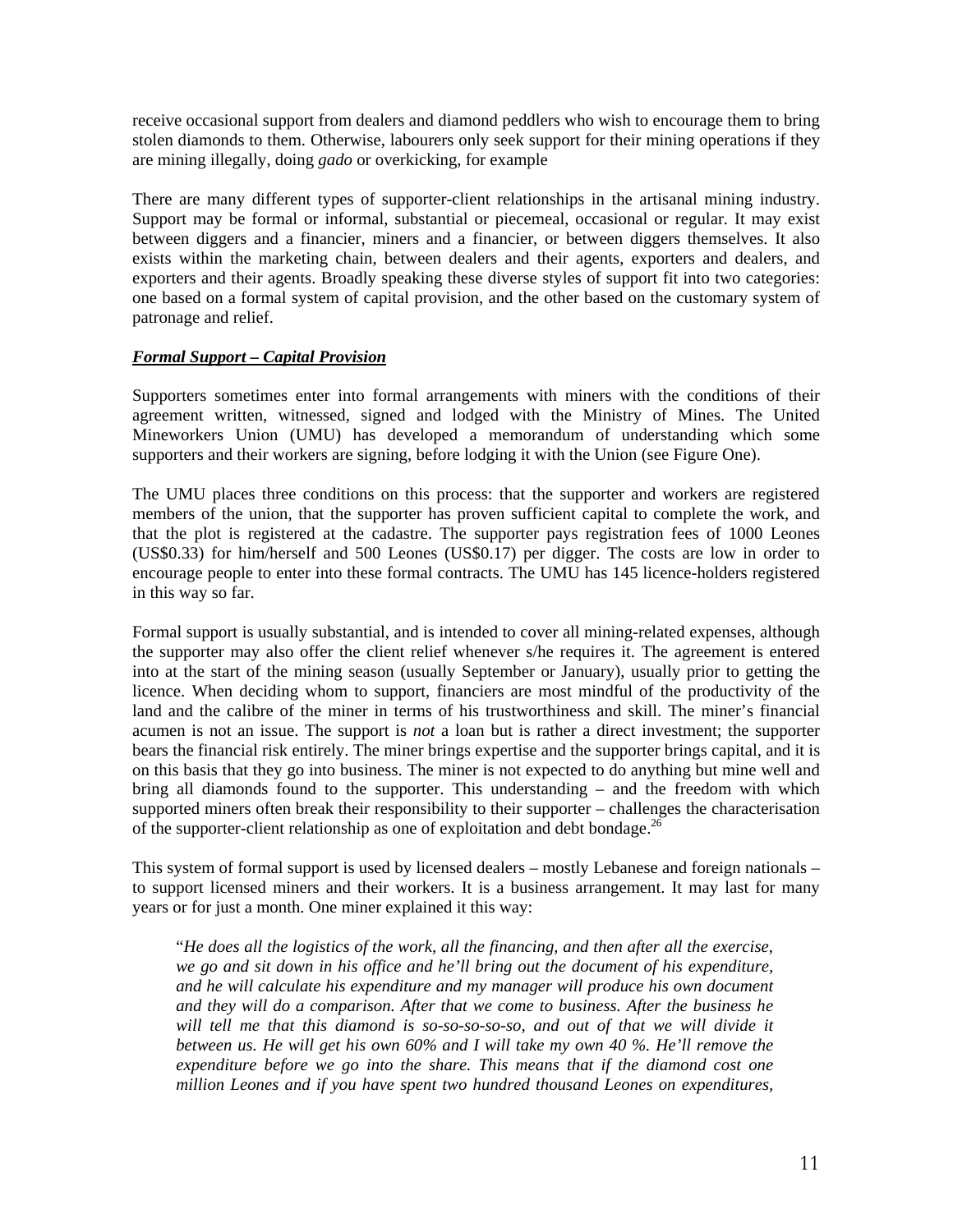*you should deduct the amount spent and go into proportional share with the 800,000 left by 60% – 40% shares."27*

#### **Fig. 1: UMU Memo of Understanding Between a Financier and His Workers** MEMORANDOM OF UNDERSTANDING (MOU)

| Nο             | Name                        | Position                 | Signature  |
|----------------|-----------------------------|--------------------------|------------|
|                | ATAH MANGA                  | MANAGER                  | mangel     |
| $\overline{2}$ | Titus S. James              | Hanages                  | tans       |
| 3              | TAMBA KOMBAY                | MINER                    | Thombor    |
| 4              | ISMALL DUICURAY             | $\prime$ / $\phantom{0}$ | Darkaraf   |
| 5              | Sheru<br>MANSALAY           | $\ddot{\phantom{1}}$     |            |
| 6              | $Mm$ $g_n$ $S$ uw $g$ u     | , ,                      | $R_{\ell}$ |
| $\overline{7}$ | BANGALIE<br>$K$ $N$ $K$ $n$ | $^{\prime}$              | ιà         |
| 8              | BOBSON SESMY                | $\iota$                  | $RT - P$   |
| 9              | MORRAY VENIGAHUN            | ı.                       | ahoth      |
| 10             | SAHR MATIA                  | ,,                       |            |
| Н              | JOSEPH KOMBA                | "                        | yДA.       |
| 12             | SMAY KOROMA                 | ,,                       |            |
| 13             | SAAFEA FANDAY               | u                        |            |
| 14             | ALEX.A. FANDAY              | t i                      | बाग्र      |
| 15             | Avra<br>MANSALAY            | 17                       |            |

This serves as the MOU between the management of KAWAMA MINERS ASSOCIATION (KMA) herein referred to as supporter and the under mentioned herein referred to as workers:-

That the supporter shall do the following:-

- Acquire license(s)/sites for mining operations.
- Make all relevant operations legal.
- Provide all mining tools and equipment.
- $\div$  Pay feeding (all inclusive) at Le 5,000 per day, per labourer/worker.
- Meet all medical requirements of workers.
- Give 40% of mutually valued proceeds to workers.

#### The workers

- $\div$  Go to the operation site(s) on time.
- Work according to mutually agreed work scheduled.
- Take care of mining tools and equipments.
- Submit medical bills with receipts as and when necessary.
- Take adequate care of proceeds
- ❖ Prepare and submit technical and financial reports.

On behalf of Management

 $\sqrt{1-\frac{1}{\sqrt{2}}\sqrt{1-\frac{1}{2}}\sqrt{1-\frac{1}{2}}\sqrt{1-\frac{1}{2}}\sqrt{1-\frac{1}{2}}\sqrt{1-\frac{1}{2}}\sqrt{1-\frac{1}{2}}\sqrt{1-\frac{1}{2}}\sqrt{1-\frac{1}{2}}\sqrt{1-\frac{1}{2}}\sqrt{1-\frac{1}{2}}\sqrt{1-\frac{1}{2}}\sqrt{1-\frac{1}{2}}\sqrt{1-\frac{1}{2}}\sqrt{1-\frac{1}{2}}\sqrt{1-\frac{1}{2}}\sqrt{1-\frac{1}{2}}\sqrt{1-\frac{1}{2}}\sqrt{1-\frac{1}{2}}\sqrt{1-\frac{1$ Tamba Manga

Witnesses<br>Salm Simply & Audit<br>Signature<br>2 Robecca Komch RKome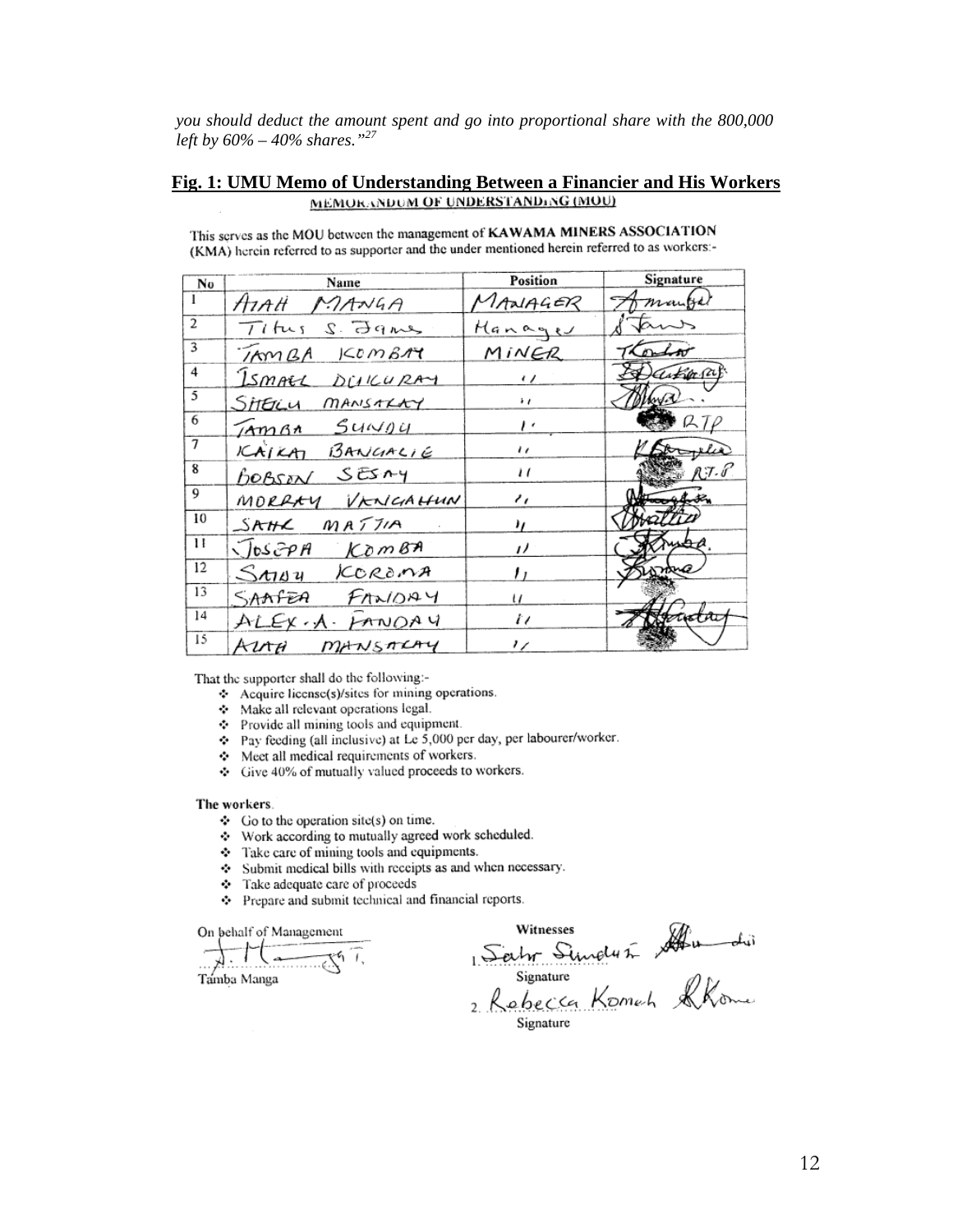If the miner has not kept a careful tab of expenditures, and if he does not have the skills to value the diamond, the supporter can argue that the cost of the operations exceeded the value of the diamond and give him nothing. This is a common strategy for cheating miners and diggers out of their share. The same miner explains how this happened with his previous supporter:

"*Last year I got diamonds but I was cheated. The financier told me that all his expenditure was twenty six million Leones and then all the winnings cost twenty two million Leones, so I took him to the Mines Office. The Mines engineer interfered in the issue. Later on he paid my money. From there the agreement was over".*<sup>28</sup>

It does happen (and increasingly so) that mining expenditures will exceed the value of the diamonds extracted at a particular time (bearing in mind that washing usually takes place two to three months after operations have begun). In this case, the miner will be more inclined to cheat the supporter and take the stones to someone else for sale In some operations, the supporter's mines manager washes the gravel as it is extracted, in order to try to get diamonds as soon as possible If the diamonds come earlier, the miner is more likely to take them to the supporter, because the expenditure is relatively low, and because it can be taken as a sign that more diamonds will come.

#### *Informal, Committed Support*

Similar supporting arrangements can be entered into for mining operations, but without the formality of a written agreement. This is the most common style of informal but committed support given by Sierra Leonean and other West African dealers, many of whom are illiterate. The regularity and frequency of this support depends on the supporter's liquidity or the client's needs. These relationships are based on trust and goodwill or a pre-established sense of reciprocity – for example, amongst family members.<sup>29</sup> In illegal operations, a miner may provide this type of support to the gang, using proceeds from his or his family's other business activities.

#### *Informal Support – Tipping and Relief*

Informal support is irregular and without commitment. It occurs mostly between illegal miners, diggers and overkickers, and legal Maraka or Fullah dealers, small-time illegal dealers and diamond peddlers, or local patrons. Lebanese and Sierra Leonean dealers sometimes offer relief in this manner, but local people believe that a Maraka is more likely to give this type of support. Although the obligation is small on either side, there is still some expectation that recipients will bring their winnings to the supporter. Since the commitment is weak, it is common for diggers and miners to seek support from more than one person. This lack of structure and obligation can lead to conflict, but it also gives the person with the diamond greater freedom and more options when selling.

The miners and diggers, as well as mendicants posing as diggers, "…work the dealers. They go from one to the next: 'Oh, master, I no get. Please help.' So you do, and then they go to the next dealer and do the same."<sup>30</sup> Yet it is in the dealer's interests to give occasional support. It promotes the impression that he has ready cash and would therefore be able to buy quickly, should someone come with a valuable stone. It also buys free advertising through word of mouth. People sell to dealers they know give occasional support so that if they hit hard times, they can go back to that person and seek relief. This style of peppering support around is actually more productive than the more capital-intensive formal support, which many dealers say loses them a lot of money.

Dealers and exporters also "tip" clients who come with diamonds, to create the impression of generosity. It is not uncommon for dealers to sweeten the deal with a mobile telephone, watches, cosmetics, clothes, or even a car, if he has made enough money on the diamond.<sup>31</sup> A Maraka dealer,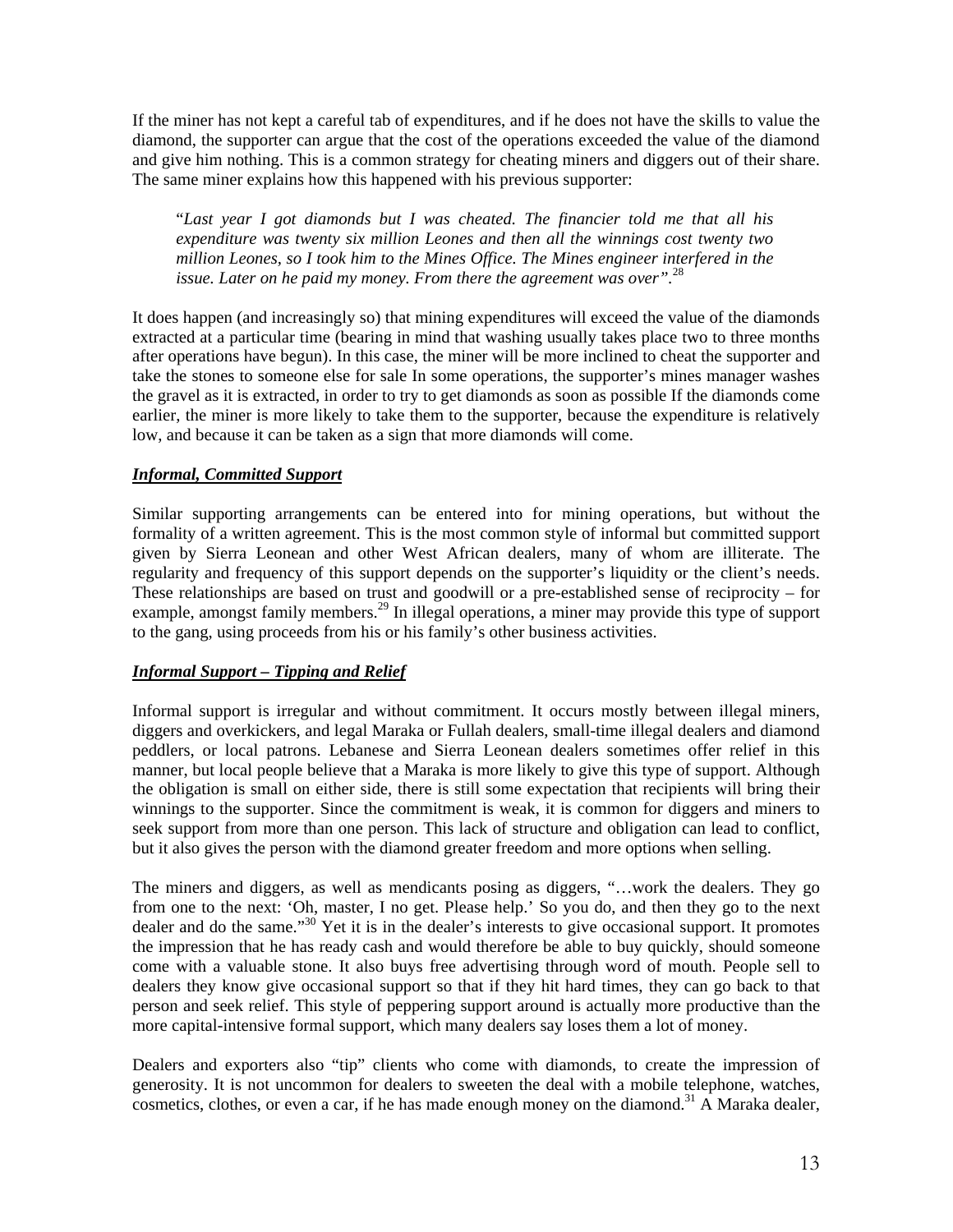new to the diamond business in Sierra Leone, claimed he had handed out \$5-6,000 to all the chiefs in Kono when he first came to town. He believes this is one reason some chiefs bring their diamonds to him. An exporter estimated that the cost of these "tips" amounted to \$10-15,000 per year for him.

### *The Cost of Support*

Dealers and exporters are quick to emphasise the risks of supporting and how they lose more than they win. One exporter was rumoured to have lost Le 700 million (equivalent to \$233,000) on his supporting ventures in 2005. One dealer claimed he spends over \$100,000 a month supporting 60- 70 mining licences around the country. This is equivalent to about \$1540 a month (presuming 65 licences). Such a massive expenditure is, of course, a gamble He estimated that 60% of his licences fail, 30% break even, and 10% are profitable Despite the claims of how much they lose, or how low their profit margin, it is unlikely that many would remain in the business if it was as bad as they make out.

One of Sierra Leone's largest exporters, Kassim Basma, supports over 50 artisanal licences in addition to his small-scale mining company, "K B Mining', which mines 10 acres. He pays for the licence fees, fuel, machinery and tools. He says he spends Le 2500 (less than \$1) per day on each worker, and employs about 20 to 30 workers per plot. This is equivalent to \$750 per acre per month. His total monthly expenditure on his workers only would therefore be at least  $$37,500.<sup>32</sup>$ 

Another firm, operated by two brothers, employs ten men and claims to spend 750,000 leones every two weeks on "support" (presumably including all costs). This is equivalent to \$543 per month. Licence-holders are allowed to employ 50 labourers on their plot. If we take 30 men as the average, then using the level of support described here as typical, the average monthly cost of support would be \$1629, or \$16,290 per annum, based on a ten month mining season.<sup>33</sup>

Sahr Meusa Kassegbama is a dealer's agent. He sells his diamonds to Prince Saquee. Both are Konos. Since early 2005, Kassegbama has spent 50 million leones mining two acres (= \$8,500 per acre). He says he made a big loss. He employs miners on a contract basis for 6,000 Leones per day.

Using these four examples, it is clear that the typical cost for mining one acre is about \$1500 per month, if one includes equipment and licensing costs. Presuming a year's mining consists of two seasons of five months, then annual costs of support for one acre is \$15,000. According to Jonathan Sharkah, the chief Mines Engineer in Kono, however, the minimum investment is now \$25,000 per acre. In 2005, about 2400 mining sites were licensed for artisanal mining. If we take the average cost per acre at a more conservative \$20,000, and given that licences can cover up to five acres, then the total expenditure on *licensed* mining alone in 2005 was about \$12m, presuming an average acreage of 2.5 acres. In relative terms this is a very small investment for an export value of \$116 million.

#### *The Logic of Formal Support*

Dealers, exporters and their agents say that they support in order to obligate miners to bring their diamonds to them for sale. However, there is no guarantee that people *will* be loyal to their supporter, unless they can be made to do so through formal arrangements enforceable through the law. In fact, it is more likely that they will be disloyal. One wonders then why dealers invest thousands of dollars in formal support if a.) their miners are unlikely to bring their winnings to them, and b.) they are likely to lose money from it.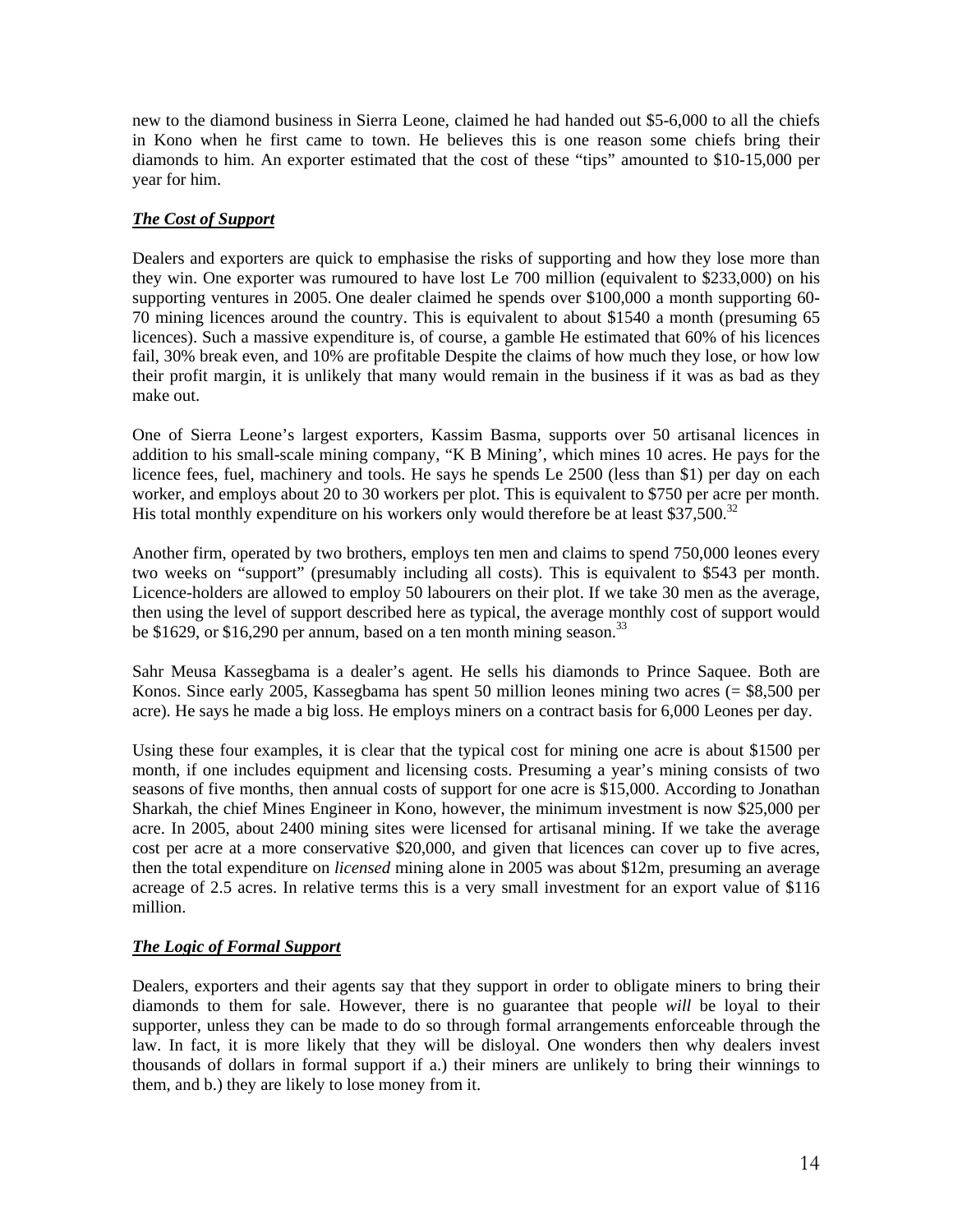|                                    |                                                              | Cost/day<br>(dry    | Cost/day<br>(wet    | <b>Fuel</b><br>quantity | <b>Fuel cost</b> | <b>Total cost</b><br>(dry) | <b>Total cost</b><br>(wet) | days/yr<br>(min. | Days/yr<br>(max. | <b>Total</b><br>$(S/\text{annum})$ | <b>Total</b><br>$(S/\text{annum})$ |            |
|------------------------------------|--------------------------------------------------------------|---------------------|---------------------|-------------------------|------------------|----------------------------|----------------------------|------------------|------------------|------------------------------------|------------------------------------|------------|
| What                               | <b>Notes</b>                                                 | season)             | season)             | (gallons)               | (Le)             | (\$/day)                   | (\$/day)                   | depth)           | depth)           | <b>Min</b>                         | Max.                               | Pay off    |
| D <sub>8</sub><br><b>Bulldozer</b> | 8a.m. - 6 p.m.<br>presumed 5'<br>to 30' depth                | \$1,500             | \$1,500             | 50                      | Le 425,000       | \$1,660.38                 | \$1,660.38                 | 3                | 14               | \$4,981.13                         | \$23,245.28                        | Frequently |
| D <sub>6</sub><br><b>Bulldozer</b> | 8a.m. - 6 p.m.<br>presumed 5'<br>to 30' depth                | \$1,200             | \$1,200             | 50                      | Le 425,000       | \$1,360.38                 | \$1,360.38                 | 4                | 21               | \$5,441.51                         | \$28,567.92                        | Frequently |
| <b>Excavator</b>                   | presumed 3' -<br>10' depth<br>range                          | $$1,000^{35}$       | \$1,000             | 45                      | Le 382,500       | \$1,144.34                 | \$1,144.34                 | $\overline{7}$   | 14               | \$8,010.38                         | \$16,020.75                        | Sometimes  |
| <b>Digger</b>                      | Cost of labour                                               | Le 7,000            | Le 7,000            | $\Omega$                | $\Omega$         | \$2.64                     | \$2.64                     | 244              | 244              | \$644.16                           | \$644.16                           | Always     |
| Shovel*                            | Replacement<br>rate 1 every 2<br>months                      | Le 14,500<br>to buy | Le 14,500<br>to buy | $\mathbf 0$             | $\mathbf 0$      | \$0.08                     | \$0.08                     | 122              | 122              | \$10.18                            | \$10.18                            | n/a        |
| 3" Robin<br>Petrol<br>water pump   | may be paid<br>for by giving a<br>1/6 share of<br>the gravel | Le 10,000           | Le 10,000           | 10                      | Le 90,000        | \$37.74                    | \$37.74                    | 122              | 122              | \$4,603.77                         | \$4,603.77                         | Always     |
| 4" Lister                          | diesel water<br>pump                                         | Le 60,000           | Le 100,000          | 10                      | Le 85,000        | \$54.72                    | \$69.81                    | 122              | 122              | \$6,675.47                         | \$8,516.98                         | Always     |
| 6" Lister                          | diesel water<br>pump                                         | Le 100,000          | Le 150,000          | 10                      | Le 85,000        | \$69.81                    | \$88.68                    | 122              | 122              | \$8,516.98                         | \$10,818.87                        | Always     |
| 8" Lister                          | diesel water<br>pump                                         | Le 200,000          | Le 250,000          | 15                      | Le 127,500       | \$123.58                   | \$142.45                   | 122              | 122              | \$15,077.36                        | \$17,379.25                        | Always     |
| <b>The Plant</b>                   | uses 3" Robin<br>+ commotor                                  | Le 100,000          | Le 100,000          | 10                      | Le 87,500        | \$70.75                    | \$70.75                    | 30               | 60               | \$2,122.64                         | \$4,245.28                         | Always     |
| <b>The Rocker</b>                  | Uses 3"<br>Robin,<br>equivalent to<br>8 men<br>shaking/day   | Le 30,000           | Le 30,000           | 5                       | Le 45,000        | \$28.30                    | \$28.30                    | 75               | 150              | \$2,122.64                         | \$4,245.28                         | Always     |
| Shaker*                            | Replace<br>every 2<br>weeks                                  | Le 5,000<br>to buy  | Le 5,000<br>to buy  | $\mathbf 0$             | $\mathbf 0$      | \$0.14                     | \$0.14                     | 122              | 122              | \$16.44                            | \$16.44                            | n/a        |
| Washer                             | Cost of<br>labour                                            | Le 7,000            | Le 7,000            | $\mathbf 0$             | $\mathbf 0$      | \$2.64                     | \$2.64                     | 244              | 244              | \$644.16                           | \$644.16                           | Always     |

# **Table 1: Cost of Support: Mining Equipment and Labour Costs in 2004<sup>34</sup>**

\* Shaker and s hovel costs based on interviews, presumed washing season of 4months a year and presumed digging seaso n of 4 months a year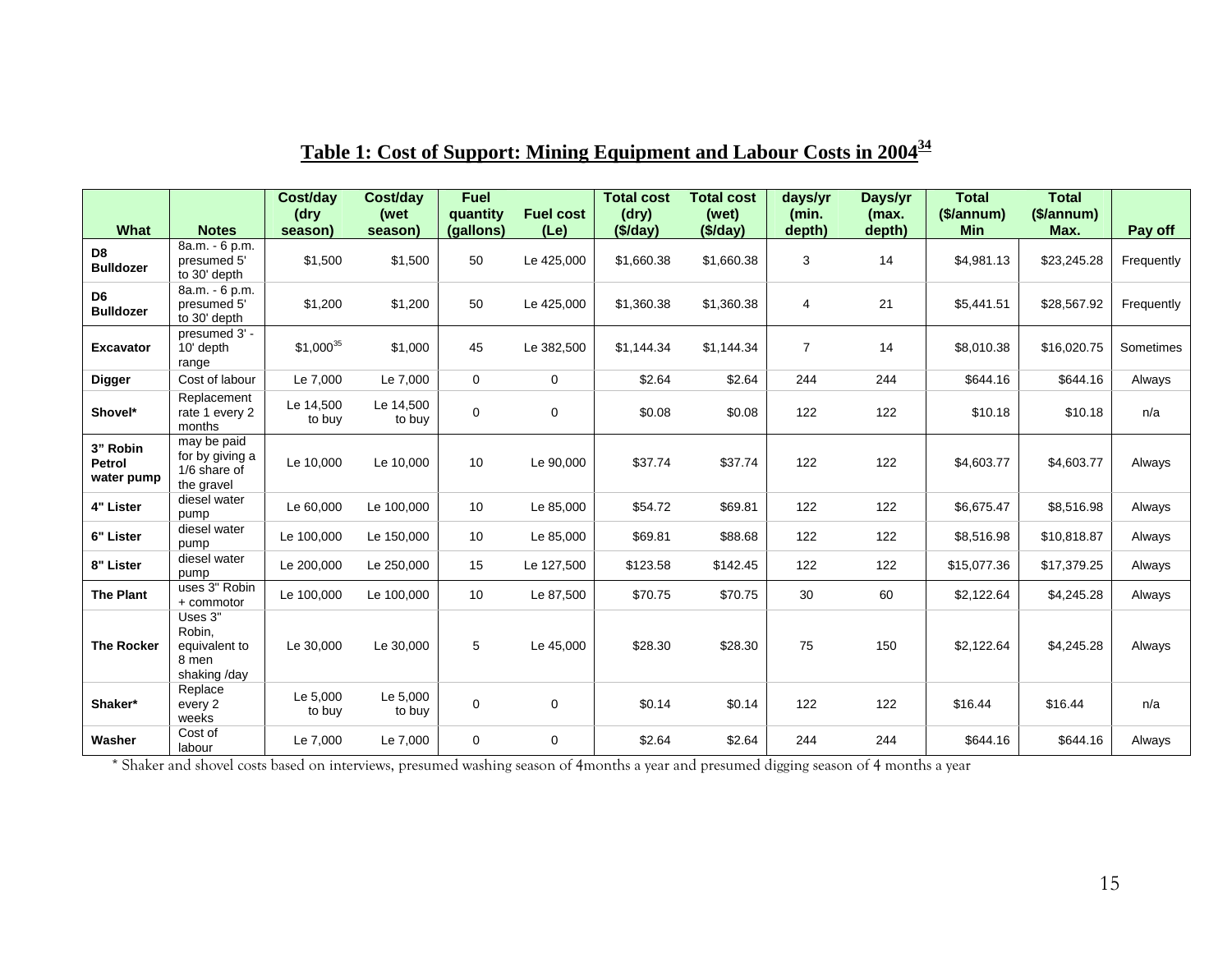Dealers support miners in order to reinforce the very system of support itself. Without support, fewer diamonds would be mined artisanally, and with fewer diamonds there would be less dealing. It is in a dealer's interest to support as long as other people are doing it, because other supporters' stolen diamonds will come to you, just as yours will go to them (see Figure Two). One exporter also admitted that support is less about promoting returns than it is about promoting yourself amongst the miners.<sup>36</sup> It is the incidental handouts, gifts or tips distributed by dealers that motivate miners to bring diamonds to them, rather than the formal support of mining operations.

Of course supporters do also endeavour to capture as many of the diamonds as possible from their formal operations. They make a point of working with miners they trust and they send their own mines managers, "watchers" and security guards to the site. Some go so far as to use washing plants only to minimise opportunities for theft. But theft remains common and the economic viability of ground is far from certain.



**Fig. 2: Theoretical vs. Actual Logic of Formal Support** 

#### *Registration of Support*

Since February 2005, the Ministry of Mines has made it a legal requirement that supporters register with them for a fee of Le  $50,000$  per licensed acre, per annum (equivalent to US\$17).<sup>37</sup> Registration of supporters will be extremely important for the cadastre system, which will be keeping records of the value and volume of diamond extraction through the marketing chain, among other things. It will also help protect the supporter's legal right to a share of the proceeds of a diamond sale, should diamonds from their licensed plot be sold elsewhere. In the same vein, official information on supporters would help MMOs where they are forced to intervene to prevent conflict over diamonds found in mines where there is more than one supporter – as is quite common.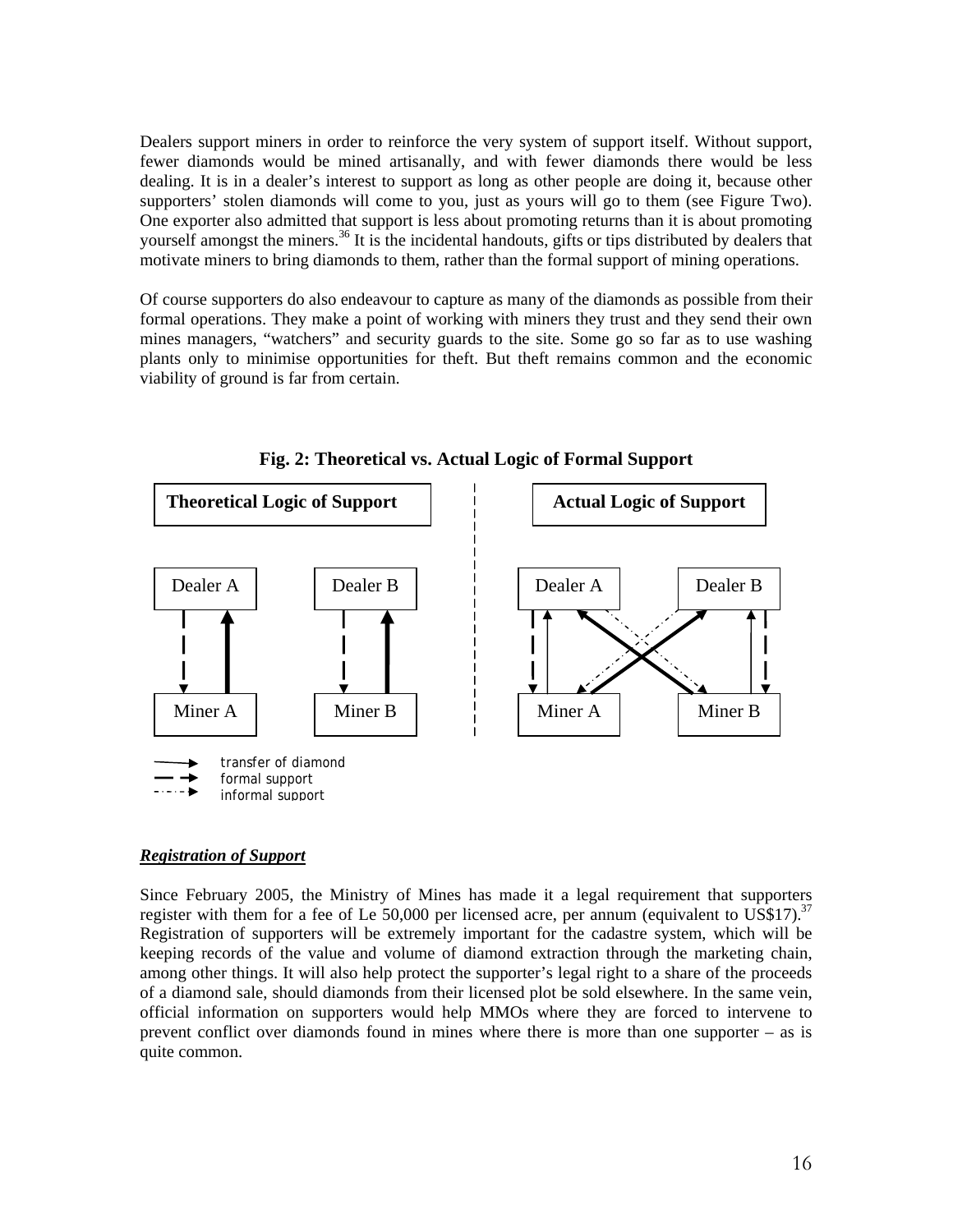At the Ministry of Mineral Resources (MMR) in Freetown, the Assistant Director of Mines was not aware of this registration process during a visit by the Study Team, and insisted it should not be necessary given that all supporters are already licensed dealers, exporters, or their agents. In a prior interview a more senior official said that the registration of supporters had not yet been implemented.<sup>38</sup> And yet seven, eleven and fifteen supporters were registered with the Ministry's provincial divisions in Kono, Bo and Kenema Districts respectively, demonstrating that the local authorities were proceeding with the registration. With more than 2,000 mining licenses extant, however, they had a long way to go.

The registration of supporters will be a challenge because, firstly, there is a general lack of communication within the Ministry and a seeming absence of political will to pursue the matter; secondly, the diamond industry is very secretive and people are not keen to have their business known; thirdly, the Ministry regards it as a discretionary fee;<sup>39</sup> fourthly, it is not clear what *level* of support is deemed subject to registration; and lastly, the MMR, Police and Dealers' Associations already intervene in disputes for a small fee, either as mediators or law enforcers.

### **Marketing**

The standard alluvial diamond marketing chain, as promoted by the Law, is schematised in Figure Three, below.  $40$ 

Licensed miners are entitled to sell to four different categories of buyer: the dealer, the dealer's agent, the exporter, or the exporter's agent. Dealers can only sell to an exporter's agent or an exporter. Agents mostly sell to the person under whose dealing or exporting licence they have their certification as an agent, although they are allowed to sell to the next official buyer (e.g. dealer's agent to exporter; exporter's agent to overseas buyer) either on behalf of their licensee or independently. The simplest chain is when a self-financed, licensed miner sells directly to an exporter. The most complex chain should be from miner to dealer's agent to dealer to exporter's agent to exporter. Theoretically speaking, the more people who buy or facilitate the buying of the diamond as it progresses to the point of export, the less profit is available at each step of the chain. Seemingly, then, the simplest chain is also the most ideal for ensuring that the miner receives more for his diamond. In practice, however, it provides the exporter with an opportunity to make a greater profit as he is buying from someone with inferior pricing skills.

The chain is actually more complicated than the one depicted in Figure Three; there are other actors involved, most significantly the dealers' and agents' coaxers and the illegal miners, dealers and exporters (smugglers). There are multiple passages a diamond might go through, including between actors in the same layer (i.e. dealer to dealer), although this particular activity is illegal. Some actors will have multiple roles (e.g. a dealer may also be a financier, a licence-holder may do his own mine management, a licence-holder may be self-supported, etc.).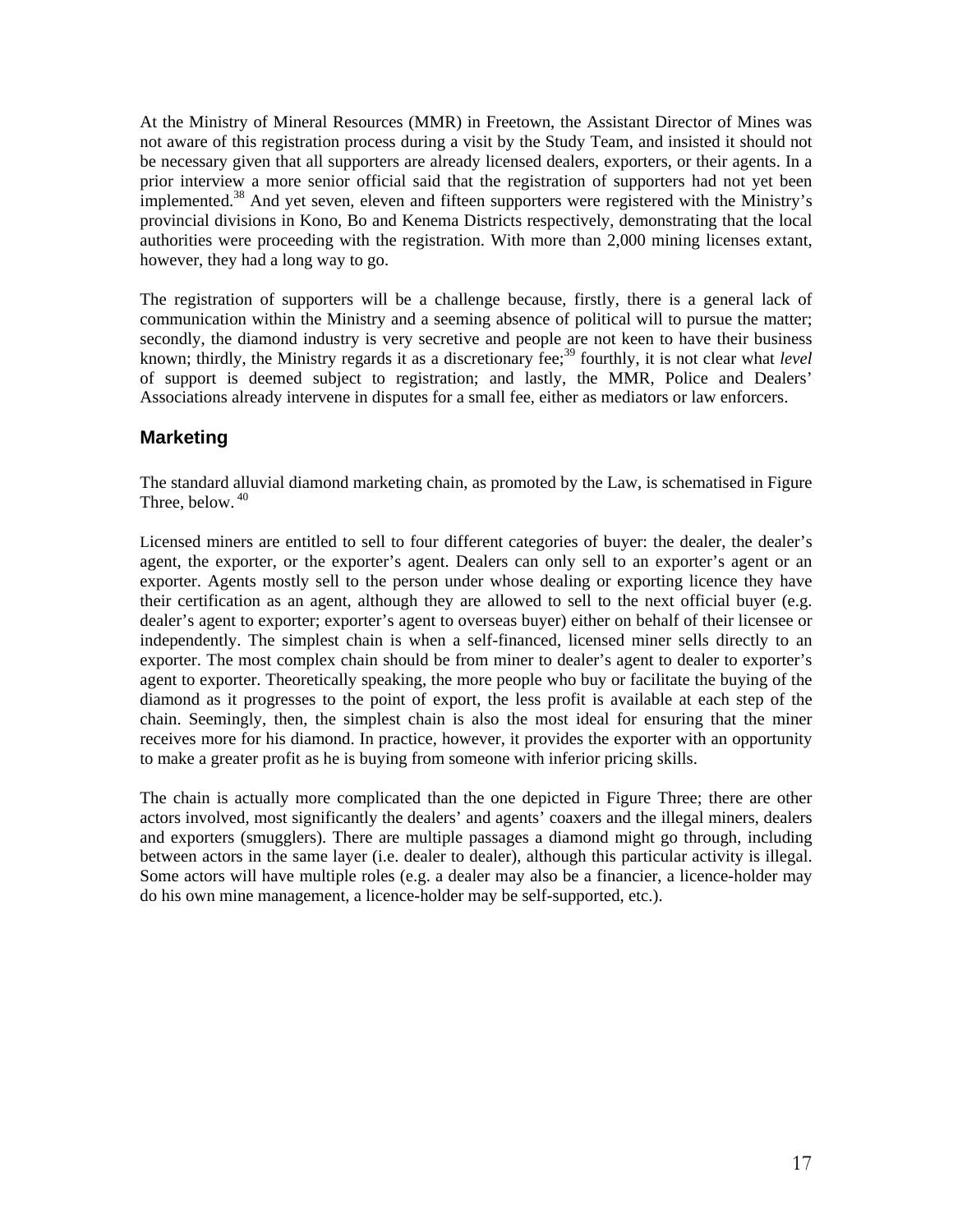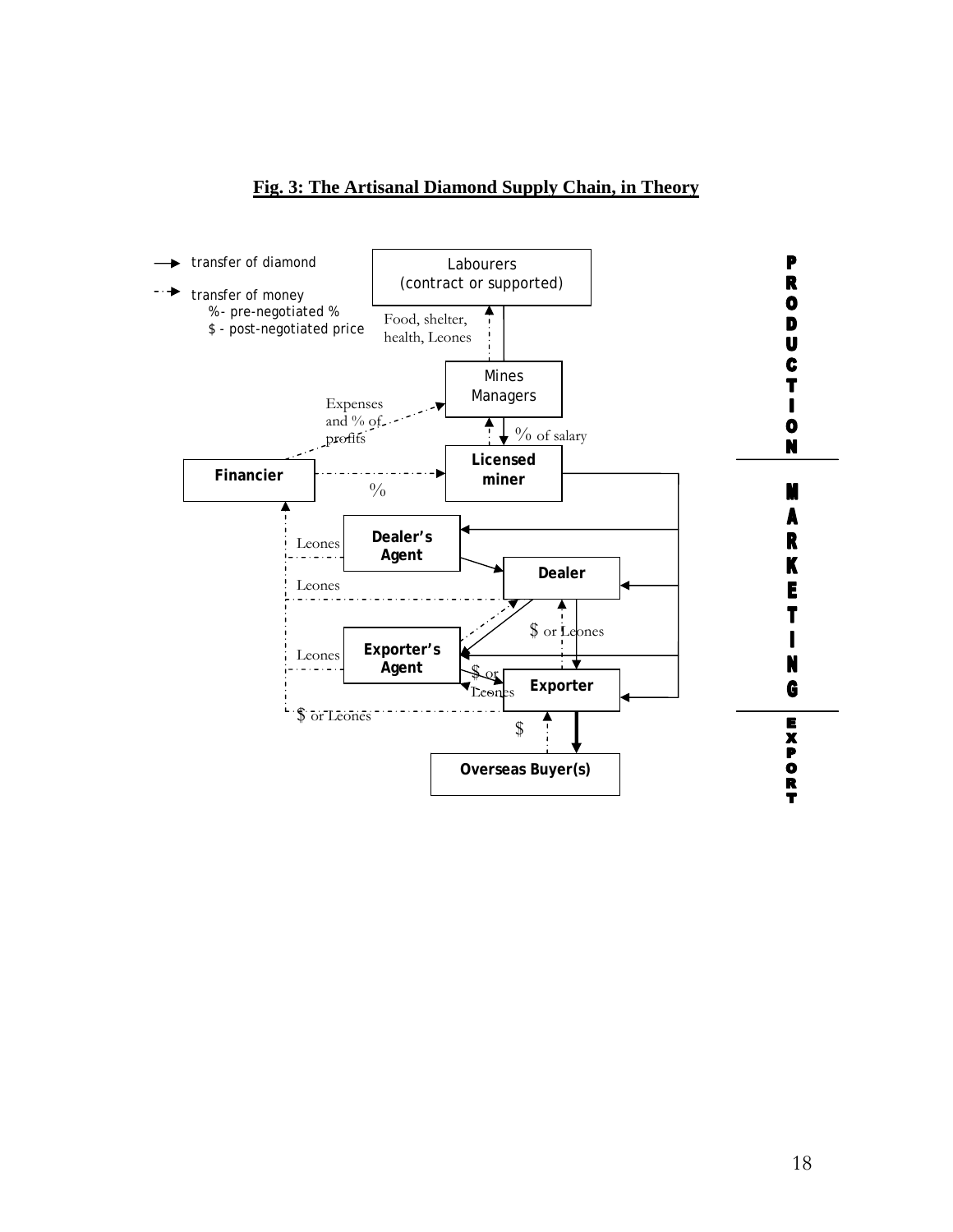

Common illegal marketing activities include anyone, licensed or not, selling to a diamond peddler or illegal dealer; any unlicensed miner selling to anyone, licensed or otherwise; diggers selling stolen diamonds to licensed dealers or their agents; licensed dealers selling to licensed dealers; smuggling. Other illegal marketing activities not shown in Figure Three are diamond laundering and money laundering (see below). Licensed dealers and exporters acknowledge that Guinean and Liberian diamonds cross their desks on a monthly basis (though they deny buying then).<sup>41</sup> One interviewee for this study claimed that even diamonds mined outside Africa were coming into Sierra Leone. Sierra Leonean diamonds are some of the finest in the world. They sell at a premium because they generally polish up one colour better than one might classify them when rough. Diamonds or parcels which people paid too much for will sometimes be brought to Sierra Leone to be mixed into parcels of Sierra Leonean gems in order to benefit from this premium.<sup>42</sup>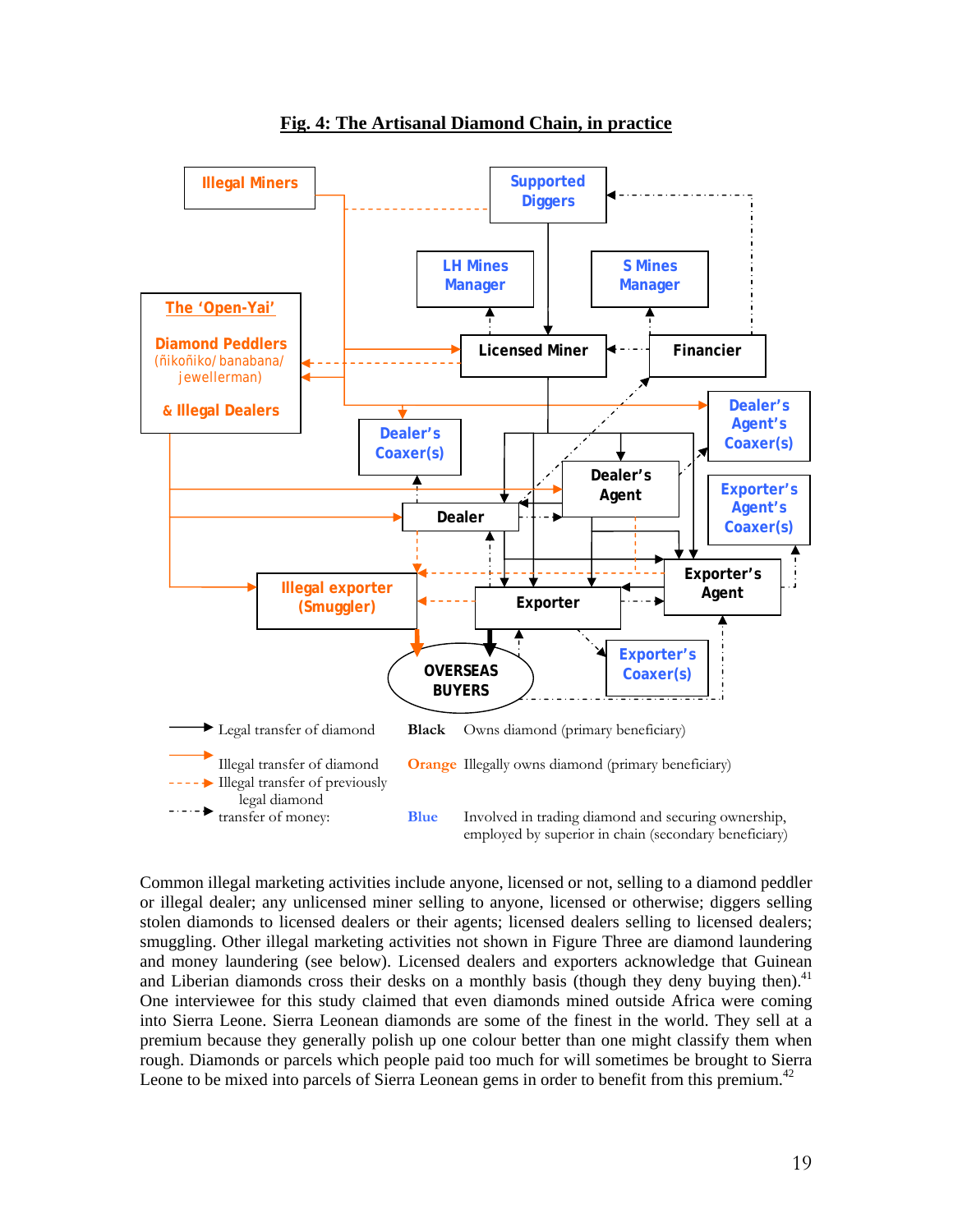The number of exchanges before a rough diamond leaves Sierra Leone, therefore, depends upon the intention and requirements of the owner -- whether it be to make money, to launder money, or to use the diamond as currency in exchange for some other useful product or service. The least number of steps is none, whereby a digger or miner smuggles out his own diamond before selling it. It is impossible to ascertain the maximum possible number of exchanges, but it is certainly feasible for a diamond to pass through the hands of ten people in Sierra Leone before reaching the international market.

Diamond dealers and exporters are businesspeople, first and foremost. They admit a willingness to do business with anybody, although some are quick to add that they only operate legally. Traditionally, the majority of people involved in Sierra Leone's marketing chain maximise their profits and minimise their risks by working between the formal and informal markets. Illegal activities became the norm from the 1970s until the end of the Civil War, owing to the collapse of the formal state. This legal straddling continues today. It is widely alleged that licensed dealers and exporters buy and sell legally the smaller, less valuable stones, and smuggle out the larger or more special stones. The introduction of the Kimberley Process Certification Scheme (KPCS) has made these activities more difficult, however, as the consistent increases in the average value per carat of diamonds being exported from Sierra Leone indicates that a greater proportion of valuable stones is now moving through legal channels.

| <b>CERTIFICATION</b>              | <b>P/CT</b> | <b>VALUE \$</b>   | <b>CARATAGE</b> | <b>YEARS</b> |
|-----------------------------------|-------------|-------------------|-----------------|--------------|
|                                   | 94          | 31,290,012.91     | 331,800.11      | 1992         |
|                                   | 128         | 20, 167, 283. 83  | 157,996.58      | 1993         |
|                                   | 118         | 30,196,365.42     | 255,107.88      | 1994         |
| <b>NO</b><br><b>CERTIFICATION</b> | 103         | 22,002,272.49     | 213,775.91      | 1995         |
| <b>SCHEME</b>                     | 105         | 28,307,188.73     | 270,452.32      | 1996         |
|                                   | 103         | 11,802,844.78     | 114,438.84      | 1997         |
|                                   | 113         | 1,780,337.41      | 15,818.04       | 1998         |
|                                   | 134         | 1,244,825.34      | 9,320.00        | 1999         |
| <b>CERTIFICATE</b>                | 130         | 10,066,920.81     | 77,372.39       | 2000         |
| <b>OF ORIGIN</b>                  | 117         | 26,022,492.27     | 222,519.83      | 2001         |
|                                   | 119         | 41,732,130.30     | 351,859.23      | 2002         |
| <b>KP</b>                         | 150         | 75,969,753.32     | 506,723.37      | 2003         |
| <b>CERTIFICATION</b>              | 184         | 112,654,805.55    | 612,499.53      | 2004*        |
| <b>SCHEME</b>                     | 215         | 116, 183, 451. 12 | 540,731.52      | 2005*        |

## **Table 2: Legal Artisanal Diamond Exports 1992 to 2005**<sup>43</sup>

\* Excludes small-scale mining company exports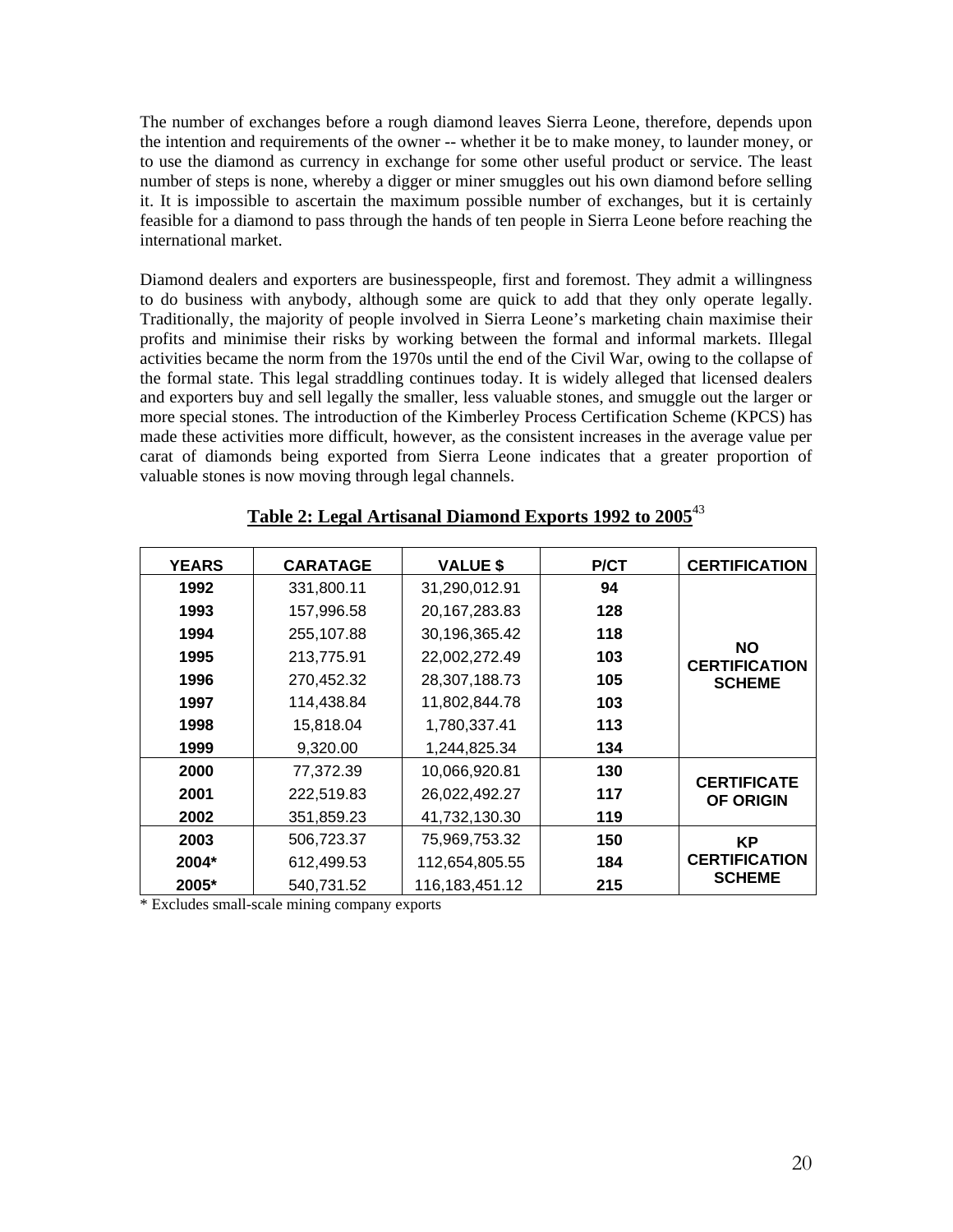

#### **Fig. 5: Legal Artisanal Diamond Exports 1992 to 2005**

#### *The Open-Yai: Diamond Peddlers and Illegal Dealers*

The *Open-Yai* is an informal group of people with knowledge of diamond prices who live mostly in the bigger towns, and who act as middlemen between diggers/miners and dealers. "*Open-Yai*" is a condition of being, of general astuteness and awareness to the goings on in the diamond business. Members are most renowned for their illegal activities in diamond marketing and exporting, but have a high view of their role The *Open-Yai* comprises Sierra Leoneans and other West Africans. The principle ethnic groups involved in Kono are the Marakas and the Fullahs, although the shared language is Mandingo; but also Mendes and Temnes in Bo and Kenema. The *Open-Yai* includes diamond peddlers ( $\tilde{n}$ *ikoñiko*, *banabana*, *jewellerman*) and illegal dealers.<sup>44</sup> The peddlers go into the bush or "hang around on street corners" in search of miners or labourers with stones to sell.<sup>45</sup> They either buy stones directly or introduce the seller to an appropriate buyer (see coaxer).

Lebanese dealers in Koidu complain of peddlers coming to their offices with stones to sell. In fact, a peddler might only use a dealer to gauge his assessment, so he can ascertain the price to offer the miner, increasing his own profit. One dealer told the Study Team that this is an irritation because it wastes his time and because peddlers like these are "crooks" who eat into the miner's profit.46 On this basis he claims not to buy from the *Open-Yai*.

People sell to diamond peddlers and illegal dealers:

1. when they do not have the knowledge or confidence to approach a licensed dealer (inexperienced or young labourers may be intimidated by the dealer's relative expertise and fearful that he will cheat them);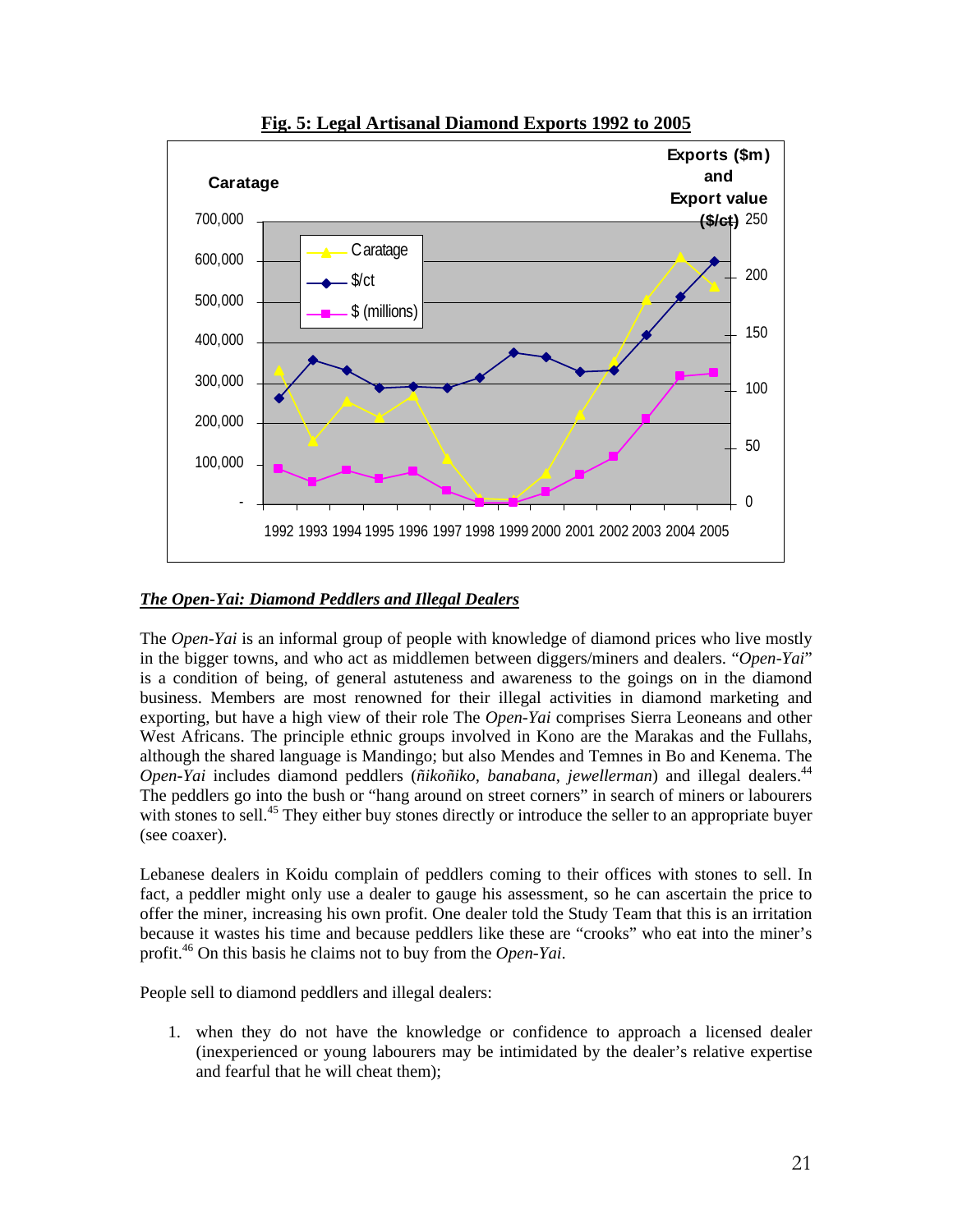- 2. when they are in the bush, want to sell quickly, and do not want to go to one of the main towns to do so (e.g. if they do not want to leave their mine but need the money to continue);
- 3. when they have stolen a gem and want to make a sale as quickly as possible without attracting the attention of the authorities;
- 4. if the peddler or dealer has given them support; or
- 5. if the peddler or dealer can convince them that he can give them a better price.

When a special stone hits the market, the *Open-Yai*, and thus the Maraka and Fullah community, are usually the first to know. They can offer than the supporter more for special stones because they will not factor in the costs of production.<sup>47</sup> However, people believe that the Lebanese are more likely to be able to put together the funds necessary to purchase a valuable stone, and so it is not unusual for the Lebanese to work with *Open-Yai* dealers on these occasions.

Peddlers sell their stones to illegal dealers, but also to licensed dealers and their agents, who then market the illegally bought stones as legal wares. One international buyer admitted that dealers regularly falsify receipts for this purpose.<sup>48</sup> The *Open-Yai* also sell to licensed miners who wish to improve a parcel to meet a legal dealer's preferences.<sup>49</sup> Otherwise, the *Open-Yai's* diamonds are smuggled out of the country, usually through Guinea, and are sold in one of the other ECOWAS states where diamonds can fetch better prices.<sup>50</sup> Some are taken to major buying and cutting centres directly.

The *Open-Yai* also provides three positive services. Firstly, it increases competition in the buying market. Miners who are unconcerned about the legality of their deal have a greater choice of buyers than those who prefer to sell legally. Secondly, it acts as a funnel for diverting illegal stones into the legal sphere (though it also diverts legal stones into the illegal sphere). Thirdly, Sierra Leoneans who want to learn how to trade or value diamonds, and who may not otherwise get the opportunity, can do so in the *Open-Yai*. Some of these people go on to become licensed dealers or agents.51 According to Mines Monitoring Officers, this is the reason the *Open-Yai* is mostly tolerated by government, except for the odd shake-up. Of course, it may also be tolerated because the presence of illegal activity gives poorly paid officials wider options for receiving bribes.

In 2004, the MMR and the Chairman of the Kono Dealers' Association (KDA) claimed that suggestions had been made to legalise the *Open-Yai* through the creation of brokering licences which could be paid for on a monthly or quarterly basis to enable those with limited capital but sufficient desire to deal legally. This scheme would help increase competition in the legal market without marginalising those who deal diamonds on a smaller scale and who need more experience and a higher turnover to move into licensed dealing. Despite the suggested pegging of such a broker's licence at a tiny \$50 per quarter – instead of the \$2000 per annum a citizen dealer must pay – many members of the *Open-Yai* protest, rather unconvincingly, that they cannot afford even this amount.<sup>52</sup> According to the chairman of the KDA this licensing would bring the government some revenue and it would enable those who want to carry on with their learning to avoid hassle from corrupt officials. He stated that people are motivated to legalise their activities when it is cheaper to deal legally than illegally. In this situation corruption could well encourage people to operate legally. Until this "peddling licence" is pursued seriously, however, the *Open-Yai* will continue to bridge the legal and illegal spheres.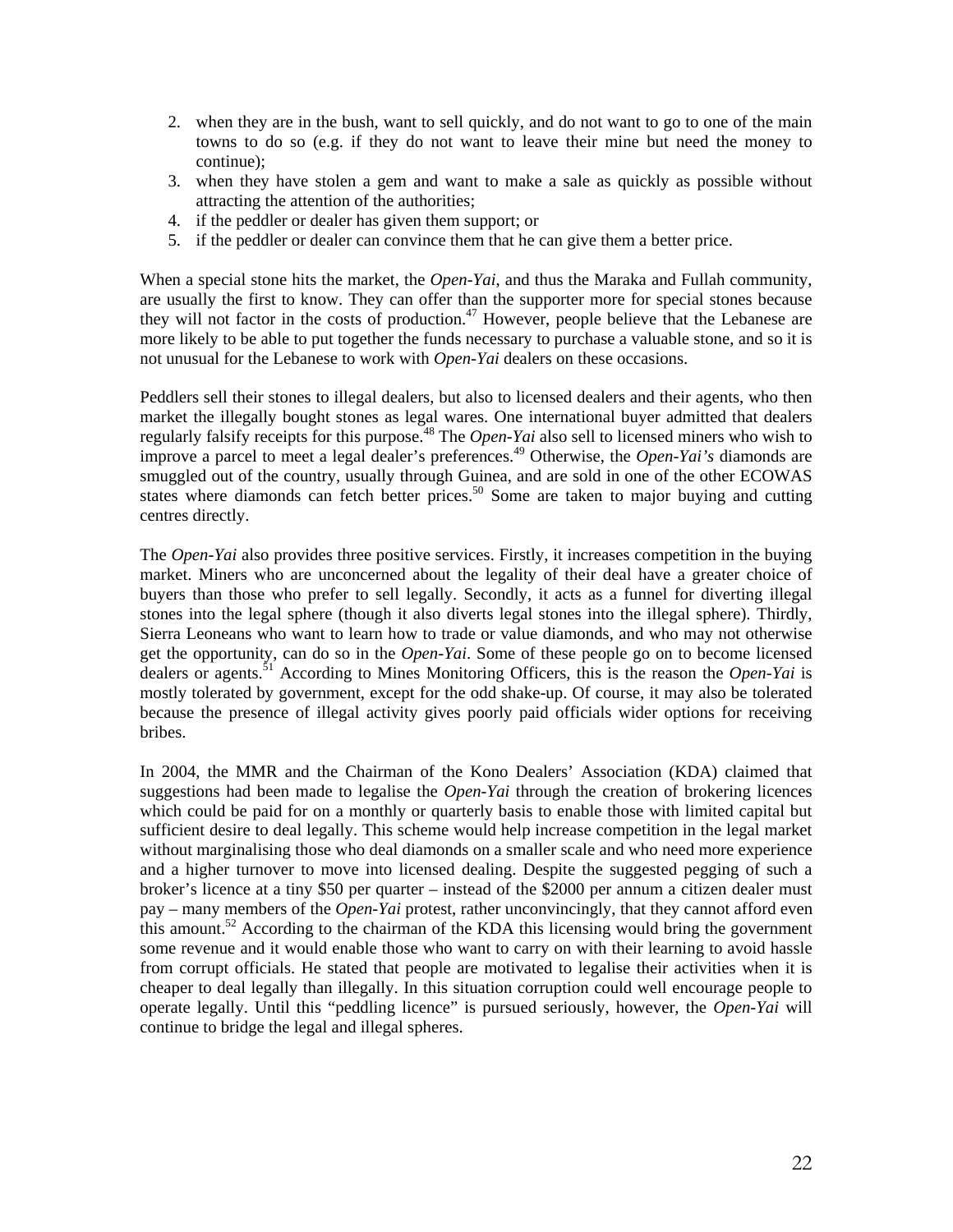#### *Coaxers*

There are two types of coaxer. There are those who work for a dealer and are based in his office.<sup>53</sup> They act as receptionists to encourage miners to stay or to return with their parcel if the dealer is busy with another client. They may also go out looking for miners with stones to sell. For non-African buyers, they act as a cultural bridge to Sierra Leonean miners. The coaxers chat up their Sierra Leonean "brothers" in the dealers' office to make them feel comfortable and secure, and coax them to sell to someone who they have come to believe is trustworthy and who will give them a fair price. One Lebanese exporter explained he had three coaxers of three different tribes (Fullah, Maraka, Madingo) for just this reason.<sup>54</sup> If the deal is struck, the coaxer receives a commission from the dealer. Some coaxers are also paid a monthly wage.<sup>55</sup>

The other type of coaxer is a diamond peddler who finds miners and mineworkers with stones to sell. He then convinces the seller he can introduce him to a fair, licensed dealer for a small tip. The coaxer takes the seller to the dealer's office and will appear to barter on the side of the seller. Generally speaking coaxers have superior knowledge of diamond values than the miner or mineworker and so will often be negotiating in a way that seems to benefit the seller, whilst really benefiting the dealer and himself. In this way the independent coaxer gets commissions from both the dealer and the seller.

#### *Legal Dealers and their Agents*

The MMR classifies dealers into three categories: citizen (including naturalised foreigners), ECOWAS citizen, and foreign national. In fact, it is more useful to break the dealers into four broad categories: indigenous citizens, ECOWAS citizens, Lebanese (both naturalised and foreign), and foreign nationals.<sup>56</sup> Of the four categories, anecdotal evidence suggests that "ECOWAS citizens" – that is, ethnic Marakas from mainly the Gambia, Senegal and Mali – dominate the dealer/supporter category, if one includes both legal and illegal dealerships. Marakas and Fullahs are more likely to deal with illegal miners and dealers because their style of informal support attracts the most vulnerable miners and labourers.<sup>57</sup> Furthermore, legal Maraka dealers effectively use the illegal Marakas as agents for siphoning stones to them.<sup>58</sup> In the legal trade, however, the Lebanese dominate.<sup>59</sup>

In some cases, diggers go directly to dealers, but only when they have either stolen the diamond from a legal operation, or when they have extracted it from illegal mining operations. Otherwise, diggers can sell legally to dealers only when they are organised into a cooperative and mine under a cooperative's licence.

According to a former exporter, big dealers may turn over up to \$300,000-400,000 per week, which is large enough to enable them to operate as exporters.<sup> $60$ </sup> And yet they choose not to. One famous Maraka dealer based in Freetown reportedly had a turnover of over \$1million a month in 2005. His brother stated that they saw about 50 stones a day, on average. This dealer used to be an exporter but decided to revert to dealing alone, because he felt it was easier and more profitable

Dealers sell to exporters they know. Some even base their offers on their understanding of a particular exporter's pricing style. <sup>61</sup> Although it is illegal, licensed dealers will sell to other licensed dealers. They do this to get a better price, if they need liquidity, or to test their own pricing.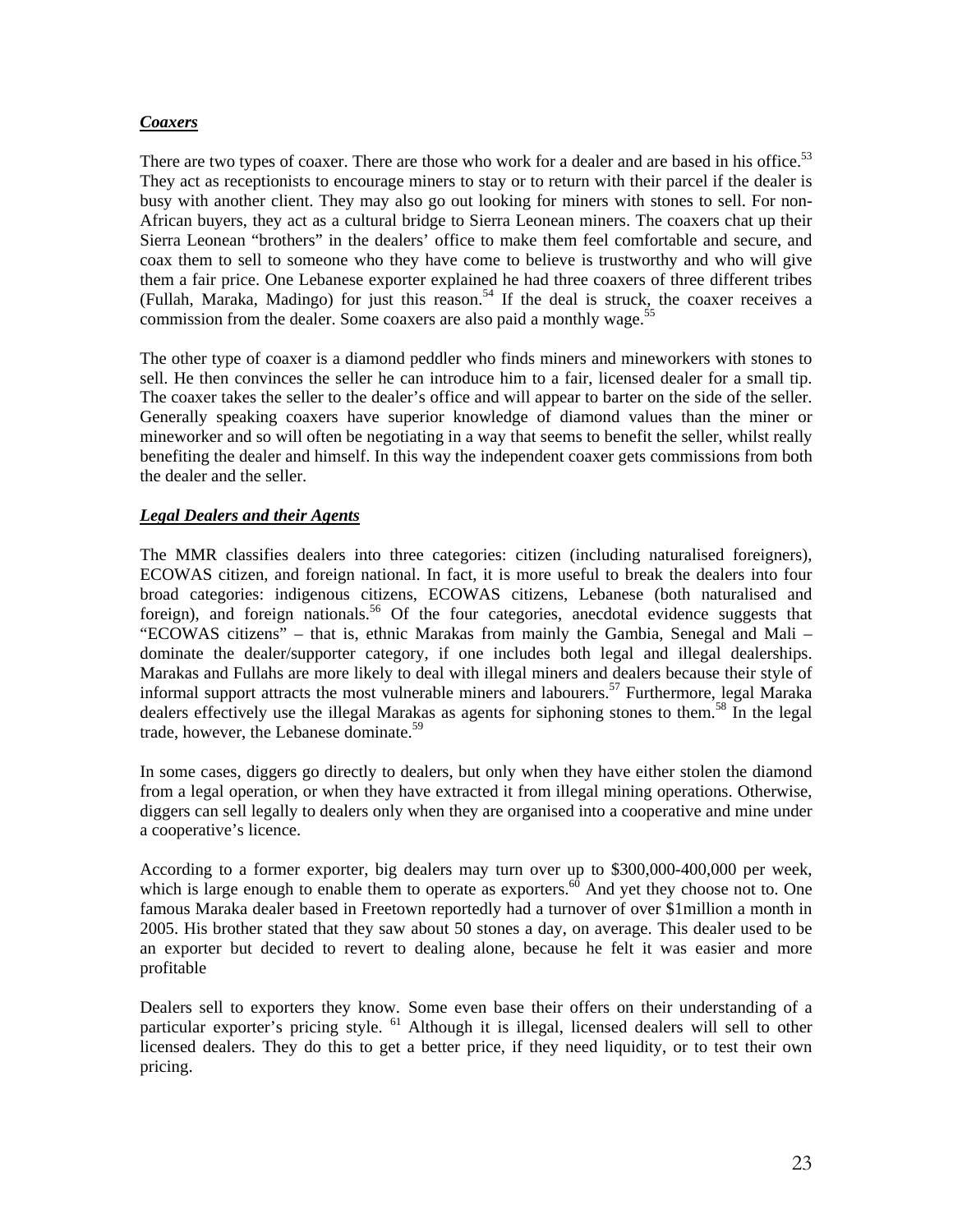Some analysts have suggested removing or consolidating the dealer layer altogether. Yet dealers argue that they are necessary to the industry as it currently operates because, firstly, the expertise gap between the exporter and the miner is so large that it is easier for an exporter to cheat a miner than for a dealer to do so. Secondly, if there were no dealers, there would be minimal support to the sector. Without their support, the only artisanal mining that would proceed would be wellprospected and sites of proven economic viability, managed by competent miners. This might not be a bad thing entirely. It would streamline the industry and guarantee that only viable land was mined, freeing up marginal land for other uses. It would also ensure that there was greater profit to be made by both the exporter and the miner. It might attract international players into the market who would be prepared to guarantee miners rates pegged to Antwerp prices. But it would certainly drive most of the dealers underground and could lead to increased smuggling.

#### *Fly-by-nights: International Buyers*

The "fly-by-nights" are international buyers who dip in and out of the country to buy diamonds.<sup>62</sup> Some of these individuals work for legitimate diamond businesses and come to test the market for future dealings. They either declare the cash they bring in or they bring it through the banks. They also apply for the appropriate immigration, residency and work permits, along with a dealer's or exporter's licence from the Ministry of Mines.<sup>63</sup> They may go to the provinces, or remain in Freetown, working with a local dealer to buy diamonds for export. If they do not have an exporting licence, they will export under an existing exporter in exchange for a commission, (usually one per cent). $64$ 

Many other fly-by-nights, however, come with a bigger, criminal agenda and abuse the system in order to launder money or to buy diamonds for other uses. These criminals work in three different ways:

- 1. *The Diamond Smuggler:* The investor brings in cash and does not declare it. The cash may come through a separate route to meet him in the country. He meets with his local facilitator, who will notify potential sellers that he is buying. He then sits in a hotel and waits for diamonds to come over a period of about two days. When he leaves with them, he does not declare them;
- 2. *Money Launderer A:* The investor brings his money in as cash and does not declare it. The cash may come through a separate route to meet him in the country. He buys a dealer's licence from the Ministry of Mines, enabling him to purchase, sell and handle diamonds legally. He meets with his local facilitator, who notifies potential sellers. He then sits in a hotel and waits for the diamonds to come. He will over-pay for poor quality diamonds.65 He buys his diamonds and exports them under a licensed exporter. Once abroad, he can sell his diamonds as certified Sierra Leonean gems, and thereby get "clean" money for them;
- 3. *Money Launderer B:* The investor brings his money in as cash and does not declare it. He sits in the office of a local licensed dealer, dealer's agent, or exporter's agent. The licensed buyer uses the investor's money in return for a commission on the sales. The diamonds are exported under a licensed exporter. The investor will over-pay for poor quality diamonds. Once abroad, he can sell his diamonds as certified Sierra Leonean diamonds and thereby get "clean" money for them.

The fly-by-nights usually have local contacts who act as facilitators. These "facilitators" may be people of high social standing, whose position offers the investor protection from harassment by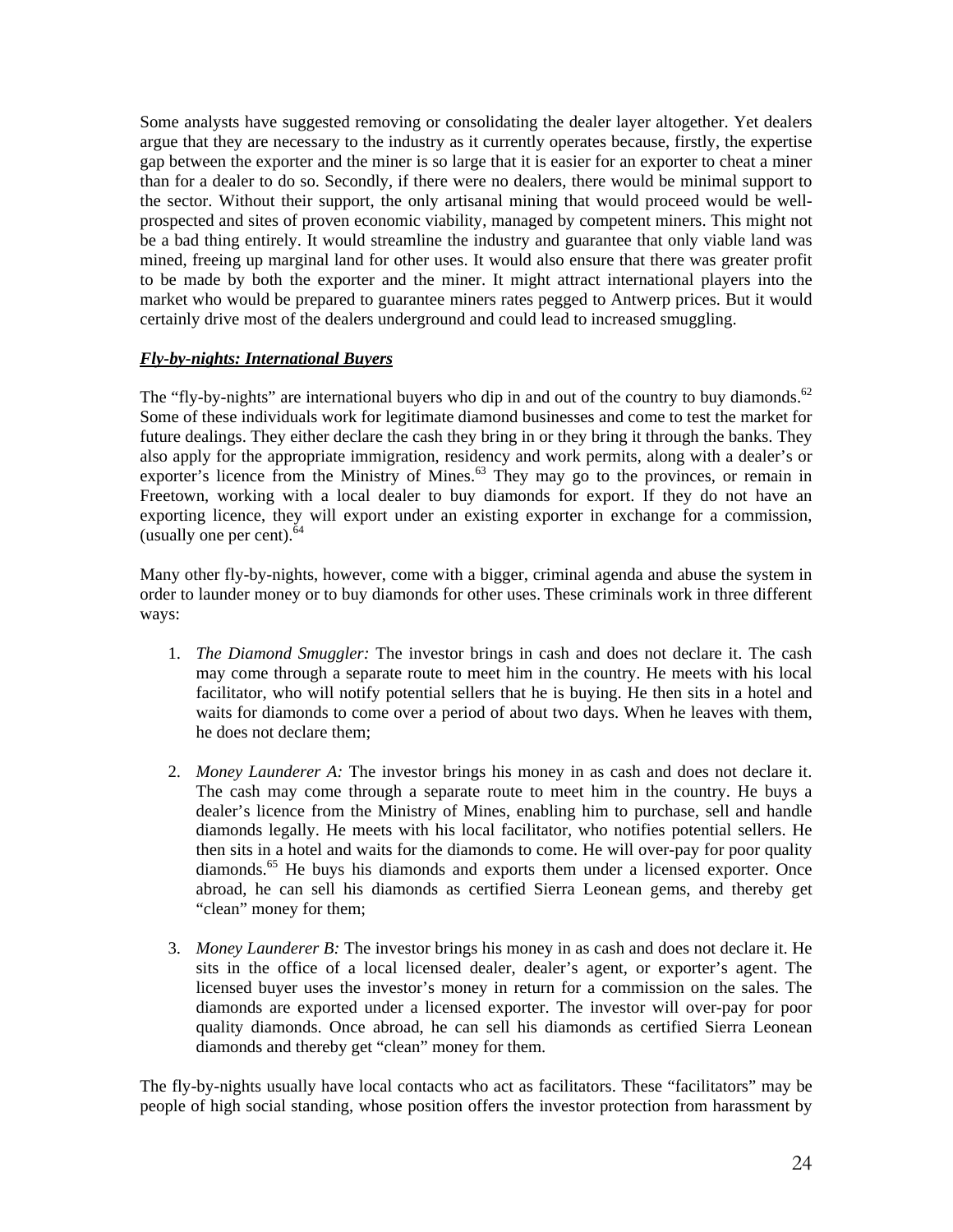the authorities. Others are people with links to the local dealing communities, usually members of the *Open-Yai*, who spread the word that there is an international buyer in town. Lebanese dealers and exporters are quick to point out that they do not do business with fly-by-nights, probably because the Lebanese community has been accused of having connections with international terrorist and criminal networks in the past.<sup>66</sup> A Maraka and some Sierra Leoneans, on the other hand, spoke freely to the Study Team of their preference for buying from these people because they offer good prices. The fly-by-nights can afford to pay above-market prices, either because they are using dirty money and do not worry about a loss, or because they are buying for a different market from the one served by local dealers. Given the international importance put on money laundering and the potential for diamonds to be used by international criminal and terrorist elements, the lack of attention to the *Open-Yai* – and the comparative scrutiny of the Lebanese community – by international observers is certainly curious.  $67$ 

Dealers, exporters, agents, and industry officials say that fly-by-nights come principally from the former Soviet Union (especially Russia, Ukraine and Armenia), but they also come from Europe (especially the UK and Belgium), the USA (especially African Americans), Israel, and Lebanon. A cursory look at the destination countries for Sierra Leone's legally exported diamonds shows parcels going to these destinations. Almost certainly, some of these consignments will have been bought in Sierra Leone using dirty money.

|                     | 2003           |           | 2004         |                |           | Jan to Oct 2005 |                |           |              |
|---------------------|----------------|-----------|--------------|----------------|-----------|-----------------|----------------|-----------|--------------|
|                     | No.            |           |              | No.            |           |                 | No.            |           |              |
|                     | of             |           |              | of             |           |                 | of             |           |              |
| Destination         | certs          | Carats    | Value $(\$)$ | certs          | Carats    | Value $(\$)$    | certs          | Carats    | Value $(\$)$ |
| Andorra             | 1              | 23.6      | 9,500        |                |           |                 |                |           |              |
| <b>Armenia</b>      | 2              | 600.3     | 178,346      | $\overline{2}$ | 318.3     | 51,276          | $\mathfrak{2}$ | 50.3      | 19630        |
| <b>Australia</b>    |                |           |              |                |           |                 | $\mathbf{1}$   | 12.3      | 10761        |
| <b>Belarus</b>      |                |           |              |                |           |                 | $\mathbf{1}$   | 137.2     | 58350        |
| <b>Belgium</b>      | 268            | 491,410.9 | 71,184,588   | 232            | 649,523.3 | 115,972,080     | 218            | 479,961.3 | 103,882,022  |
| Canada              | 1              | 49.6      | 32,000       | $\overline{4}$ | 162.9     | 70,624          |                |           |              |
| <b>China</b>        | 1              | 128.2     | 47,664       |                |           |                 |                |           |              |
| <b>Cyprus</b>       | 1              | 148.8     | 93,841       |                |           |                 |                |           |              |
| <b>Denmark</b>      | 1              | 1.0       | 1,000        |                |           |                 |                |           |              |
| Gambia              | 1              | 117.7     | 27,060       |                |           |                 |                |           |              |
| <b>Germany</b>      | $\mathbf{1}$   | 9.3       | 7,001        |                |           |                 | $\overline{c}$ | 409.1     | 104,528      |
| <b>Greece</b>       |                |           |              | 1              | 2.4       | 66              |                |           |              |
| <b>Hong Kong</b>    | 2              | 287.3     | 87,096       | $\overline{2}$ | 276.8     | 32,285          |                |           |              |
| <b>India</b>        | $\mathbf{1}$   | 5.3       | 1,210        | $\overline{2}$ | 72.6      | 76,156          | 1              | 621.6     | 26,108       |
| <b>Israel</b>       | 11             | 1,913.4   | 792,572      | 24             | 12,464.4  | 2,988,560       | 10             | 2,633.8   | 576,908      |
| <b>Italy</b>        |                |           |              |                |           |                 | $\mathbf{1}$   | 15.4      | 10,088       |
| <b>Japan</b>        |                |           |              | $\overline{2}$ | 31.2      | 63,211          | 1              | 25.2      | 20,000       |
| Latvia              | 3              | 382.8     | 186,776      |                |           |                 | 1              | 24.3      | 56,477       |
| Lebanon             | $\overline{2}$ | 114.0     | 61,852       |                |           |                 |                |           |              |
| Luxembourg          |                |           |              |                |           |                 | 1              | 5.3       | 1,699        |
| <b>Mauritius</b>    |                |           |              |                |           |                 | $\overline{4}$ | 264.0     | 194,153      |
| <b>Netherlands</b>  | 3              | 5136.5    | 606,258      | 1              | 198.9     | 12,930          | 2              | 18.4      | 26,699       |
| <b>Poland</b>       | $\mathbf{1}$   | 82.6      | 6807         | 1              | 74.0      | 17,770          | $\overline{2}$ | 204.2     | 28,336       |
| <b>Russia</b>       | 3              | 290.8     | 88,912       | 1              | 56.1      | 37,412          |                |           |              |
| <b>South Africa</b> | $\mathbf{1}$   | 58.9      | 14,000       | 1              | 38.5      | 18,900          |                |           |              |
| <b>South Korea</b>  | $\overline{2}$ | 107.4     | 35,521       | $\overline{2}$ | 48.6      | 23,780          |                |           |              |

#### **Table 3: Destination Countries for Sierra Leonean Diamonds 2003-2005**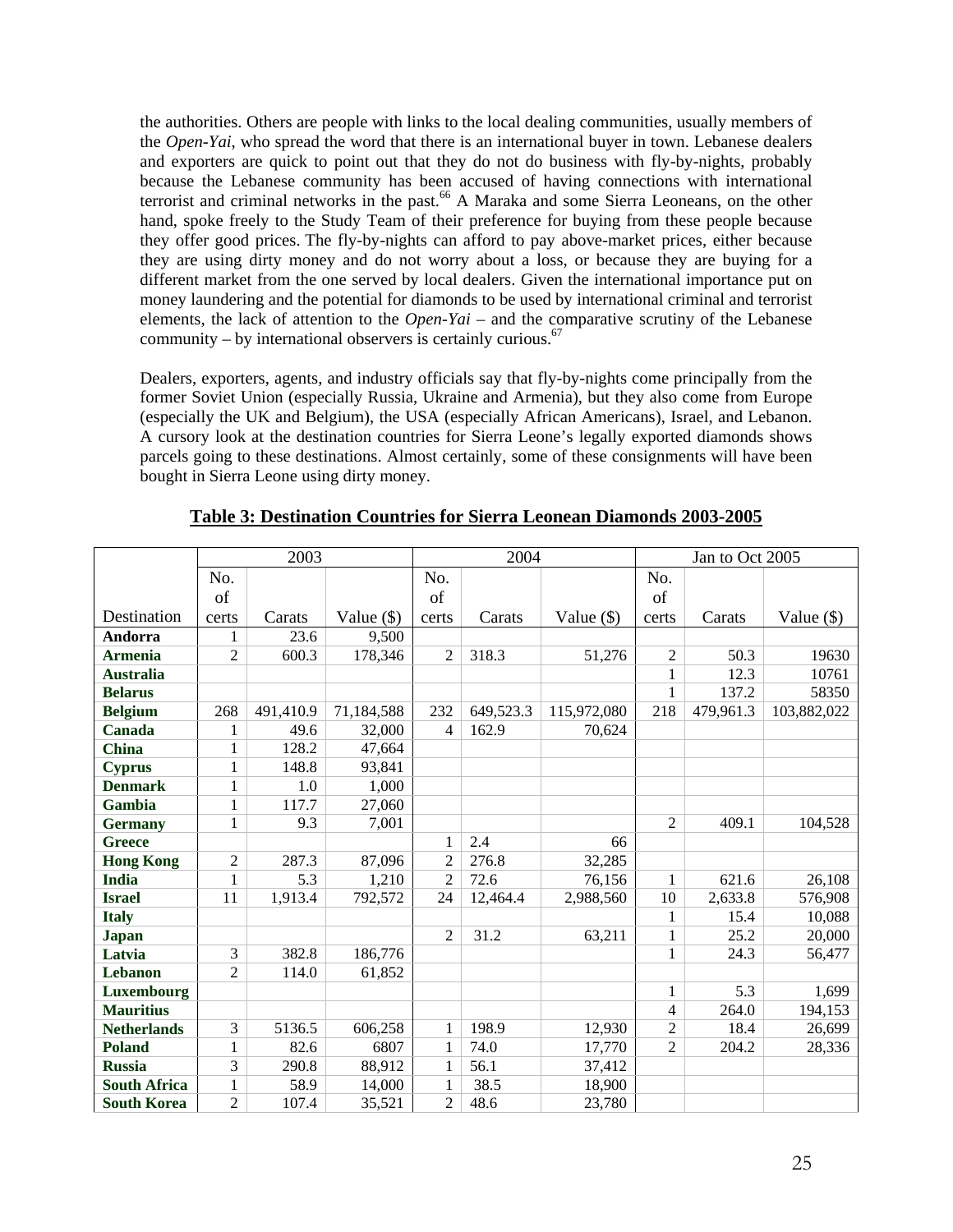| <b>Spain</b>       |    | 446.5   | 54,000    |    |          |           |    | 8.9     | 9.060     |
|--------------------|----|---------|-----------|----|----------|-----------|----|---------|-----------|
| <b>Switzerland</b> |    |         |           |    | 13.238.4 | 2,844,708 | 6  | 103.8   | 51,423    |
| <b>Thailand</b>    |    |         |           |    |          |           |    | 302.7   | 35.243    |
| <b>UAE</b>         |    | 272.7   | 81,553    |    | 862.6    | 188.169   | 6  | 4.978.7 | 1,066,657 |
| UK                 | 24 | .659.5  | 581,850   | 24 | 11,557.9 | 2,646,890 | 32 | 2,151.1 | 639.971   |
| <b>Ukraine</b>     |    | 3.4     | 1.650     |    |          |           |    |         |           |
| <b>USA</b>         | 41 | 3.473.0 | 1,788,699 | 37 | 2,830.0  | 1,607,818 | 37 | 2,869.8 | 2,191,201 |

In order to limit the use of laundered money, stricter controls need to be placed on the allocation of buying licences, and on the performance of licensees. The Ministry should perform background checks on all foreign nationals applying for dealers' and exporters' licences. It may even be necessary for the licensing procedure to be investigated by a Commission, in order to ensure that *all* licences, including small-scale and industrial diamond mining licences, are allocated according to transparent procedures that adhere to Laws of the Republic of Sierra Leone and protect the interests of the nation.

#### *Exporters and their Agents*

Given that artisanal diamond mining is the predominant mode of production, and in the absence of significant new diamond finds, it is unlikely that future diamond production will again match the production of the 1960s, when exports peaked at two million carats. The official export figures for 2004 and 2005, however, are the best since 1979, when the country exported 855,000 carats – probably realistically reflecting actual diamond production potential at the time.<sup>68</sup> Official exports collapsed in the 1980s, after President Siaka Stevens had "nationalized" (in fact, personalized) and corrupted the industry. The country exported only 11,000 carats in 1988. Exports rose significantly after the NPRC military regime took power in the early 1990s (347,000 carats in 1992, and 255,000 carats in 1994), but plunged to only 9,000 carats in 1999 as a result of the ravages of the rebel war.<sup>69</sup>

In 2005, Sierra Leone officially exported \$142 million worth of diamonds, about 82 per cent of which derived from artisanal diamond miners. In terms of dollar value, this exceeded official exports for 2004 (\$126 million); in terms of caratage, however, 2005 exports (668,000 carats) were less than that in 2004 (691,000 carats). Exports through licensed diamond exporters fell by 12% in terms of caratage (from 612,500 carats to 540, 732 carats) but they grew by 3% in terms of dollar value (from \$112.7 million to \$116.2 million). Value per carat grew by 17%. There are three possible explanations:

- 1. Since most smuggling involves valuable diamonds, the significant increase in value per carat suggests that a lower proportion of Sierra Leonean diamonds are being smuggled out of the country;
- 2. With production figures being lower for 2005, based on heavy rains discouraging both legal and illegal mining in Kono and possibly elsewhere in the country, it may also be that specials from other countries, such as Guinea, Liberia or Côte D'Ivoire, are being exported as Sierra Leonean diamonds;
- 3. The GDD may have overvalued; or it may have stopped undervaluing (it updated its price book, which had been based on 1996 prices, in early 2005).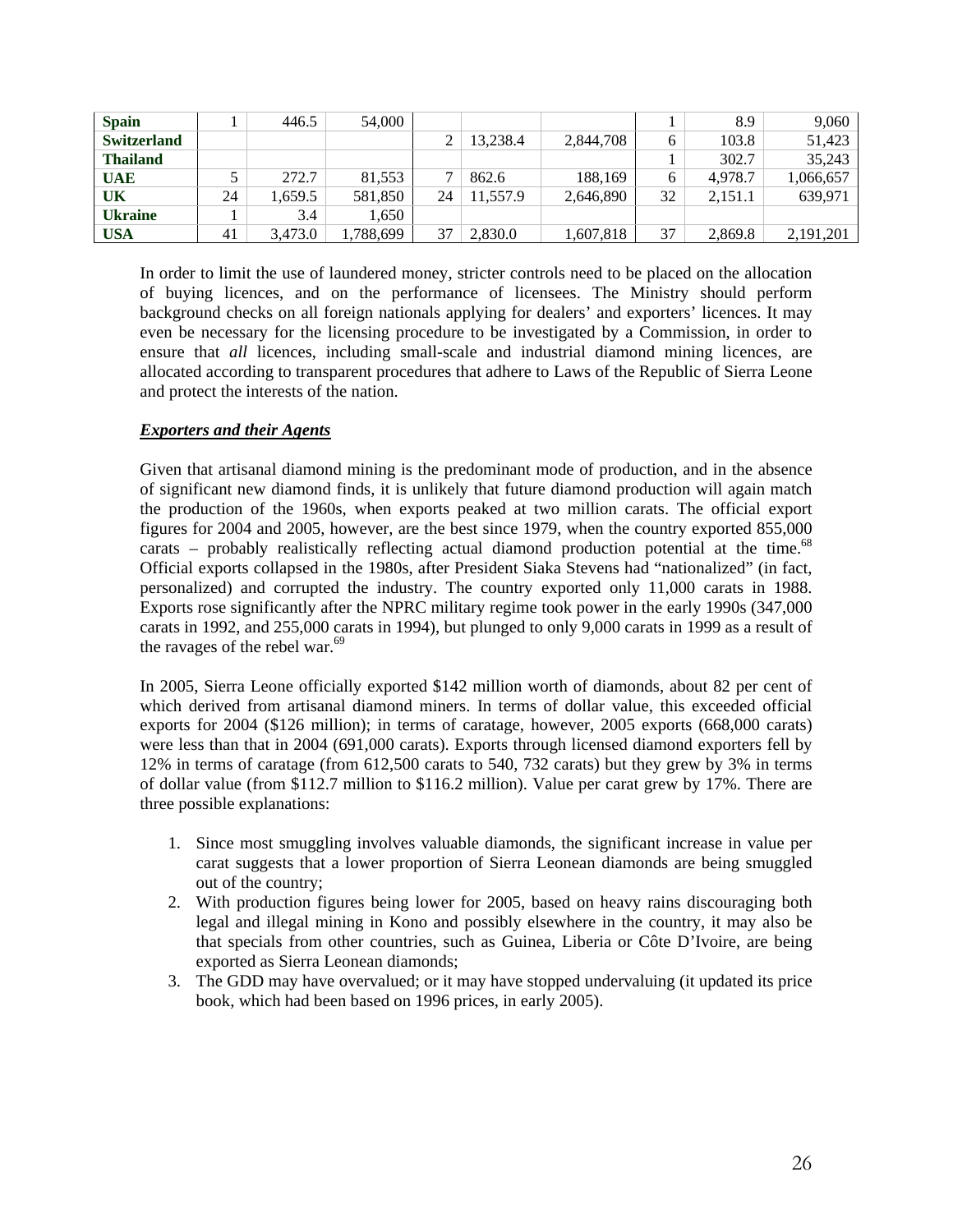

**Fig. 6: Official Industrial and Artisanal Exports (1932-2005) and Estimated Smuggled Output (1950-74 & 1989-99)70**

| Table 4: Diamond Exports by Licence Type 2003-2005 <sup>71</sup> |  |  |
|------------------------------------------------------------------|--|--|
|                                                                  |  |  |

|      |                             |               |                   | <b>TAX</b>   | <b>VALUE/CARAT</b> |
|------|-----------------------------|---------------|-------------------|--------------|--------------------|
|      | <b>TYPE OF LICENCE</b>      | <b>CARATS</b> | VALUE (\$)        | (3/5.50/6%)  | $(\$/ct)$          |
| 2005 | Diamond Export              | 540,731.52    | 116,183,451.12    | 3,485,503.53 | 214.86             |
|      | Diamond Mining              | 11,291.68     | 3,236,747.70      | 194,204.86   | 286.65             |
|      | Kimberlite Mining           | 116,665.22    | 22,510,716.03     | 1,238,089.38 | 192.95             |
|      | Special Dispensation        | 20.72         | 9,329.00          | 559.74       | 450.24             |
|      | <b>TOTAL</b>                | 668,709.14    | 141,940,243.85    | 4,918,357.52 | 212.26             |
| 2004 | Diamond Export              | 612,499.53    | 112,654,805.55    | 3,379,644.17 | 183.93             |
|      | Diamond Mining              | 782.33        | 134, 347. 54      | 8.060.85     | 171.73             |
|      | Kimberlite Mining           | 78,458.29     | 13,859,589.23     | 762,277.41   | 176.65             |
|      | <b>Special Dispensation</b> | 16.77         | 3,891.94          | 233.52       | 233.52             |
|      | <b>TOTAL</b>                | 691,756.92    | 126, 652, 634. 26 | 4,150,215.94 | 183.09             |
| 2003 | Diamond Export (TOTAL)      | 506,723.37    | 75,969,753.32     | 2,279,092.60 | 149.92             |
| 2002 | Diamond Export (TOTAL)      | 351,859.23    | 41,732,130.30     | 1,251,963.91 | 118.60             |

The outlook for official Sierra Leonean exports is not entirely rosy for 2006, according to the GDD. The General Manager holds the opinion that smuggling is likely to increase owing to the probable lifting of Liberian sanctions on diamond exports at some point mid-year, and the likely diversion of diamonds from official to unofficial channels by licensed exporters and dealers in response to the imposition of a further 3% tax on export value (making it effectively 6% as opposed to a regional standard of 2.5-3%) as part of the National Revenue Authority's collection of income tax for 2003-2005 (see below).<sup>72</sup>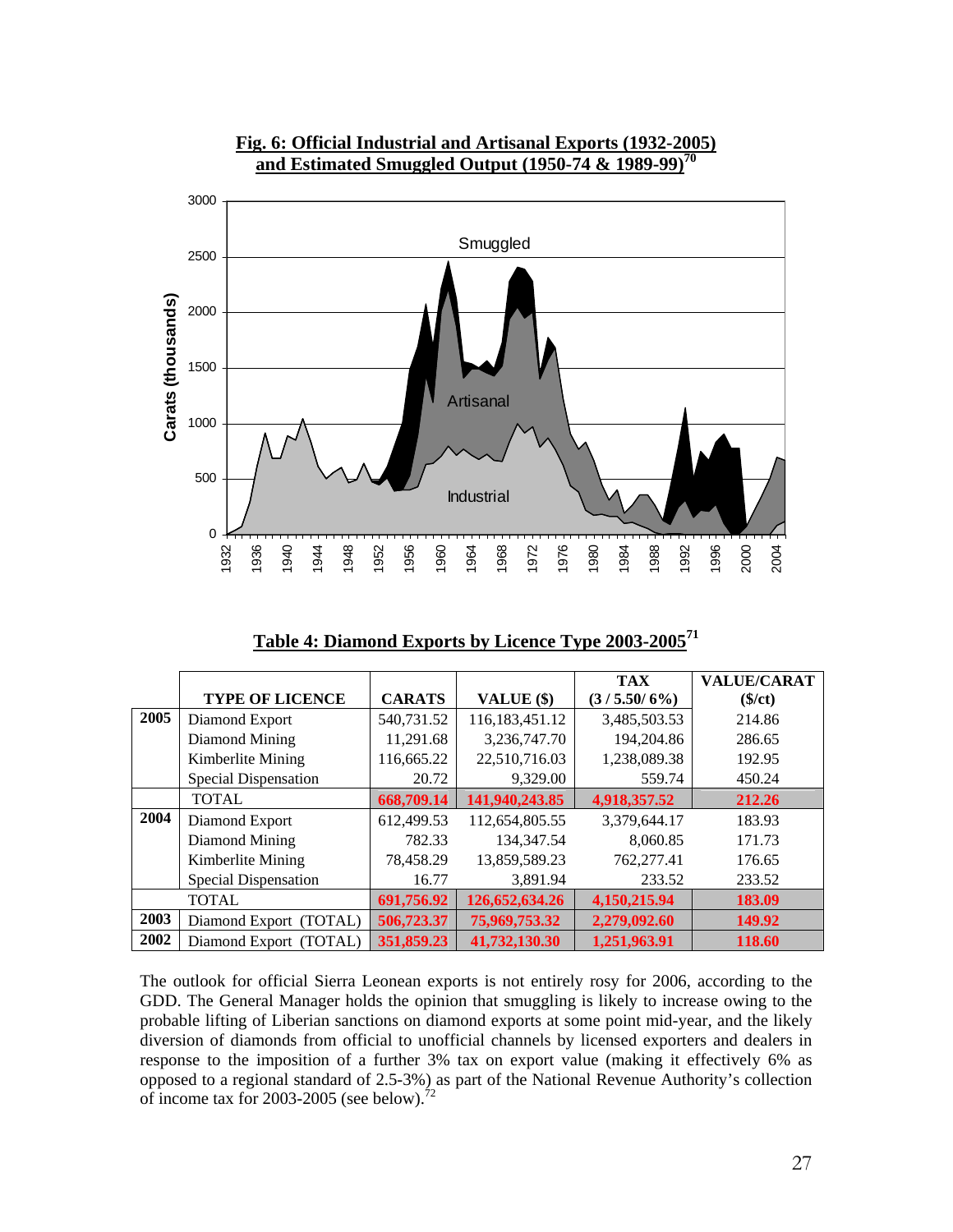In 2005, there were 11 diamond exporters working in Sierra Leone (excluding two who used the January grace period to export), and 37 agents. Of these, seven exported over \$1 million during the year; six of these seven are Lebanese. The top three exporters represented 90% of the artisanal diamond exporters' share of total exports. The largest exporter, Hisham Mackie, has an average turnover of \$5 million per month. A number of international buyers have attempted to enter the Sierra Leonean market, but find it extremely difficult to compete with the Lebanese, who are apparently better at keeping their costs down and so can offer better prices.

| <b>EXPORTERS</b>                    | <b>LICENCE NO.</b>  | <b>CARATS</b> | <b>VALUE US\$</b> | % EXPT. |
|-------------------------------------|---------------------|---------------|-------------------|---------|
| H.M.DIAMONDS                        | <b>DEL/1/05</b>     | 303,231.21    | 59,443,312.61     | 41.88   |
| <b>KASSIM BASMA</b>                 | <b>DEL/3/05</b>     | 106,270.93    | 26,892,862.64     | 18.95   |
| <b>SARAHDIAM</b>                    | <b>DEL/2/05</b>     | 94,604.23     | 18,740,362.92     | 13.20   |
| <b>WAKA FAST DIAMOND</b>            |                     |               |                   |         |
| EXP. LTD.                           | <b>DEL/9/05</b>     | 13,356.85     | 4,277,562.16      | 3.01    |
| OMAR HASSAN GHAZZAWI                | <b>DEL/7/05</b>     | 9,110.08      | 2,041,089.47      | 1.44    |
| <b>NASSER HAMAD HBABI</b>           | <b>DEL/8/05</b>     | 3,550.22      | 1,753,059.14      | 1.24    |
| <b>SAM WESTREICH</b>                | <b>DEL/6/05</b>     | 3,631.01      | 1,368,348.63      | 0.96    |
| INT.COMMODITIES                     |                     |               |                   |         |
| <b>EXPORTERS</b>                    | <b>DEL/5/05</b>     | 4,506.32      | 701,955.62        | 0.49    |
| REDWOOD LTD.                        | <b>DEL/4/05</b>     | 514.33        | 443,236.80        | 0.31    |
| <b>B.S.K. IMPORTS</b>               | <b>DEL/11/05</b>    | 202.29        | 243,211.83        | 0.17    |
| <b>BEULAH GROUP (SL)LTD</b>         | <b>DEL/10/05</b>    | 12.32         | 10,760.92         | 0.01    |
| SIMA STAR CO.(SL)LTD.               | <b>GRACE PERIOD</b> | 1,566.33      | 251,643.63        | 0.18    |
| ANDRÉ T.HOPE                        | <b>GRACE PERIOD</b> | 175.40        | 16,044.75         | 0.01    |
| <b>Artisanal Diamond Exporters</b>  |                     | 540,731.52    | 116, 183, 451. 12 | 81.67   |
| SANDOH DEV. CORP.                   | <b>DML/2/05</b>     | 4,474.98      | 1,899,392.96      | 1.34    |
| AFRICA GOLD & DIAMOND               | <b>DML/1/03</b>     | 4,871.54      | 965,061.92        | 0.68    |
| <b>MAGNA EGOLI MINING</b>           | DML/12/05           | 559.24        | 152,296.31        | 0.11    |
| A.V.CHARGE                          | <b>DML/9/05</b>     | 315.84        | 50,009.83         | 0.04    |
| ARCADIA MINING CO.                  | <b>DML/6/05</b>     | 292.60        | 26,133.30         | 0.02    |
| AR-RAHMAN                           | <b>DML/27/05</b>    | 93.41         | 9,952.54          | 0.01    |
| <b>EUROAFRICAN IMPT. &amp;</b>      |                     |               |                   |         |
| <b>EXPLTD</b>                       | <b>DML6/04</b>      | 20.30         | 2,878.50          | 0.00    |
| AFRICA DIAMONDS PLC                 | <b>EXPL/8/02</b>    | 663.77        | 131,022.34        | 0.09    |
| <b>Small-Scale Mining Companies</b> |                     | 11,291.68     | 3,236,747.70      | 2.28    |
| <b>CHRISTOPHER JOHN</b>             | <b>SPEC. DISP.</b>  | 5.41          | 3,050.00          | 0.00    |
| <b>EMMANUEL ONOSIEM</b>             | <b>SPEC. DISP.</b>  | 5.17          | 2,380.00          | 0.00    |
| <b>FRANCIS TRON</b>                 | SPEC. DISP.         | 5.31          | 1,699.00          | 0.00    |
| <b>ALTHEA SHUSTER</b>               | SPEC. DISP.         | 1.89          | 1,300.00          | 0.00    |
| <b>FUAD GASIMOV</b>                 | SPEC. DISP.         | 1.44          | 450.00            | 0.00    |
| <b>TARYN SMITH</b>                  | SPEC. DISP.         | 1.50          | 450.00            | 0.00    |
| <b>Special Dispensation</b>         |                     | 20.72         | 9,329.00          | 0.01    |
|                                     | <b>TOTAL</b>        | 552,043.92    | 119,429,527.82    | 84.14   |

#### **Table 5: Exporters' Performance for 200573**

Most dealers and their agents aspire to become exporters but believe the opportunity will only come if they get a big diamond or if an international buyer is willing to fund them.<sup>74</sup> Yet not all dealers think this way. Bajuko Kabba is one of Sierra Leone's biggest licensed dealers, and he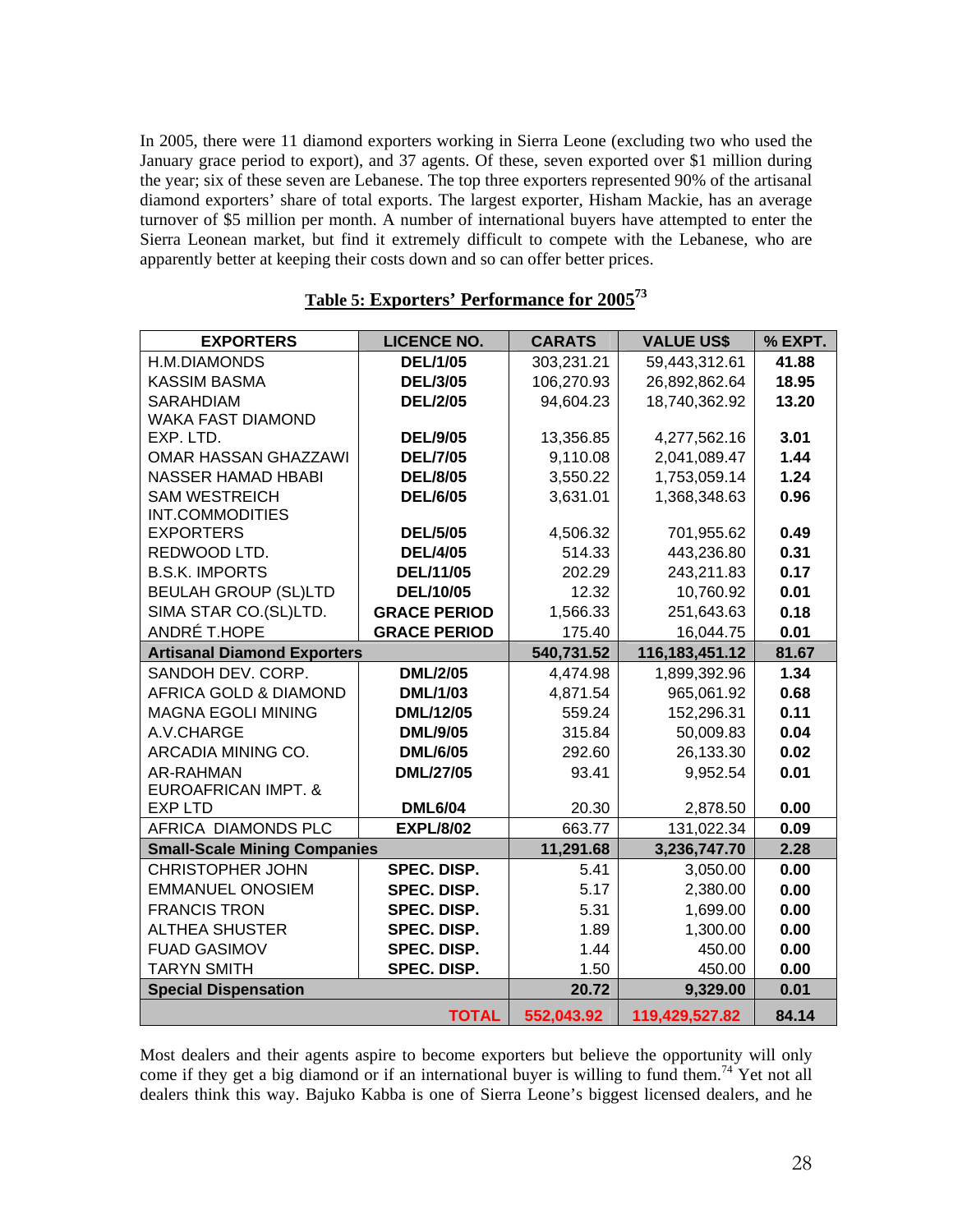used to be an exporter. He decided to stop exporting because it was comparatively more difficult and less profitable than dealing. According to him, prices in Sierra Leone are comparatively high because there is too much internal competition, making it hard to sell for a profit overseas. In addition, to be an exporter, it is essential to have a trustworthy and conscientious buyer because:

- 1. The international market is highly competitive. If you export blindly then you will lose 90% of the time;
- 2. If the buyer delays payment, the exporter might find himself without enough cash to continue his business;
- 3. The buyer must keep up-to-date on price fluctuations in the market.

According to the GDD, the Ministry of Mines will not share its list of licensed exporters with them. They learn of exporters only when they bring their diamonds for export. It may well be the case, therefore, that exporter licences are being allocated to people who do not export enough diamonds to justify a licence, or who use the licence as a right to own or handle diamonds for some other purpose. For this reason the independent valuator for the GDD would like to see performance targets set for exporters.<sup>75</sup>

## *Part Two Diamond Pricing and Revenue Flows*

## **Pricing**

In order of importance, in Sierra Leone's diamond marketing chain, buyers base their prices on:

- 1. the quality of the diamond and its value on the international market (factoring in their own buyer's preferences and valuing style);
- 2. the seller's knowledge;
- 3. the seller's position in the chain (and what he is likely to receive from the competition);
- 4. costs (taxes, fees, supporting, bank/currency charges, office costs, handshakes and tips);
- 5. whether the stone is of dubious progeny, i.e. if it is stolen, smuggled in from another country, or illegally mined.

Valuing a diamond requires a good understanding of the likely yield and shape of the cut product, the quality and rarity of colour, the clarity of the stone and its weight. De Beers grades diamonds into 12,000 classes. As each diamond is unique and the value of a diamond is based largely on its relative beauty, pricing is a highly subjective skill. Furthermore, value per carat increases exponentially with the size of the diamond. It is therefore very difficult to map changes in the value of a diamond as it moves along the supply chain. In very approximate terms, however, a good quality, one carat rough gem will bring the digger \$130, the miner \$370, the supporter/dealer \$1000, and the exporter  $$1100$ .<sup>76</sup>

It is very hard to tell precisely who makes the most money in Sierra Leone's diamond marketing industry. Certainly the exporters make the most in terms of actual cash as there are just 13 exporters competing for diamonds from 270 dealers and their agents. Exporters appear to operate on margins of 10-15% gross. Once you account for costs, however, they say that their profit may be as low as 3-5%.<sup>77</sup> In fact, it is more likely to be 5-10% on consignments of commonly-found stones, and much more on specials and diamonds exceeding five carats. This is because for ordinary production, they buy mostly from dealers whose expertise tends to be close to their own.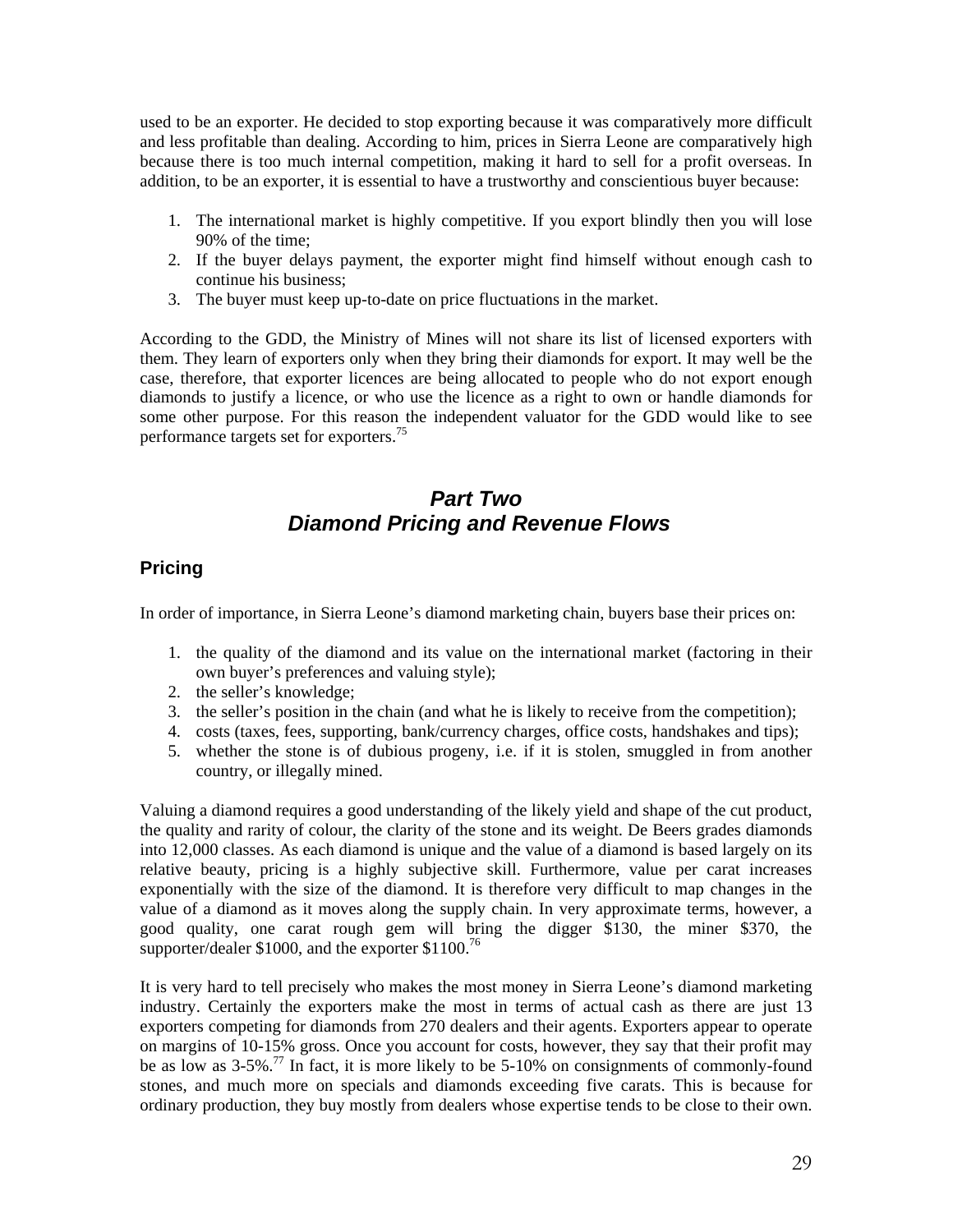Exporters make the largest profit margin when they buy directly from the miner. It is therefore unclear whether an exporter funding mining and buying his diamonds directly from the miners would ensure that the diggers get better prices.

In a single transaction the dealer or supporter usually has the largest profit margin. Dealers may make 100% or more on specials, though the modal figure given to the Study Team was 50%. This is not the case, however, with gems under about two carats. At the time of writing, it was said to be extremely difficult for dealers to make a profit on small stones, because miners price these with confidence, move from place to place in order to get the best price. Thus miners make the largest profit on small stones. At most, dealers say, they just cover their costs, and may even sell at a loss when buying a small gem. Whilst this seemingly goes against conventional business sense, it is quite rational (if true). Dealers and exporters make their biggest profits on stones above two carats and on specials. If they pay high for a small stone, the miner will expect them to pay well for a big stone. Taking losses on small stones is an investment strategy for attracting the type of product the business wants – it is essentially a loss leader.

Despite their potential for large profits, dealers claim that the licence-holder makes the most money because he bears none of the financial risk and because his knowledge is far superior to that of the diggers from whom he buys. Apparently licensed miners pre-advise dealers when diggers are not willing to bargain. Once diggers and licence-holder are in a supporter's office, the supporter will argue for a price at least 10% under what he is actually prepared to offer. In this way diggers are led to believe that they are being treated fairly (because they've witnessed and participated in the negotiations with the supporter), and the miner ensures that he gets a larger share of the profits.<sup>78</sup>

When the cost of support is taken into account, it would seem that dealers have a lot to lose, as well as to gain. However, the actual logic of support sustains a dealer's profits, as he continues to attract other supporters' diamonds. Furthermore, dealers are fishing in a larger pond than miners. A dealer has more chance of coming across a profitable gem than a miner, as there is a certainty that diamonds will come to him so long as he supports, advertises, and pays as high as he can.

By working backwards from official export statistics, and using anecdotally suggested profit margins, it is possible to estimate average turnover and profits at each stage of the chain. This is a vastly simplified and hypothetical estimation, whose utility lies more in its ability to demonstrate relative and possible gains at each step of the chain. According to official statistics and rational estimates, in 2005 there were seven major exporters,  $\frac{79}{2}$  approximately 152 licensed dealers<sup>80</sup> and 165 licensed dealers' agents,  $81$  2,400 miners and 120,000 diggers.  $82$  If one assumes that all diamonds exported officially were legal for their entire journey from mine through market to point of export, then one can estimate the following:

| $Who**$                              | <b>Number</b><br>(2005) | Amount<br>received<br>from buyer | Profit<br>margin | Amount given<br>to seller<br>(before costs) | <b>Gross profit</b><br>(total) | <b>Gross</b><br>profit each |
|--------------------------------------|-------------------------|----------------------------------|------------------|---------------------------------------------|--------------------------------|-----------------------------|
| <b>Exporters</b>                     | major                   | \$116.2m                         | 10%              | \$105.5m                                    | \$10.7m                        | \$1.5m                      |
| Licensed dealers<br>and their agents | 317                     | \$105.5m                         | 50%              | \$70.3m                                     | \$35.2m                        | \$111,000                   |
| Licensed miners                      | 2.400                   | \$70.3m                          | 200%             | \$23.4m <sup>7</sup>                        | \$46.9m                        | \$19,542*                   |
| Diggers working<br>on licensed land  | 120,000                 | \$23.4m <sup>†</sup>             | n/a              | n/a                                         | \$23.4m                        | \$195                       |

**Table 6: Comparative Profits Up the Chain**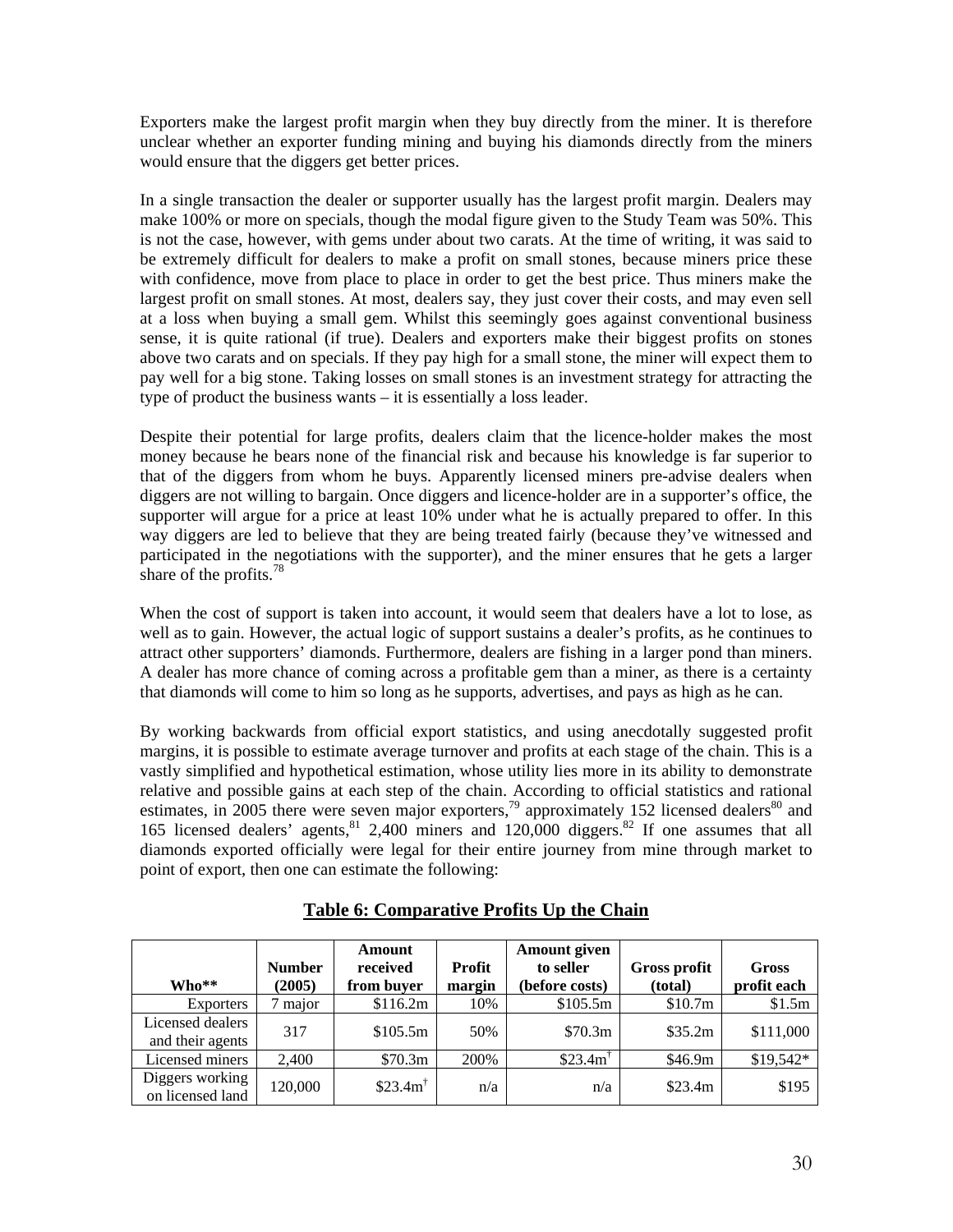\* NB The cost of mining one acre is about \$20,000 (see above). Miners are paid after costs are accounted for. If every licensed miner mines only one acre, then miners are currently losing \$458 each, and so will receive nothing from their supporter. Since diggers are paid a share of profits only, then the diggers receive nothing either. \*\* Assumes that all diamonds exported legally were legal for their entire journey from mine through market to point of export. † Includes support

#### *Administrative Costs*

There are two main types of government levies on the diamond industry. The first cluster, which is potentially the more significant, is the taxes and fees paid to the government for licences entitling people to artisanally mine for, deal in and export diamonds.<sup>83</sup>

#### **Table 7: Revised Fees for Small-scale and Artisanal Mining and Marketing Under the Mines and Mineral Act**<sup>84</sup>

| Half Year<br><b>US\$ 25,000</b><br>2. Alluvial Diamond Exporter's Agents Certificate<br>Year<br><b>US\$ 5,000</b><br>3. Alluvial Diamond Dealer's Licence<br>Non-citizen<br>Year<br><b>US\$ 5,000</b><br>Half Year<br><b>US\$ 3,000</b><br><b>ECOWAS</b> citizen<br>Year<br><b>US\$ 2,500</b><br>Half Year<br><b>US\$1,700</b><br>Citizen<br>Year<br><b>US\$ 2,000</b><br>Half Year<br><b>US\$ 1,500</b><br>Monitoring Fee<br>Year<br><b>US\$ 400</b><br>Half Year<br><b>US\$ 250</b><br><b>Rehabilitation Fee</b><br>Year<br>Le 500,000<br>Half Year<br>Le 300,000<br>Year<br>4. Alluvial Diamond Dealer's Agent's Certificate<br><b>US\$ 1,000</b><br>Half Year<br><b>US\$700</b><br><b>ECOWAS</b> Citizen<br>Year<br><b>US\$ 1,500</b><br><b>US\$ 1,000</b><br>Half Year<br>5. Diamond Mining<br>Artisanal and Co-operative Mining Licence<br>Year/Acre<br>Le 200,000<br>Year/Acre<br><b>Small Scale Mining Lease</b><br>Le 750,000<br>Mine Manager's Certificate (Artisanal and Co-operative Mining<br>Year/Acre<br>Le 100,000<br>Licences)<br>Mine Manager's Certificate (Body Corporate)<br>Citizen<br>Year<br>Le 200,000<br>Non Citizen<br>Year<br>Le 750,000<br>Year<br><b>US\$ 500</b><br>Licence to Dredge<br>Year/Acre<br>Monitoring fee<br>Le 100,000<br>Rehabilitation fee<br><b>Artisanal Mining Licence</b><br>Year/Acre<br>Le 200,000<br>Company to<br>Small Scale Mining Lease Holder<br>Year/Acre<br>rehabilitate<br>Year/Acre<br>Surface rent<br>Le 100,000<br><b>Registration of Financial Support</b><br>Year<br>Le 50,000<br><b>6. Administrative Expenses/Export Charges</b><br>Royalty on Export of Diamonds <sup>85</sup><br>3 % of export value<br>Distribution of such royalty is as follows:<br><b>Special Treasury Account</b><br>0.70% | 1. Alluvial Diamond Exporter's licence | Year        | <b>US\$ 40,000</b> |
|----------------------------------------------------------------------------------------------------------------------------------------------------------------------------------------------------------------------------------------------------------------------------------------------------------------------------------------------------------------------------------------------------------------------------------------------------------------------------------------------------------------------------------------------------------------------------------------------------------------------------------------------------------------------------------------------------------------------------------------------------------------------------------------------------------------------------------------------------------------------------------------------------------------------------------------------------------------------------------------------------------------------------------------------------------------------------------------------------------------------------------------------------------------------------------------------------------------------------------------------------------------------------------------------------------------------------------------------------------------------------------------------------------------------------------------------------------------------------------------------------------------------------------------------------------------------------------------------------------------------------------------------------------------------------------------------------------------------------------------------------------------------|----------------------------------------|-------------|--------------------|
|                                                                                                                                                                                                                                                                                                                                                                                                                                                                                                                                                                                                                                                                                                                                                                                                                                                                                                                                                                                                                                                                                                                                                                                                                                                                                                                                                                                                                                                                                                                                                                                                                                                                                                                                                                      |                                        |             |                    |
|                                                                                                                                                                                                                                                                                                                                                                                                                                                                                                                                                                                                                                                                                                                                                                                                                                                                                                                                                                                                                                                                                                                                                                                                                                                                                                                                                                                                                                                                                                                                                                                                                                                                                                                                                                      |                                        |             |                    |
|                                                                                                                                                                                                                                                                                                                                                                                                                                                                                                                                                                                                                                                                                                                                                                                                                                                                                                                                                                                                                                                                                                                                                                                                                                                                                                                                                                                                                                                                                                                                                                                                                                                                                                                                                                      |                                        |             |                    |
|                                                                                                                                                                                                                                                                                                                                                                                                                                                                                                                                                                                                                                                                                                                                                                                                                                                                                                                                                                                                                                                                                                                                                                                                                                                                                                                                                                                                                                                                                                                                                                                                                                                                                                                                                                      |                                        |             |                    |
|                                                                                                                                                                                                                                                                                                                                                                                                                                                                                                                                                                                                                                                                                                                                                                                                                                                                                                                                                                                                                                                                                                                                                                                                                                                                                                                                                                                                                                                                                                                                                                                                                                                                                                                                                                      |                                        |             |                    |
|                                                                                                                                                                                                                                                                                                                                                                                                                                                                                                                                                                                                                                                                                                                                                                                                                                                                                                                                                                                                                                                                                                                                                                                                                                                                                                                                                                                                                                                                                                                                                                                                                                                                                                                                                                      |                                        |             |                    |
|                                                                                                                                                                                                                                                                                                                                                                                                                                                                                                                                                                                                                                                                                                                                                                                                                                                                                                                                                                                                                                                                                                                                                                                                                                                                                                                                                                                                                                                                                                                                                                                                                                                                                                                                                                      |                                        |             |                    |
|                                                                                                                                                                                                                                                                                                                                                                                                                                                                                                                                                                                                                                                                                                                                                                                                                                                                                                                                                                                                                                                                                                                                                                                                                                                                                                                                                                                                                                                                                                                                                                                                                                                                                                                                                                      |                                        |             |                    |
|                                                                                                                                                                                                                                                                                                                                                                                                                                                                                                                                                                                                                                                                                                                                                                                                                                                                                                                                                                                                                                                                                                                                                                                                                                                                                                                                                                                                                                                                                                                                                                                                                                                                                                                                                                      |                                        |             |                    |
|                                                                                                                                                                                                                                                                                                                                                                                                                                                                                                                                                                                                                                                                                                                                                                                                                                                                                                                                                                                                                                                                                                                                                                                                                                                                                                                                                                                                                                                                                                                                                                                                                                                                                                                                                                      |                                        |             |                    |
|                                                                                                                                                                                                                                                                                                                                                                                                                                                                                                                                                                                                                                                                                                                                                                                                                                                                                                                                                                                                                                                                                                                                                                                                                                                                                                                                                                                                                                                                                                                                                                                                                                                                                                                                                                      |                                        |             |                    |
|                                                                                                                                                                                                                                                                                                                                                                                                                                                                                                                                                                                                                                                                                                                                                                                                                                                                                                                                                                                                                                                                                                                                                                                                                                                                                                                                                                                                                                                                                                                                                                                                                                                                                                                                                                      |                                        |             |                    |
|                                                                                                                                                                                                                                                                                                                                                                                                                                                                                                                                                                                                                                                                                                                                                                                                                                                                                                                                                                                                                                                                                                                                                                                                                                                                                                                                                                                                                                                                                                                                                                                                                                                                                                                                                                      |                                        |             |                    |
|                                                                                                                                                                                                                                                                                                                                                                                                                                                                                                                                                                                                                                                                                                                                                                                                                                                                                                                                                                                                                                                                                                                                                                                                                                                                                                                                                                                                                                                                                                                                                                                                                                                                                                                                                                      |                                        |             |                    |
|                                                                                                                                                                                                                                                                                                                                                                                                                                                                                                                                                                                                                                                                                                                                                                                                                                                                                                                                                                                                                                                                                                                                                                                                                                                                                                                                                                                                                                                                                                                                                                                                                                                                                                                                                                      |                                        |             |                    |
|                                                                                                                                                                                                                                                                                                                                                                                                                                                                                                                                                                                                                                                                                                                                                                                                                                                                                                                                                                                                                                                                                                                                                                                                                                                                                                                                                                                                                                                                                                                                                                                                                                                                                                                                                                      |                                        |             |                    |
|                                                                                                                                                                                                                                                                                                                                                                                                                                                                                                                                                                                                                                                                                                                                                                                                                                                                                                                                                                                                                                                                                                                                                                                                                                                                                                                                                                                                                                                                                                                                                                                                                                                                                                                                                                      |                                        |             |                    |
|                                                                                                                                                                                                                                                                                                                                                                                                                                                                                                                                                                                                                                                                                                                                                                                                                                                                                                                                                                                                                                                                                                                                                                                                                                                                                                                                                                                                                                                                                                                                                                                                                                                                                                                                                                      |                                        |             |                    |
|                                                                                                                                                                                                                                                                                                                                                                                                                                                                                                                                                                                                                                                                                                                                                                                                                                                                                                                                                                                                                                                                                                                                                                                                                                                                                                                                                                                                                                                                                                                                                                                                                                                                                                                                                                      |                                        |             |                    |
|                                                                                                                                                                                                                                                                                                                                                                                                                                                                                                                                                                                                                                                                                                                                                                                                                                                                                                                                                                                                                                                                                                                                                                                                                                                                                                                                                                                                                                                                                                                                                                                                                                                                                                                                                                      |                                        |             |                    |
|                                                                                                                                                                                                                                                                                                                                                                                                                                                                                                                                                                                                                                                                                                                                                                                                                                                                                                                                                                                                                                                                                                                                                                                                                                                                                                                                                                                                                                                                                                                                                                                                                                                                                                                                                                      |                                        |             |                    |
|                                                                                                                                                                                                                                                                                                                                                                                                                                                                                                                                                                                                                                                                                                                                                                                                                                                                                                                                                                                                                                                                                                                                                                                                                                                                                                                                                                                                                                                                                                                                                                                                                                                                                                                                                                      |                                        |             |                    |
|                                                                                                                                                                                                                                                                                                                                                                                                                                                                                                                                                                                                                                                                                                                                                                                                                                                                                                                                                                                                                                                                                                                                                                                                                                                                                                                                                                                                                                                                                                                                                                                                                                                                                                                                                                      |                                        |             |                    |
|                                                                                                                                                                                                                                                                                                                                                                                                                                                                                                                                                                                                                                                                                                                                                                                                                                                                                                                                                                                                                                                                                                                                                                                                                                                                                                                                                                                                                                                                                                                                                                                                                                                                                                                                                                      |                                        |             |                    |
|                                                                                                                                                                                                                                                                                                                                                                                                                                                                                                                                                                                                                                                                                                                                                                                                                                                                                                                                                                                                                                                                                                                                                                                                                                                                                                                                                                                                                                                                                                                                                                                                                                                                                                                                                                      |                                        |             |                    |
|                                                                                                                                                                                                                                                                                                                                                                                                                                                                                                                                                                                                                                                                                                                                                                                                                                                                                                                                                                                                                                                                                                                                                                                                                                                                                                                                                                                                                                                                                                                                                                                                                                                                                                                                                                      |                                        |             |                    |
|                                                                                                                                                                                                                                                                                                                                                                                                                                                                                                                                                                                                                                                                                                                                                                                                                                                                                                                                                                                                                                                                                                                                                                                                                                                                                                                                                                                                                                                                                                                                                                                                                                                                                                                                                                      |                                        |             |                    |
|                                                                                                                                                                                                                                                                                                                                                                                                                                                                                                                                                                                                                                                                                                                                                                                                                                                                                                                                                                                                                                                                                                                                                                                                                                                                                                                                                                                                                                                                                                                                                                                                                                                                                                                                                                      |                                        |             |                    |
|                                                                                                                                                                                                                                                                                                                                                                                                                                                                                                                                                                                                                                                                                                                                                                                                                                                                                                                                                                                                                                                                                                                                                                                                                                                                                                                                                                                                                                                                                                                                                                                                                                                                                                                                                                      |                                        |             |                    |
|                                                                                                                                                                                                                                                                                                                                                                                                                                                                                                                                                                                                                                                                                                                                                                                                                                                                                                                                                                                                                                                                                                                                                                                                                                                                                                                                                                                                                                                                                                                                                                                                                                                                                                                                                                      |                                        |             |                    |
|                                                                                                                                                                                                                                                                                                                                                                                                                                                                                                                                                                                                                                                                                                                                                                                                                                                                                                                                                                                                                                                                                                                                                                                                                                                                                                                                                                                                                                                                                                                                                                                                                                                                                                                                                                      |                                        |             |                    |
|                                                                                                                                                                                                                                                                                                                                                                                                                                                                                                                                                                                                                                                                                                                                                                                                                                                                                                                                                                                                                                                                                                                                                                                                                                                                                                                                                                                                                                                                                                                                                                                                                                                                                                                                                                      |                                        |             |                    |
|                                                                                                                                                                                                                                                                                                                                                                                                                                                                                                                                                                                                                                                                                                                                                                                                                                                                                                                                                                                                                                                                                                                                                                                                                                                                                                                                                                                                                                                                                                                                                                                                                                                                                                                                                                      |                                        |             |                    |
|                                                                                                                                                                                                                                                                                                                                                                                                                                                                                                                                                                                                                                                                                                                                                                                                                                                                                                                                                                                                                                                                                                                                                                                                                                                                                                                                                                                                                                                                                                                                                                                                                                                                                                                                                                      |                                        |             |                    |
|                                                                                                                                                                                                                                                                                                                                                                                                                                                                                                                                                                                                                                                                                                                                                                                                                                                                                                                                                                                                                                                                                                                                                                                                                                                                                                                                                                                                                                                                                                                                                                                                                                                                                                                                                                      |                                        |             |                    |
|                                                                                                                                                                                                                                                                                                                                                                                                                                                                                                                                                                                                                                                                                                                                                                                                                                                                                                                                                                                                                                                                                                                                                                                                                                                                                                                                                                                                                                                                                                                                                                                                                                                                                                                                                                      |                                        |             |                    |
|                                                                                                                                                                                                                                                                                                                                                                                                                                                                                                                                                                                                                                                                                                                                                                                                                                                                                                                                                                                                                                                                                                                                                                                                                                                                                                                                                                                                                                                                                                                                                                                                                                                                                                                                                                      |                                        |             |                    |
|                                                                                                                                                                                                                                                                                                                                                                                                                                                                                                                                                                                                                                                                                                                                                                                                                                                                                                                                                                                                                                                                                                                                                                                                                                                                                                                                                                                                                                                                                                                                                                                                                                                                                                                                                                      | <b>GDD</b>                             | Non-citizen | 0.75%              |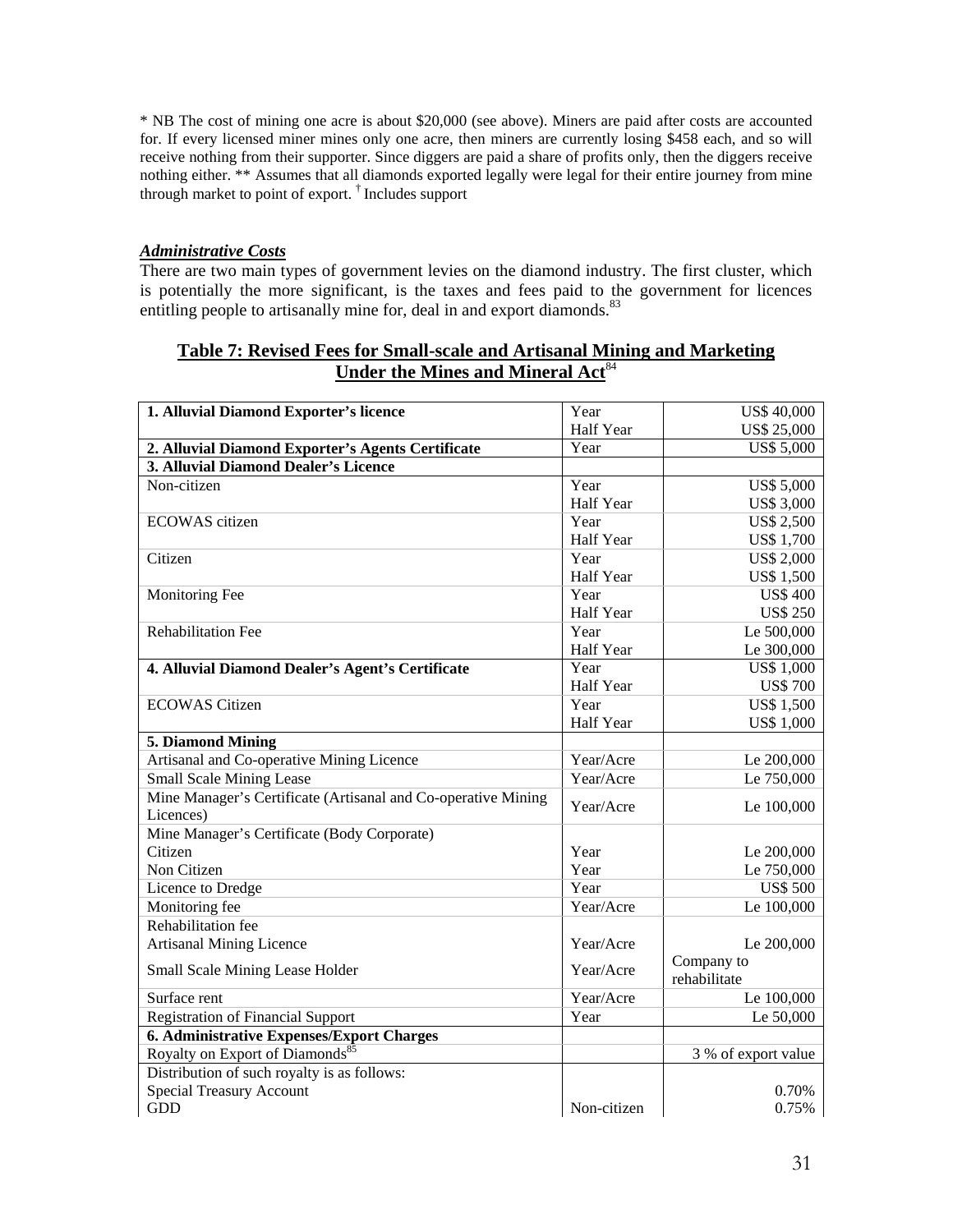| Mining Community Development                                   | Citizen | 0.75%                |
|----------------------------------------------------------------|---------|----------------------|
| Monitoring Fund                                                |         | 0.25%                |
| <b>Independent Valuator</b>                                    |         | 0.40%                |
| <b>Rehabilitation Fund</b>                                     |         | 0.05%                |
| <b>Public Information Unit</b>                                 |         | 0.05%                |
| <b>PMMT</b> (Precious Mineral Monitoring Team)                 |         | 0.05%                |
| Royalty for Small Scale Mining Lease Holders wishing to export |         | 5% of Export Value + |
| their winnings                                                 |         | 1% valuation fee     |

An artisanal or co-operative mining lease per acre, per year, costs Le200,000. When rehabilitation fees (Le 200,000), Mine's Manager's certificate (Le 100,000) and monitoring fees (Le100,000) are added, fees to national government are Le600,000; additional payments to traditional authorities, including surface rent of Le100,000, inflate the amount to close to over Le800,000 (about \$270). When "handshakes" to officials are included, the cost of an artisanal mining licence generally exceeds a million leones (about \$330).<sup>86</sup> Put in context, however, this is a small amount: the average overall cost of mining an acre artisanally for a period of 10 months is between \$15,000 and \$25,000. While artisanal miners are generally poor, many living at subsistence levels, the license fees are eminently reasonable. They certainly cannot be an inducement either for smuggling diamonds or for their supporters (who pay for these licenses) underpaying them for their winnings.

The second significant tax is the three per cent "royalty of export of diamonds". In fact, this not a royalty, but simply an export duty. The rate is consistent with regional export taxes on diamonds, and so has a limited effect on inciting smuggling. It is one of the principle costs that exporters consider in determining prices, and is collected as part of the commission they receive when allowing someone to export under their licence.

There is another tax which, if implemented properly, would have generated over \$4 million for the government had it been applied in  $2005$ .<sup>87</sup> The Mines and Minerals Act of 1996 (Section 96) imposes a royalty payment of five per cent of the ex-mine price (i.e. the value obtained at the first point of sale) on *all* mining operations. Yet ministry officials who were asked about this royalty understood it to apply only to industrial operations. No artisanal or small scale mining operations as yet pay it, so it does not a price factor.<sup>88</sup> Were it to be applied, it would be collected from whomever the miner sold to, and so would have to be factored in to prices paid by the buyer.

The third tax of significance is income tax. Corporate income tax is calculated at 30% of income after applicable deductions.<sup>89</sup> However, the holder of a mining lease pays a flat income tax of 3.5% where his/her chargeable income is below 7% of turnover.<sup>90</sup> Should an individual not provide satisfactory assessments to the National Revenue Authority, the flat tax rate is applied.

| Income per annum               | <b>Tax Rate</b>                       |
|--------------------------------|---------------------------------------|
| Le $0$ to Le 1 million         | Nil.                                  |
| Le 1 million to Le 3 million   | 20% of the amount over Le 1 million   |
| Le 3 million to Le 5 million   | 25% of the amount over Le 3 million   |
| Le 5 million to Le 7.5 million | 30% on the amount over Le 5 million   |
| Over Le 7.5 million            | 35% of the amount over Le 7.5 million |

**Table 8: Personal Income Tax Rates as of 2004**<sup>91</sup>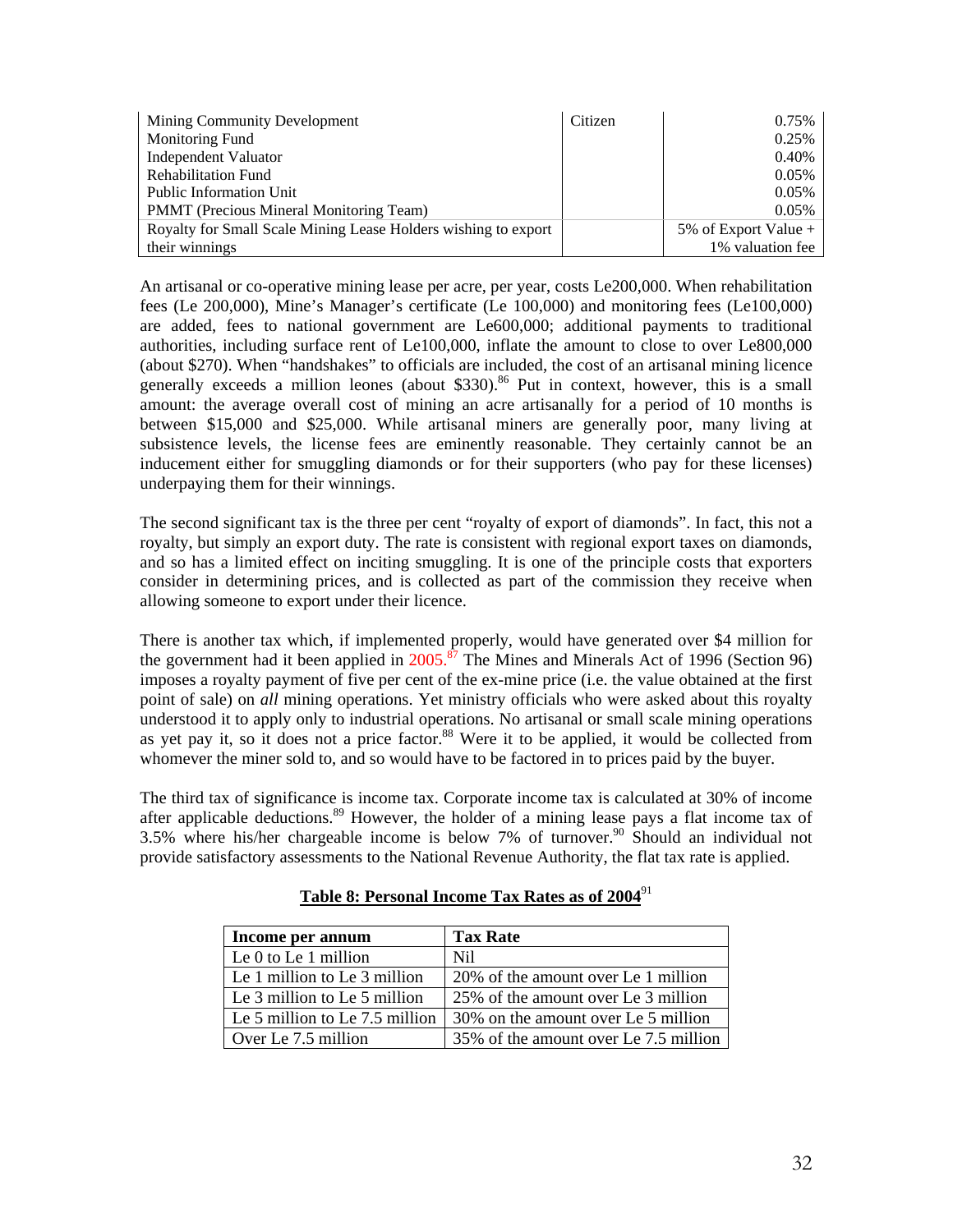| Role                                              | <b>2000</b> | 2005         |
|---------------------------------------------------|-------------|--------------|
| 41.<br>and<br>Diamond<br>exporters<br>(companies) | 2%          | 2%           |
| individuals) (percentage of export value)         |             |              |
| 42. Exporter's agents                             | Le 960,000  | Le 1,200,000 |
| 43. Non-citizen diamond dealers                   | Le 360,000  | Le 600,000   |
| 44. Citizen diamond dealers                       | Le 240,000  | Le 600,000   |
| 45. Alluvial diamond miners (per licence issued)  | Le 36,000   | Le 96,000    |
|                                                   |             |              |
| Diamond dealer's agent                            | n/a         | Le 180,000   |
|                                                   |             |              |

| Table 9: Minimum Personal Income Tax Rates as of 2000 and 2005 <sup>92</sup> |
|------------------------------------------------------------------------------|
|------------------------------------------------------------------------------|

In September 2005, the NRA announced that it was going to collect income tax from diamond exporters for the years 2003 to 2005. Those unable to provide the NRA with their books, or whose books were unsatisfactory, would have to pay two per cent on the value of the diamond exports in lieu of a tax assessment based on profits. Most did not have books to submit (or would not submit them). Exporters alleged that the Ministry of Mines had led them to understand that a quarter of the 3% export duty was effectively an income tax (equivalent to 0.75% of export value).<sup>93</sup> Since most, therefore, had not paid this tax for two years (which in itself is a criminal offence), and since the levy of the fine for non-payment is 1%, exporters found themselves being charged an income tax of 3% on their export value for 2003, 2004 and 2005.

They saw this as an effective rise in the export duty to 6%. The bigger exporters, some of whom also exported on behalf of others for a fee that did not include this calculation, soon realized that the retroactive payment would eat significantly into their prior year profits. Dealers and exporters' agents in Bo and Kenema told the Study Team that exporters have been complaining about a fall in international prices in order to justify paying less for diamonds. The international market, however, has actually remained steady. The exporters are evidently trying to pass on this surprise cost to dealers and miners, who would then, of course, pass it on to diggers. <sup>94</sup> The Exporters' Association is currently in negotiations with the NRA, having requested that the years 2003 and 2004 be forgiven and forgotten. $95$ 

The National Social Security Insurance Trust requires an employer and an employee to pay 10% and 5% respectively of an employee's salary. In diamond offices, however, most people are employed informally and so these fees are not paid.

Besides these nation-wide taxes, diamond dealers and their agents have to pay local taxes. In Kono District these amount to about \$167 per annum, being a town council tax on the dealer's office (Le400,000), a tax on the diamond scale (Le100,000). These costs are not enough to affect the prices a dealer will offer, as they can be easily absorbed by the dealer's profit.

Reporting requirements have no effect on diamond prices. Dealers, agents, and exporters are supposed to provide reports of their purchases and sales to the Ministry of Mines, via the Mines Monitoring Officers, who supervise their businesses. These reporting practices are largely cursory, however, as many MMOs are more in the employ of marketers than of the ministry. *De facto*, it is largely unnecessary for diamond marketers to report accurately and so this does not affect the price.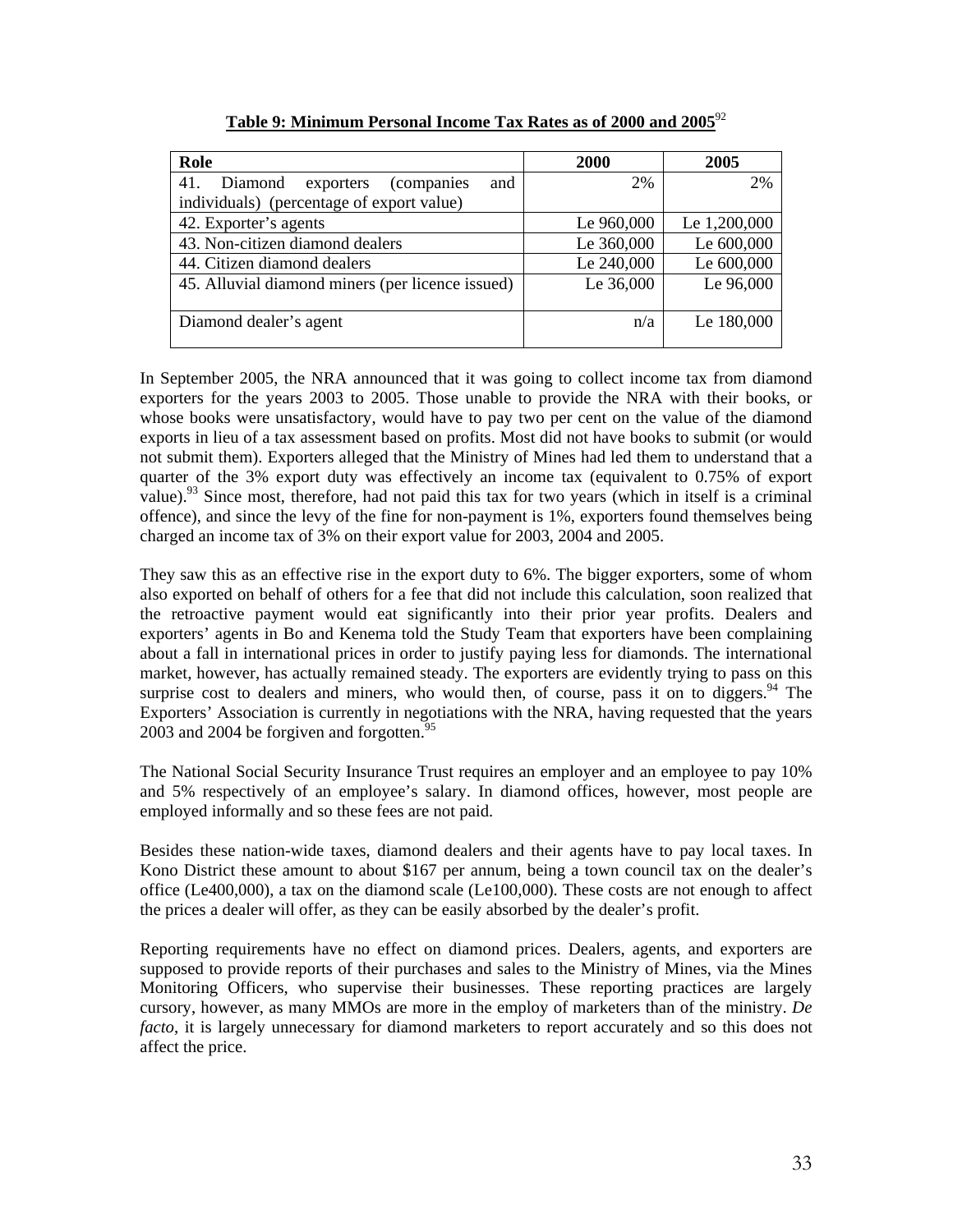#### *Currency*

The official currency is the Leone. However, the dollar is freely available in Sierra Leone, and is widely used as an alternative currency. It is also very easy to change money on the street, where flocks of "dollar boys' will change at preferential rates. In 2000, the government amended the Exchange Control Act, requiring diamond exporters to finance all diamond operations using US dollars. It is not clear, however, if dealers are permitted to receive dollars for their diamonds. Nonetheless, as it transpires, dollars and leones are used interchangeably in the marketing chain. Currency is a matter of preference and availability, not legality.

Diggers prefer to receive leones because this is the only currency they have a use for. Diggers and miners might also accept mining equipment or personal items in part payment for their diamonds. Lena Fawaz, who runs a general store alongside her husband's dealership, claimed that business was so bad in Kono at the time this report was written that she preferred to use goods from her shop instead of cash to buy diamonds.<sup>96</sup> Otherwise, miners prefer to receive leones because a) they are vulnerable to duping when exchanging their dollars on the black market, b) they don't want people knowing their business, and if they were to change a sizeable amount, word would get around and c) they need them to buy the things necessary for support. However, Bajuko Kabba claimed that miners prefer dollars when selling diamonds over three carats, because dollars are far easier and more discrete to transport.<sup>97</sup> Saikou Touray, whose office is in Koidu Town, claimed that it is only the "big men", such as chiefs, who want dollars for diamonds. Generally speaking, licensed dealers prefer to sell for whatever currency they had to use to buy the diamond(s). The *Open-Yai* buys predominantly in leones.

Some exporters pay with cash. Others give cheques or arrange for funds to be transferred to the dealer's account. If exporters purchase diamonds using leones notes, it is possible for them to make a double profit. Since the exporter brings in US dollars, and since importers need to transfer US dollars abroad to buy their goods for import, it is common for diamond exporters and importers of other goods to make private arrangements to exchange money. Sometimes this takes place on a cash basis, but this is difficult with large sums if the exporter has brought the money in through the bank, as banks rarely have sufficient cash dollars, according to most accounts.<sup>98</sup>

In the past, these exchanges would take place outside the country. In recent years it has become common for parties to agree on a rate and then digitally transfer money between their respective dollar and leone accounts in Sierra Leonean banks.<sup>99</sup> This rate will usually be *above* the informal street rate and the bank rate for buying dollars (e.g.  $$1 = Le3050$  as opposed to Le3000 on the street and Le2800 in the bank). The exporter will then negotiate his transactions in dollars, but will pay in leones at a rate a little *below* the street rate (e.g. \$1 = Le 2950). Miners and dealers will accept this if they do not want dollars. The receipt, however, will be issued in dollars. The difference on a transaction of \$100,000 may be as much as \$3,390, making money on the diamonds as well as the exchange rate.

#### *Other Costs*

There are a number of other costs which dealers and exporters must pay, beyond supporting, administration, and the appropriation of currency.

#### *Styles of Marketing* (*attracting the diamond*s)

Ordinary businesses invest a proportion of their capital in public relations, marketing and advertising. Diamond dealers, exporters and their agents promote their operations in the same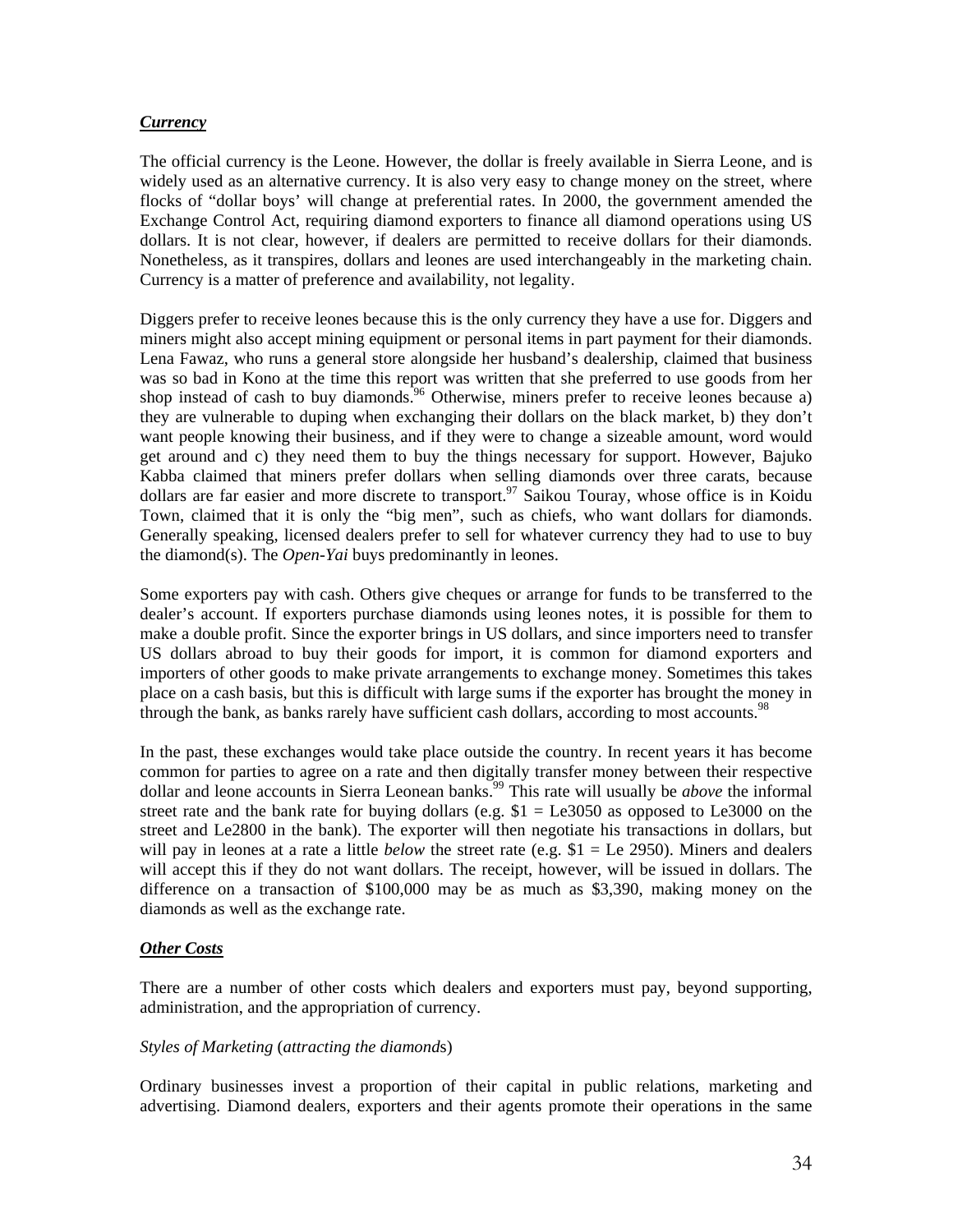way. Some dealers buy advertisements on the radio or in the newspaper. It costs Le150,000 a month to have an advertisement read daily on Kono radio, and Le 50,000 per month for daily advertisements in the *Kono Voice* newspaper. Dealers also implement community improvement or development projects. For example, in 2005 the Kono Dealers Association claimed to have spent \$13,000 on helping 300 children go to secondary school in 2005. In 2004, the Five Country Committee is alleged to have paid for the construction of a four bedroom house for a senior police officer in Kono District and for an officers' mess for the Republic of Sierra Leone Armed  $\text{Forces.}^{100}$ 

One exporter told the Study Team that he goes out of his way to do his clients favours, as a strategy for ensuring their patronage. He said, for example, that if he purchased a stone that was later claimed to have been stolen, he would compensate the claimant if the case seemed legitimate, taking the cut from his own profit. This would induce a sense of loyalty from the individual in question, who would then likely return with business in the future.<sup>101</sup>

#### *Other Expenses*

Other expenses include dealers' and exporters' association fees (\$500 per annum for the latter), office expenses (stationery, valuing equipment, rental of the office space, generator and fuel, employees' salaries), financial management expenses (national and foreign banks), and any bribe necessary to avert problems with the authorities or to speed up formalities.<sup>102</sup>

#### *Other Issues*

There is no obvious evidence of people using diamonds as a currency. There is no obvious evidence of people using diamonds to hide or export profits. It is not clear, however, whether importers buy diamonds as a means of raising foreign currency. If this is happening, it is likely to be less common than it was when foreign currency was restricted, because of the improved availability of cash dollars in the banking system, although this remains unreliable. Increased competition in the banking sector also makes international transfers cheaper and more efficient (see below).

Prices are affected by fluctuations in the local and world markets. Since most diamond washing is done in May and June, and prices are slightly depressed at that time. July and August are vacation months in Europe, and so international buying is quieter, depressing prices further. According to a Mines Engineer in Kono, miners receive more for their diamonds if they hold on to them until prices recover later in the year, but few can do this because security is an issue, and because most need cash as soon as possible.

By far the most important determinant of price is the relative expertise of the negotiating parties. It is said that the Lebanese will pay Marakas more than Sierra Leoneans because they know the market better. This is an issue which the Peace Diamond Alliance has been trying to address though its valuing courses and the establishment of buying standards with the cooperatives' financier. USAID has also paid for an independent diamond valuer to have an office in the Ministry of Mines in Koidu Town so that miners can have stones valued before going to a buyer or supporter. DFID Advisor Jan Ketelaar has suggested that an electronic price book be developed by the GDD. It would be helpful if such a book could be developed and made publicly available to mining communities.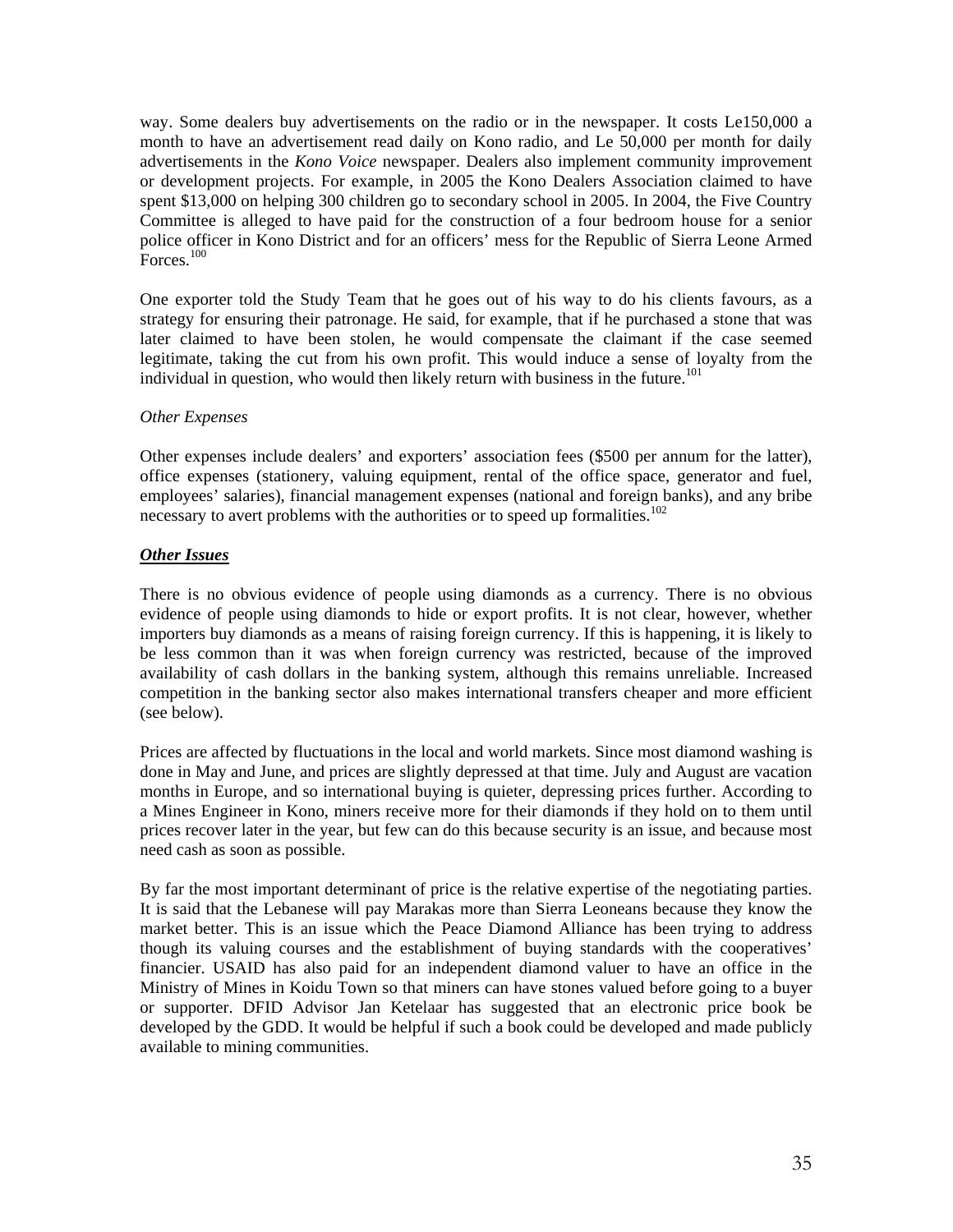#### **Revenue Flows**

#### *Banking System*

Dealers may use banks to receive money from exporters, and to keep money safe, but the majority, especially amongst the West African group, prefer a "cash and carry" approach. Banks are unattractive to them for several reasons. Firstly, illiteracy rates are very high amongst African dealers and miners. Secondly, banks do not always have cash when it is required, especially dollars. And finally, the street rate of exchange is significantly better than the banks', although the gap is narrowing. Legislation requiring all diamond buying transactions above \$500 to go through the banking system is likely to be unenforceable for these reasons.

One of the more prominent commercial banks in the country, the Union Trust Bank (UTB), in operation since 1995 and entirely Sierra Leonean-owned, has a few exporters as customers. On average, each circulates about \$500,000 a month through the bank from Europe.<sup>103</sup> But the bank is wary of getting more deeply involved in the diamond business, which carries a lot of risk. No mineworker or miner has an account with the UTB, and there is no consideration of credit facilities for artisanal miners. The UTB's credit requirements are high, demanding easily convertible security (treasury bearer bonds, foreign bank accounts). The UTB does not accept land or real estate as security for loans, because of the country's complex land and property  $l$ aws<sup>104</sup>

One bank which has actively wooed the diamond sector is the Nigerian-owned Guaranty Trust Bank (GTB). In 2003, the bank did a survey which concluded that the Sierra Leonean diamond sector was not using the banking system very much. Even exporters were wary of the banks because of high fees and slow international transfers, taking as much as an entire working week. The GTB decided to import a large quantity of dollars, which they then sold to diamond exporters at the street rate. It also instituted a system in which money transfers from Europe would take only 24 hours, and from Freetown to the provincial towns, a few minutes. The bank also provided overdraft facilities for exporters with accounts with the GTB so they could bridge the gap between buying diamonds and receiving funds from overseas buyers. Within a year or two, the GTB, which is still new to Sierra Leone, had attracted most of the diamond exporters. Today, diamond dealers and exporters constitute about 20 per cent of the bank's clientele, but it is estimated that they account for about 60 per cent of the cash passing through the bank.<sup>105</sup> The Bank says it has an explicit policy of targeting the elite stratum of Sierra Leone's formal sector, particularly those industries dealing with foreign exchange in the telecommunications, brewery, cement, and fuel sectors, as a strategy for growing and strengthening their business in Sierra Leone. $106$ 

Within the banking community, there are rumours of money laundering and other unsavoury practices associated with some of the newer, Nigerian-owned banks. The Governor of the Bank of Sierra Leone (BSL), the country's central bank, is empowered by the Banking Act 2000 to "cause an examination to be made of each licensed institution [commercial bank] periodically or whenever in his judgment such examination is necessary or expedient, in order to determine whether the licensed institution is in a sound financial condition and that the requirements of this Act has been complied with in the administration of its affairs." The BSL does receive returns from the commercial banks on a weekly, monthly and annual basis, and there is a team that does overall annual inspections of the commercial banks. There is also one tasked with monitoring activities like potential money laundering. 107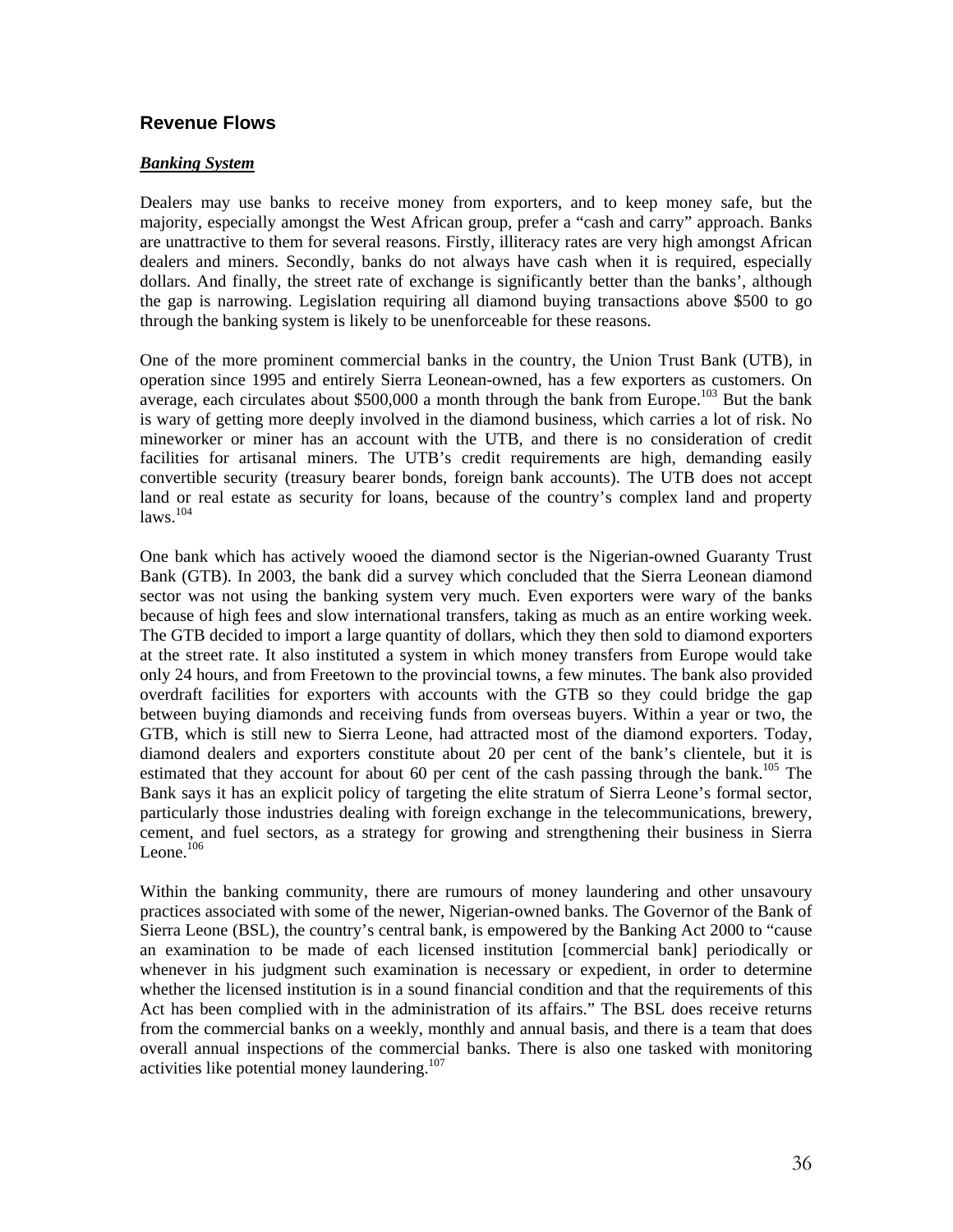#### *Cash Flows*

Cross-border movement of cash dollars is commonplace in Sierra Leone. Marakas admit sending cash in this way to The Gambia. It is highly probable that most of the dollars moving in or out of the country is smuggled, given the predatory nature of border authorities who may take a "tip" for themselves. It is common practise for foreign exchange offices and "dollar boys" to sell leones at rates substantially below the official exchange rate for small bills, and above it for large bills, which are easier to transport.

|                        | The "Sierra Leone Forex<br><b>Bureau"</b> , Freetown | <b>Dollar Boy,</b><br>Freetown | <b>Dollar Boy,</b><br>Bo |
|------------------------|------------------------------------------------------|--------------------------------|--------------------------|
| \$100 x 1 = \$100      | Le 295,000                                           | Le 300,000                     | Le 305,000               |
| $$50 \times 2 = $100$  | n/a                                                  | Le 290,000                     | n/a                      |
| $$20 \times 5 = $100$  | Le 280,000                                           | Le 275,000                     | n/a                      |
| $$10 \times 10 = $100$ | Le 280,000                                           | Le 270,000                     | n/a                      |
| $$5 x 20 = $100$       | Le 280,000                                           | n/a                            | n/a                      |
| $$1 \times 100 = $100$ | Le 200,000                                           | Le 200,000                     | n/a                      |

| <b>Table 10: Dollar to Leone Exchange Rates</b> |  |  |
|-------------------------------------------------|--|--|
|                                                 |  |  |

#### *Profits & Investments*

In the diamond areas it is hard to get credit to do anything other than mining. It is mostly Lebanese and Marakas who have money to invest, but they are reluctant to lend to Sierra Leoneans, because they cannot guarantee the loan. They tend to lend only to people of their own community where there are other avenues for debt collection. The ordinary Sierra Leonean in a diamond community who might wish to expand farming activities or establish a small business has extremely limited options.

Sierra Leonean diamond marketers do invest their profits in other enterprises but usually in other parts of Sierra Leone, principally in Freetown and non-diamond areas. Bajuko Kabba, for example, has a stake in an ice manufacturing plant in Freetown; he also wants to create a plantation in Lunsar, in the Northern Province. André Hope spoke of investing in crops for export in the Port Loko/Lungi area. Otherwise, dealers invest in complimentary businesses which they continue to run themselves. Many have shops selling clothes, mining equipment and electronics both as regular enterprises and as strategies for enticing miners to sell to them.

Even in Freetown, however, options for investment are limited, especially for those Sierra Leoneans who are not of indigenous African descent, because they do not enjoy the same rights as others*.* The issue of citizenship is extremely important to the Lebanese community. Members claim that if they were not discriminated against in this way the community would be more likely to invest in the country. 108 Given that the Lebanese are key economic players, changes could inject much-needed capital into non-diamond ventures.

This issue of citizenship ties in with one of the biggest impediments to growth in the diamond areas, and in the country more generally: capital flight. The diamond industry is currently the most important sector in the Sierra Leonean economy in terms of export value. Yet the people with the largest returns in the business are the dealers, and the majority of the dealers are Marakas and Lebanese, most of whom retain substantial personal and business interests outside Sierra Leone.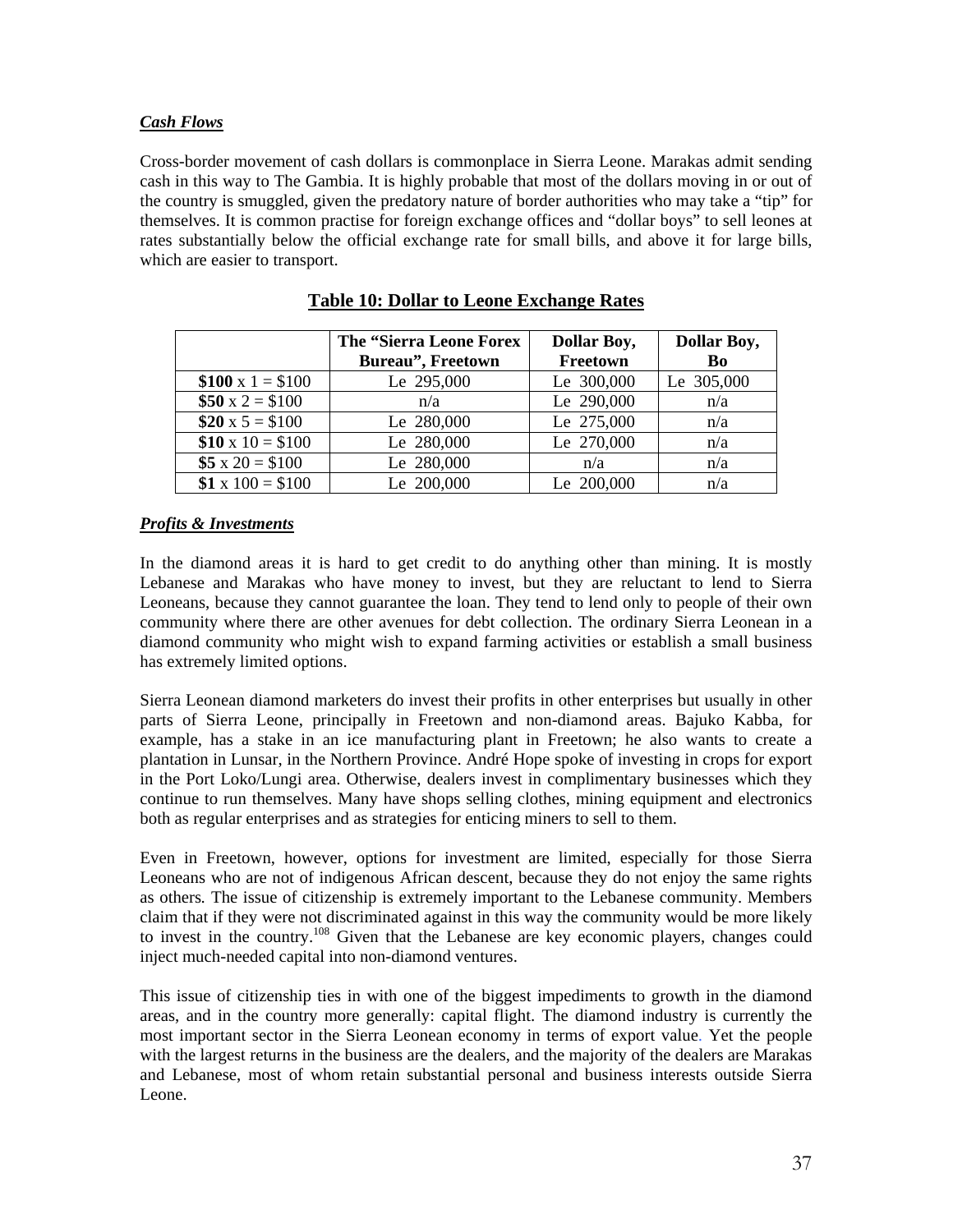Capital flight will continue to be a problem for Sierra Leone as long as the issue of citizenship is not addressed and until the country addresses its competitiveness as a site for investment in relation to diamond marketers' current investment locations. Improving the investment environment for locals could also serve to attract international investors. The country has great potential for fisheries, agriculture, gold mining, and tourism, all of which could bring in foreign export earnings. But there are serious impediments to investment:<sup>109</sup>

- 1. Sierra Leone is the most expensive place to register a business out of 145 locations worldwide;
- 2. Legal frameworks are contradictory and unclear;
- 3. Inconsistent and discretionary enforcement of the law makes for an unequal playing field between those who wish to operate legally and those who do not;
- 4. Inefficient land management systems, challenging land allocation procedures, and insecurity of tenure;
- 5. A lack of comprehensive and transparent planning;
- 6. Difficulties with the building permit process;
- 7. Lack of basic infrastructure, including water, electricity, telecommunications, roads;
- 8. The tax system seems to discriminate against foreign companies and individuals;
- 9. The tax system seems to discriminate against smaller companies vis-à-vis large companies;
- 10. Slow, cumbersome, opaque customs procedures makes importing and exporting difficult and expensive, acting as a disincentive to export-orientated value-adding (processing) industries;
- 11. Shortage of foreign exchange (though this is improving), and predation by customs officials of those declaring cash imports;
- 12. Pervasive corruption increases invisible costs and corporate risk.

## *Part Three Conclusions and Recommendations*

## **Conclusions**

Diamond wealth does not benefit diamond labourers nearly as much as it might, nor does it lead to development in diamond communities, for the following reasons:

- 1. Local economic stagnation because of:
	- a) Capital flight (related to unattractive and an insecure investment environment, citizenship issues, and the greater portion of diamond profits accruing to individuals whose interests lie in other countries);
	- b) Homogenisation of the economy around the diamond industry;
	- c) Absence of credit opportunities for the pursuit of alternative and supplementary livelihoods in diamond areas;
	- d) Absence of NGOs, donor organizations and government bodies able and willing to promote alternative livelihood investments; and
	- e) Government's attitude to the industry generally, being to extract as much revenue as possible from it directly, rather than to use it as an engine to nurture other economic sectors and thus a larger, revenue base.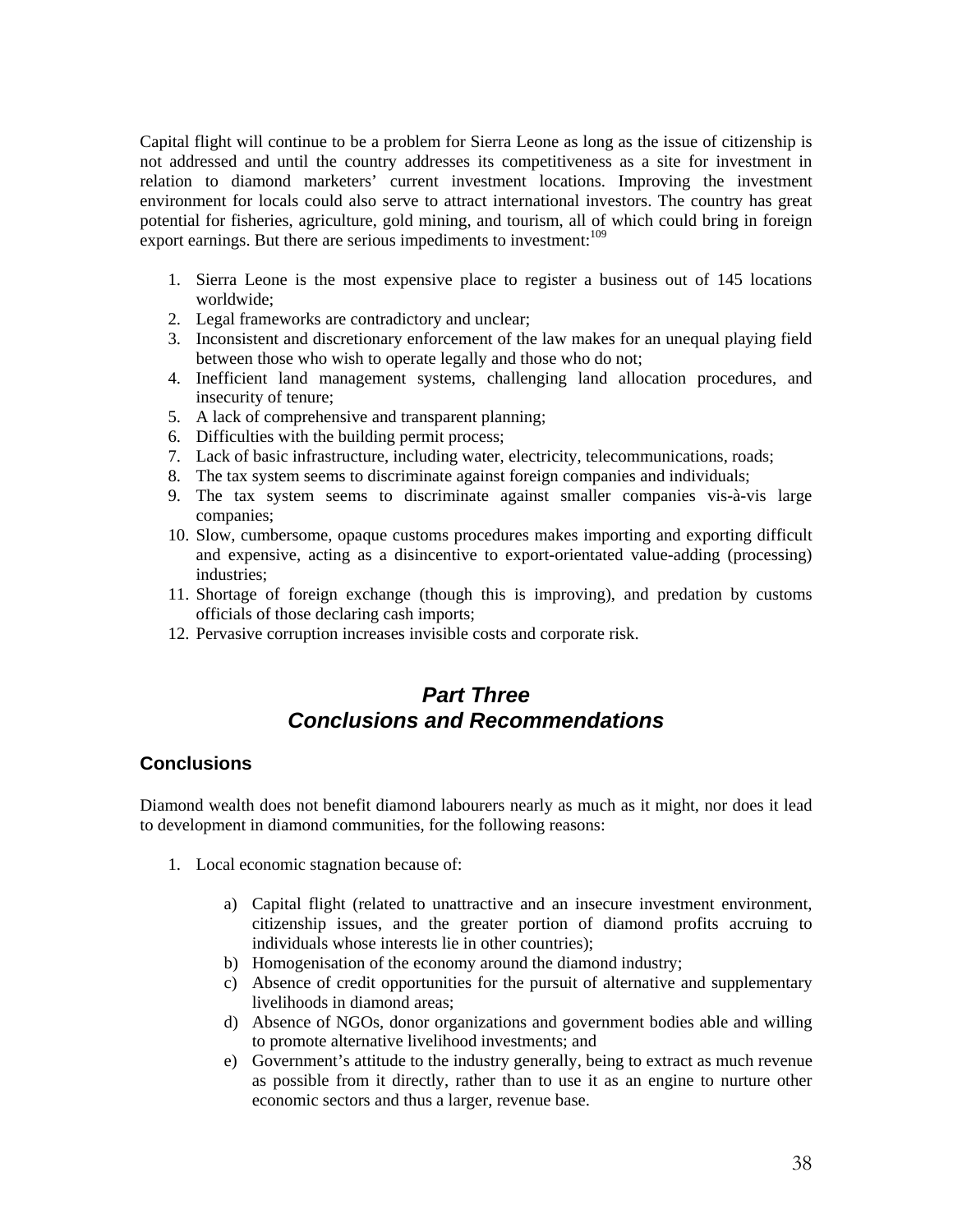- 2. Frequent duping in the industry because:
	- a) The preferred system of payment in artisanal production allocates a *discretionary share* of diamond profits to diggers, dependent only upon their limited ability to negotiate a fair price;
	- b) There is a large disparity in the relative expertise of the negotiating parties, particularly between digger and miner, and miner and dealer;
	- c) In a chain where trust is so evasive, and yet so necessary, people are easily duped by those they come to trust;
	- d) The law is unequally applied and so people have limited avenues for seeking justice; this promotes dishonesty as a means of advancement; and
	- e) Difficulty in the valuation of speculative stones at the next point of sale and a lack of credible accounting leads buyers to push prices as low as possible in order to maximize profit.
- 3. Declining returns from artisanal operations because:
	- a) There is a lack of prospecting of potential sites;
	- b) Virgin lands tend to have deep gravel, which increases costs; and
	- c) Exhausted or unpayable land is re-licensed and re-mined.

#### **Recommendations**

Increasing revenues for diamond labourers and communities would significantly improve their quality of life. It could mean the difference between hunger and satiation. But increased income will not produce sustainable development if it is spent principally on services and goods provided by businesspeople who invest their own profits elsewhere. Increasing labourers' and mining communities' revenues is only the first step in bringing about development through diamonds. The next step is using that wealth to stimulate economic growth by converting diamond industry profits into other forms of *productive* capital, capital that promotes local economic diversification and increased productivity. This report shows that diggers' earnings and a wider basis for growth could be enhanced by making changes in the allocation of land, in the organisation and financing of production and in the mode of purchasing, and by promoting complementary and alternative livelihoods. Taxes should be levied at all areas of the value chain not just export duty from exporters. If everyone in the chain paid some form of tax then some of these taxes could be collected locally and used locally.

#### *Land Allocation and Use – Increase Productivity*

1. Enable miners to use the most appropriate technology for optimally mining their land;\*

\* For example, the Ministry of Mines is keen to establish a revolving loan fund for providing miners with equipment. Small equipment, such as pumps and washing plants, could be leased out on a daily basis. Larger gear, such as bulldozers and draglines, could be leased on a hire-purchase basis with miners paying 50% up front, and the remainder from mining proceeds. A similar venture was tried in the 1960s but was corrupted by political interests. The MMR believes this could be avoided by having the project managed by both the government and the financier. The principle risk is the reliability of miners as borrowers.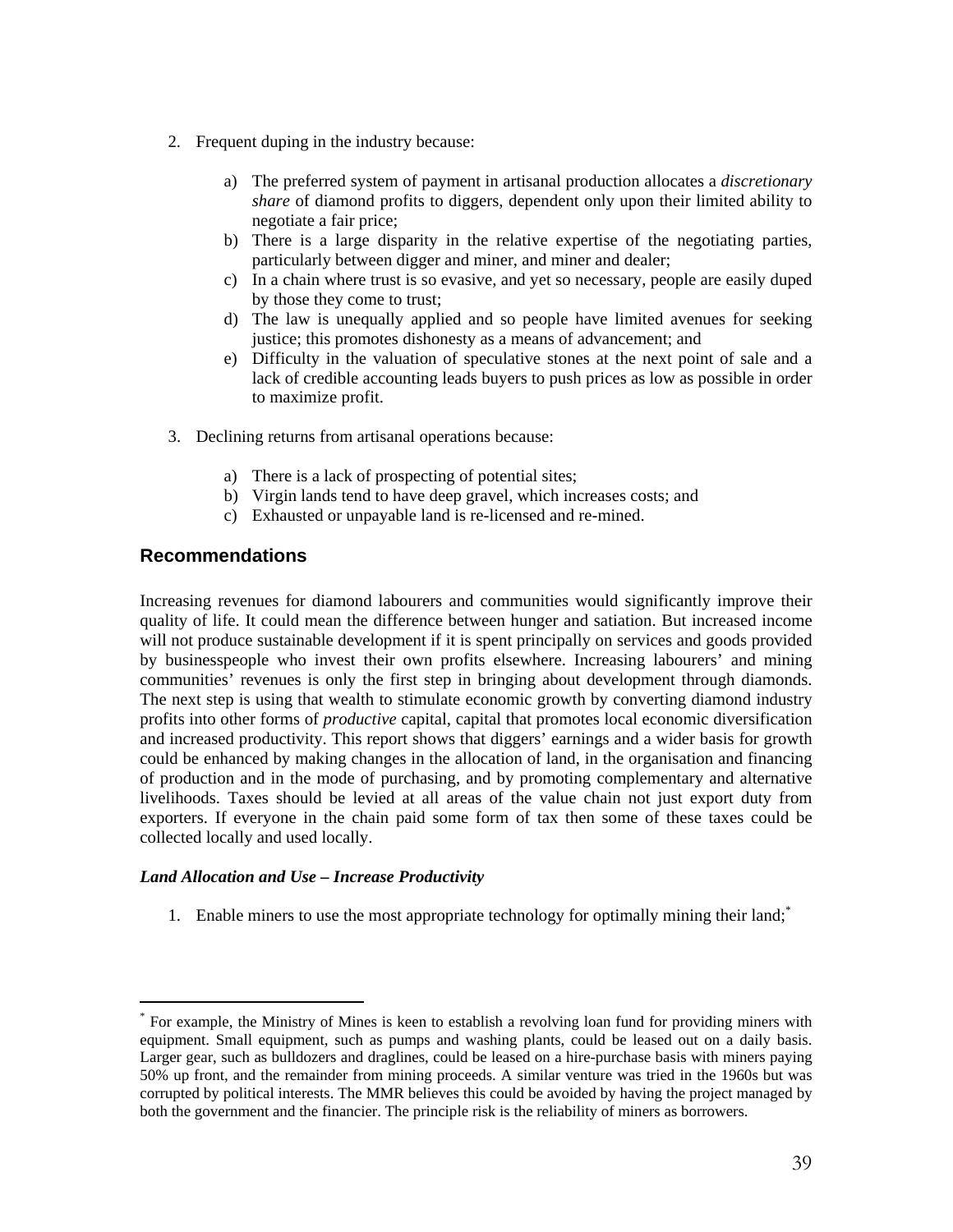- 2. Make geological prospecting and proof of productivity a prerequisite for licences in areas that are non-replenishing and for land that has been mined for more than a standard number of years;
- 3. Convert land that is no longer economically viable for artisanal mining to other productive use;
- 4. Currently the US Geological Survey is assisting with geological surveys in Liberia. Such assistance to Sierra Leone would be greatly beneficial, helping miners to work land that is economically viable; $^{110}$
- 5. Where land can still be mined *productively* small-scale mining companies should be given preference over artisans if it is agreed that a portion of the company's profits is meaningfully invested in the community;
- 6. Introduce regulations to withhold licences from anyone reporting zero returns, and from those who have not rehabilitated their mining plots;  $^{111}$

#### *Organisation and Financing of Production*

- 7. Reduce the number of diggers so that employers have to compete for labour by creating alternative, attractive livelihood options and/or by establishing training courses that can give a mineworker advantageous qualification;
- 8. Establish model contracts for fully supported operations, and make them freely available at Ministry of Mines regional offices;
- 9. Discourage or prohibit the allocation of diamond profits to labourers in any way other than through an agreed, predetermined share of net profits;
- 10. Build the capacity and credibility of the United Mineworkers Union as protectors of labour and partners of business;<sup>\*</sup>
- 11. Encourage skilled mineworkers to work as contract labour with small-scale mining companies which have signed up to the UMU's minimum standards of employment, or make membership in the UMU compulsory for all companies wishing to explore, prospect or mine for diamonds (or any other mineral) in Sierra Leone;
- 12. Examine micro-credit and other projects in artisanal mining outside Sierra Leone (e.g. gold in South America), in order to build on experience that might be transferred to diamond production;
- 13. Encourage socially and environmentally responsible mining companies;†

\* DFID has been working with the UMU to develop contract mining that ensures minimal standards of employment for diamond labourers in terms of health and safety, returns (wage plus bonus), working hours, and other conditions of service, for both artisanal and small-scale mining ventures.

<sup>†</sup> Some companies are coming to Sierra Leone with the purpose of conducting socially responsible mining. One company, which has secured ten acres for artisanal and small-scale mining in the Lower Bambara region, says it plans to reinvest 50% of its gross revenues into local social development. While such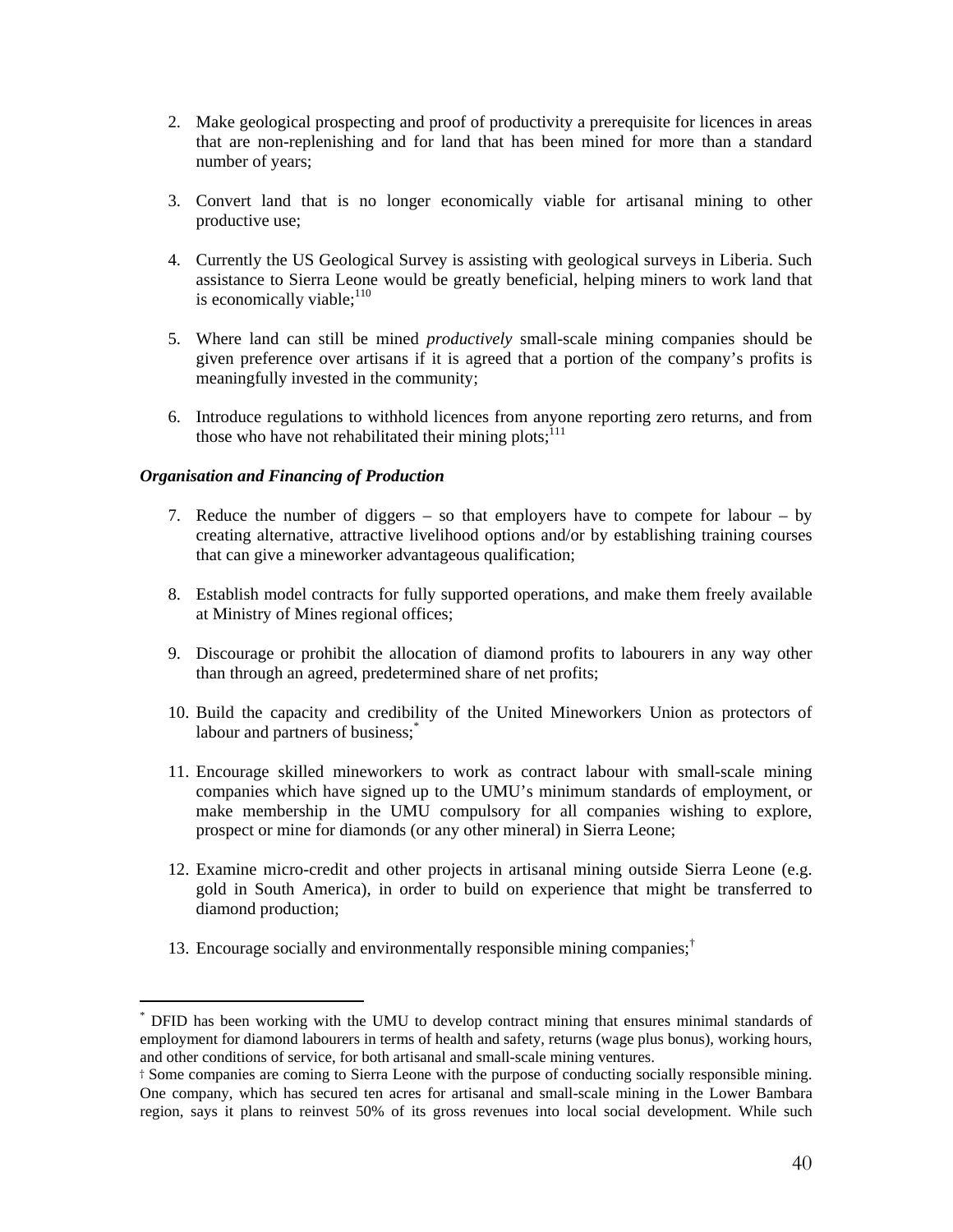14. Continue to experiment with cooperative mining as a preferable model of production for ensuring best practice and optimal returns to labourers.

#### *Alternative Modes of Purchasing*

Investigate the feasibility of:

- 15. Provincial for-profit and not-for-profit multi-functional bourses. The Ghanaian bourse is a possible model;
- 16. Creating multi-functional diamond centres that could house a bourse, as well as facilities for banking, licensing, independent valuing, training, information dissemination, and other development-related activities;
- 17. Licensing industrial alluvial and small-scale mining companies to purchase a portion of their own production from artisanal mining operations, pegged at prices 10% below market value;
- 18. Diamond peddler licences as a strategy for formalising the small-time diamond dealers who comprise the *Open-Yai*, with special attention to assistance in formalizing money transfers in ways that avoid costs associated with corruption and rents.

#### *Alternative and Complementary Livelihoods*

Some people mine because it is their preferred option. Others do it because they have no alternative. With the desire to do something other than mining, however, comes the potential to diversify and strengthen the economies of diamond mining communities. It could also help to increase the range of viable occupations in mining communities, providing people with greater choice. It is strongly recommended, therefore, that the DDI lobby the relevant development NGOs and donors in order to promote the implementation of alternative and complementary livelihood projects in artisanal diamond mining communities, as a strategy for engendering development.

#### *Other Recommendations*

 $\overline{a}$ 

- 19. Development organizations interested in the long-term stability of Sierra Leone and its diamond areas should promote good governance through:
	- a) Training and building the capacity of government officials working in the diamond sector (for example, through Management System International's proposed provincial technical colleges);
	- b) Improving the capacity of the MMR to monitor and enforce the law in relation to diamond production and marketing, so that the regulatory environment is predictable and reliable;
	- c) Improving the proper and timely collection and dissemination of information and statistics; and

intentions are admirable, there is yet to be a small-scale diamond mining enterprise which has successfully implemented such a model in Sierra Leone.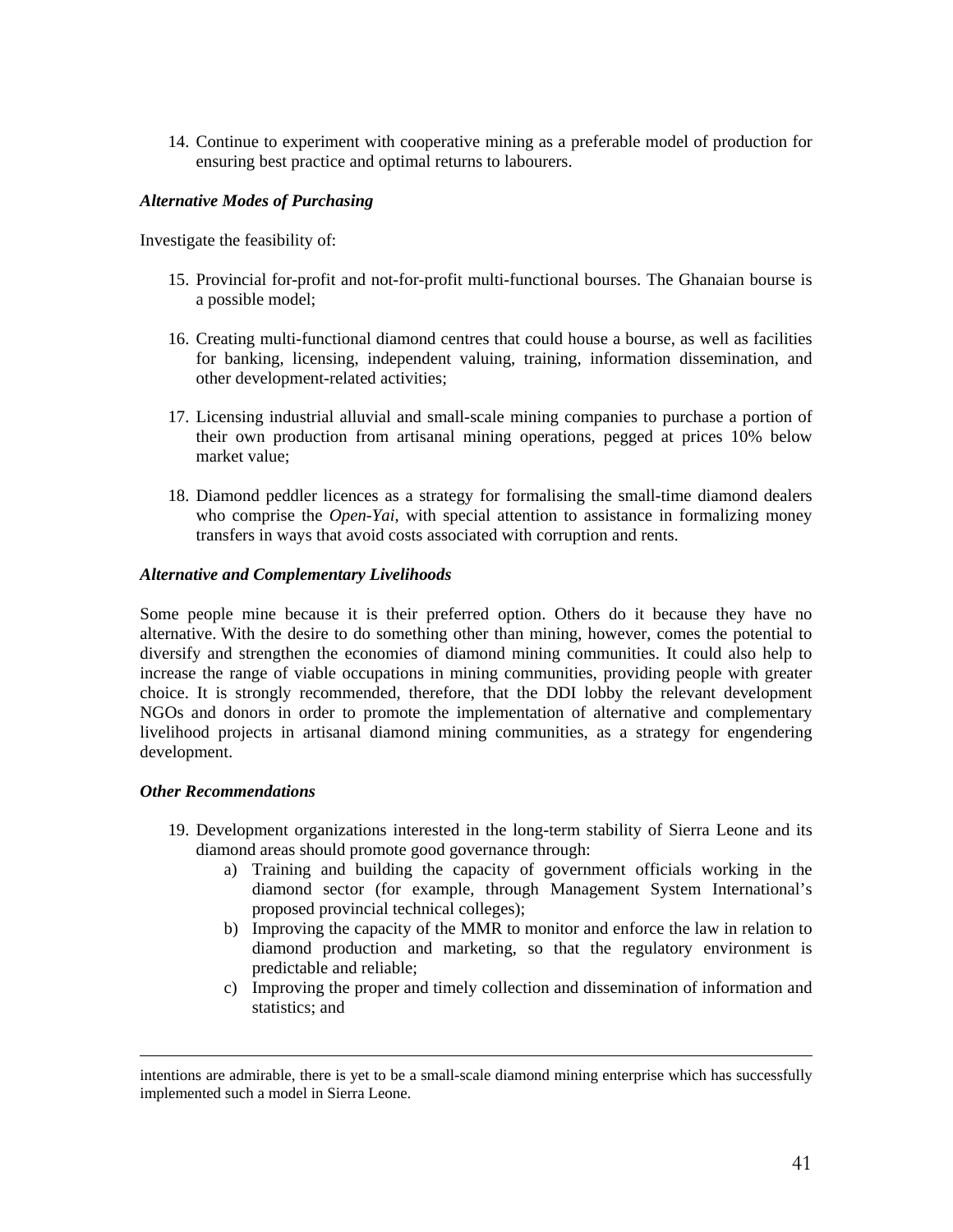- d) Holding government officials to account for corruption, malpractice and inefficiency.
- 20. Donors should support the efficient development and implementation of the planned cadastre system;
- 21. The government of Sierra Leone should place stricter controls on the allocation of dealing and exporting licences, and on the performance of licensees. Where it is not already being done, key performance indicators (KPIs) could be established by the Ministry e.g. minimum value export quotas on a quarterly or biannual or annual, basis;
- 22. The Gold and Diamond Department, perhaps with assistance from donors, should develop an electronic price book and make it publicly available;
- 23. The government should reconceptualize and redefine the principal role of the diamond sector from a revenue source to an engine of wider economic growth; $^{112}$
- 24. The government should create an enabling investment environment that rewards people for investing outside of the diamond economy in diamond mining and marketing areas.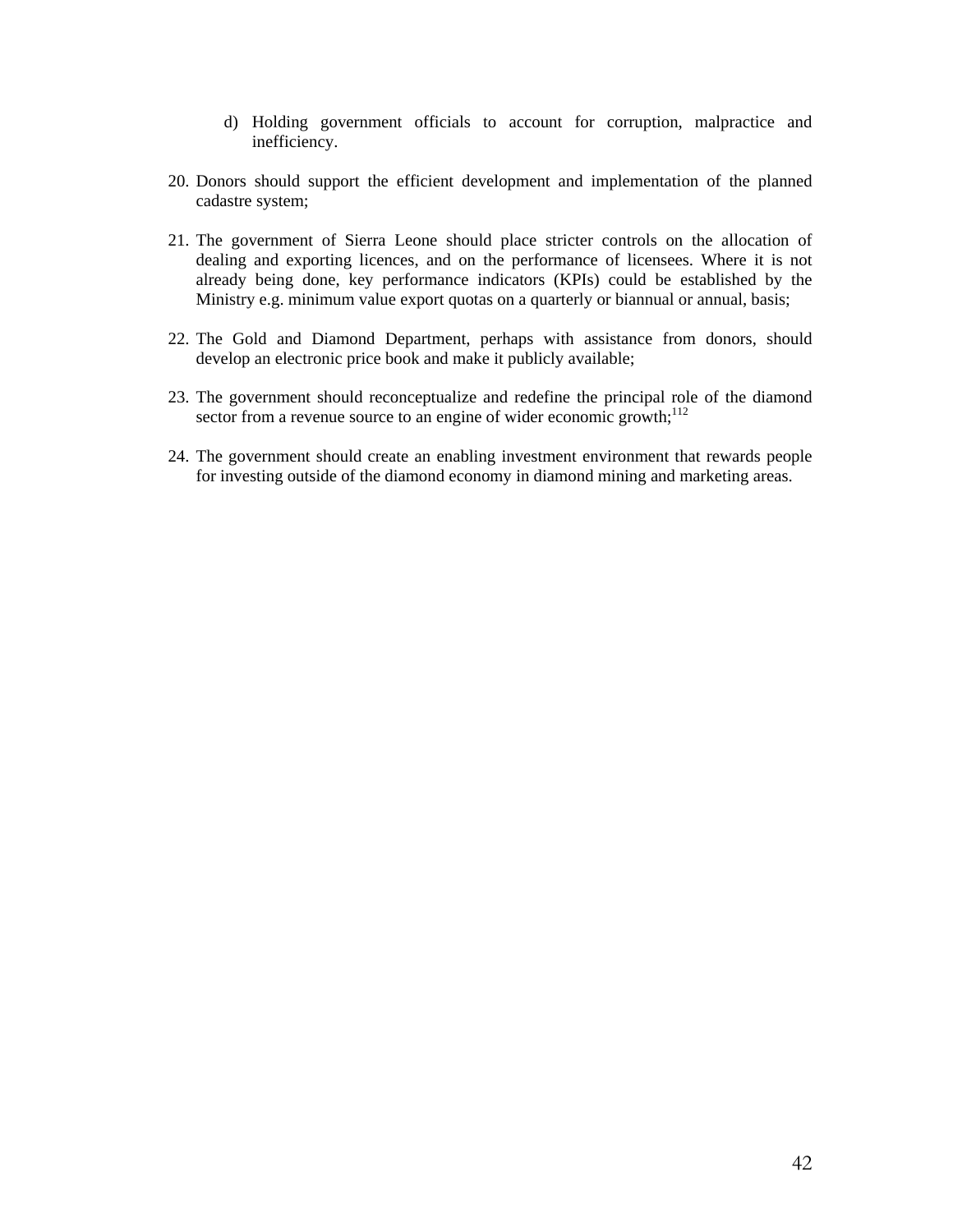## **References**

- Davies, Victor A.B. (2002) "War, Poverty and Growth in Africa: Lessons from Sierra Leone". Paper prepared for Centre for the Study of African Economies (CSAE)  $5<sup>th</sup>$  Annual Conference *Understanding Poverty and Growth in Africa*, St Catherine's College, Oxford University, March 18-19, 2002. http://www.csae.ox.ac.uk/conferences/2002- UPaGiSSA/papers/Davies-csae2002.pdf
- Deen, M.S. (n.d.). *An Appraisal of the Alluvial Diamond Mining Scheme*, Kenema, Sierra Leone: Ministry of Mines
- Even-Zohar, C. (2003). *Sierra Leone Diamond Sector Financial Policy Constraints*. Washington D.C.: Management Systems International.
- Even-Zohar, C. (2005). *Diamond Development Initiative. Background Paper on Macroeconomic Issues*. Tacy Ltd.
- Fithen, C. (1999). *Diamonds and War in Sierra Leone: Cultural Strategies for Commercial Adaptation to Endemic Low-Intensity Conflict.* London: University College London.
- Foreign Investment Advisory Service (2005). *Sierra Leone Administrative Barriers Study, Phase I.* March 2005. International Finance Corporation and World Bank: Washington D.C.
- Gberie, L. (2002). *War and Peace in Sierra Leone: Diamonds, Corruption and the Lebanese Connection* (No. 6). Ottawa: the Diamonds and Human Security Project, Partnership Africa Canada.
- Global Witness. (2003). *For a few dollars more: how Al Qaeda moved into the diamond trade.* London: Global Witness.
- Government of Sierra Leone. (2005). *Details of Policy Measures relating to Small-scale and Artisanal Mining and Marketing of Previous Minerals.* Freetown: Ministry of Mineral Resources.
- Government of Sierra Leone, Acts of Parliament: *Banking Act 2000 The Anti-Money Laundering Act 2004*
- Hall, P. K. (1968). *The Diamond Fields of Sierra Leone*. Freetown: Geological Survey of Sierra Leone.
- Hoge Raad voor Diamant (1998) *HRD 1998 Annual Report*, Brussels: HRD.
- International Monetary Fund (1970, 1972, 1994 & 2001) *Sierra Leone: Recent Economic Trends*  Washington DC: International Monetary Fund.
- Ketelaar, J. P. J. (2005). *Maximising the Benefits of the Minerals Industry for the Nation: Paper for the Consultative Committee of the Law Reform Commission*. Freetown: DFID.
- Ketelaar, J. P. J. & S.P. Koroma (2005). *Diamond Marketing in Sierra Leone*. Freetown: DFID.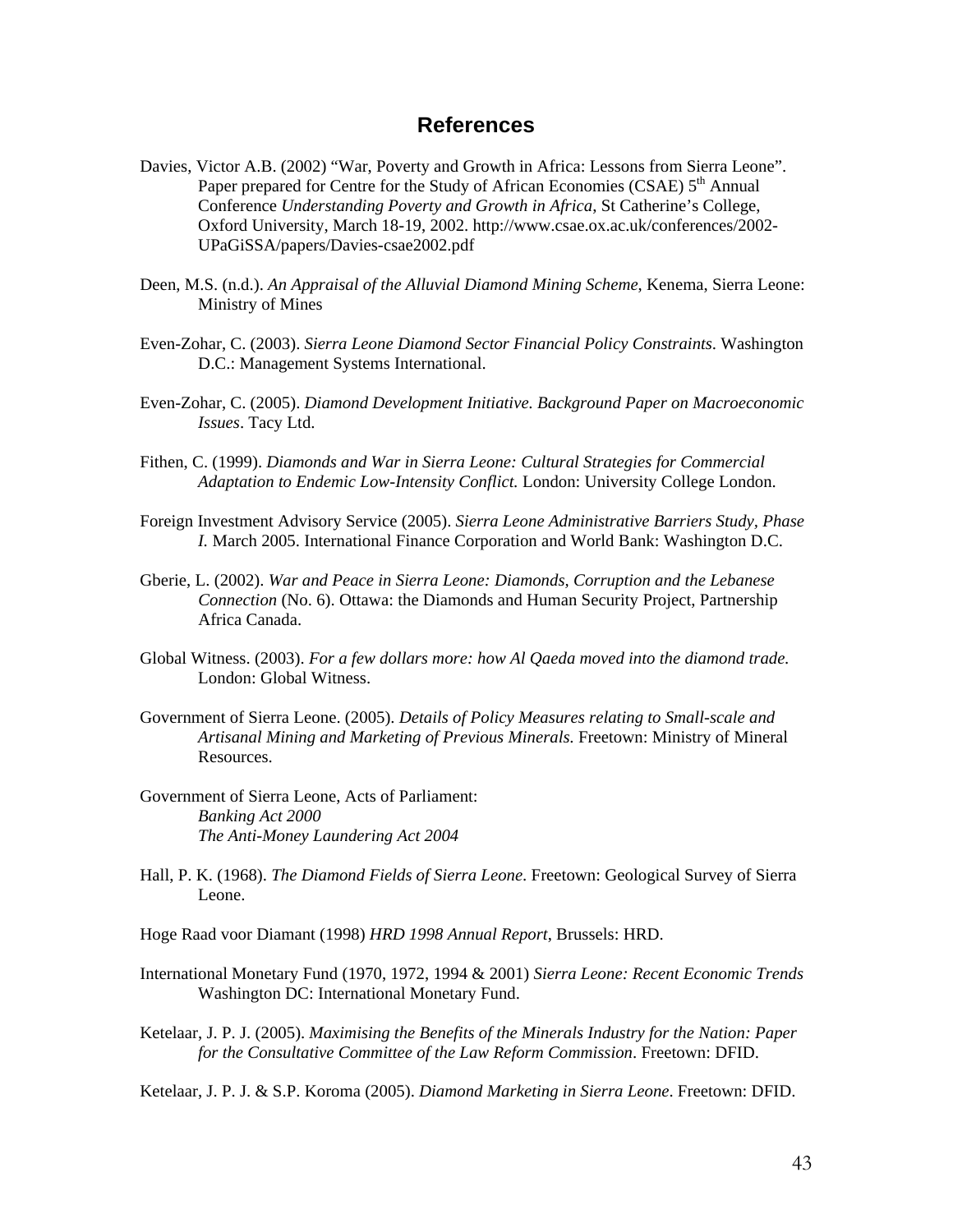- Le Billon, Philippe (2006) *Conflict diamonds: Linking spaces of exploitation and regulation.*  Unpublished manuscript.
- Levin, E. (2005). *From Poverty and War to Prosperity and Peace? Sustainable Livelihoods and Innovation in Governance of Artisanal Diamond Mining in Kono District, Sierra Leone.* University of British Columbia, Vancouver.
- Levin, E. (2006). "Reflections on the Political Economy of Artisanal Diamond Mining in Sierra Leone" in Gavin Hilson (editor) *Small Scale Mining, Rural Subsistence, and Poverty in West Africa. Experiences from the Small-scale Mining Sector.* Intermediate Technology Development Group Publishing.
- Management Systems International. (2004). *Integrated Diamond Management in Sierra Leone: A Pilot Project*, October 2004. Washington, D.C.: Management Systems International.
- Moyers, R. (2003). *The Feasibility of Establishing a Formal Credit Delivery Mechanism for Small-Scale Diamond Miners in Kono District, Sierra Leone*. Washington D.C.: Management Systems International.
- Partnership Africa Canada & Global Witness. (2004a). *Rich Man, Poor Man*. *Development Diamonds and Poverty Diamonds: The Potential for Change in the Artisanal Alluvial Diamond Fields of Africa.* Ottawa: PAC & Washington D.C.: Global Witness.
- Partnership Africa Canada & Global Witness. (2004b). *The Key to Kimberley. Internal Diamond Controls. Seven Case Studies.* Ottawa: PAC & Washington D.C.: Global Witness.
- Pratt, L. J. T. (2005). *Sierra Leone Diamonds Curse or Blessing*. Presentation at the Rough Diamonds Seminar, Israel. 9<sup>th</sup> May 2005.
- Reno, W. (1995). *Corruption and state politics in Sierra Leone*. Cambridge: Cambridge University Press.
- Reno, W. (1998). *Warlord Politics and African States*. Boulder and London: Lynne Rienner.
- Saylor R. G. (1967) *The Economic System of Sierra Leone* (Durham, N.C. Duke University Press).
- Smillie, I., L Gberie and R. Hazleton (2000) *The Heart of the matter: Sierra Leone Diamonds and Human Security*, Insights Series, Ottawa: Partnership Africa Canada
- Smillie, I. (2005). *Diamond Development Initiative. Background Paper on Microeconomic Issues*. Ottawa: Partnership Africa Canada.
- Temple, H., Levin, E., Turay, A. B. & M. Renzi. (2004). *Mining the "Chaos" in Sierra Leone's Diamond Fields: Policy and Program Implications of the Structure of the Artisanal Mining Sector in Sierra Leone*. Washington D.C.: USAID.
- The World Bank. (1994) *Public Expenditure Policies for Sustained Economic Growth and Poverty Alleviation*, Washington: World Bank.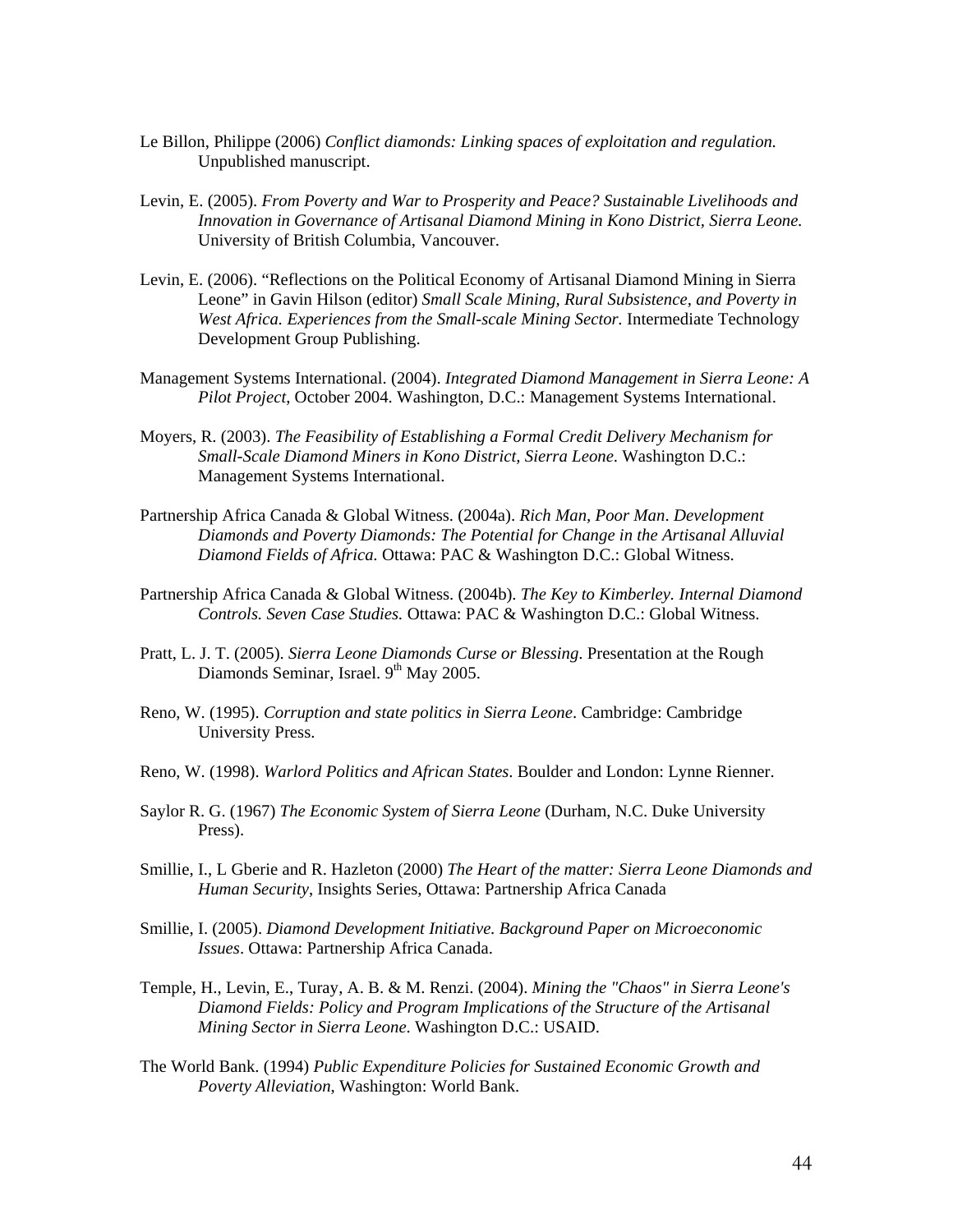The World Bank (2005). *Sierra Leone. Tapping the Mineral Wealth for Human Progress – A Break with the Past.* Washington D.C.: The World Bank.

Van der Laan (1965) *The Sierra Leone Diamonds*, Oxford: Oxford University Press..

Zack-Williams, A. (1995). *Tributors, Supporters and Merchant Capital: Mining and Underdevelopment in Sierra Leone*. Aldershot: Ashgate Publishing Company.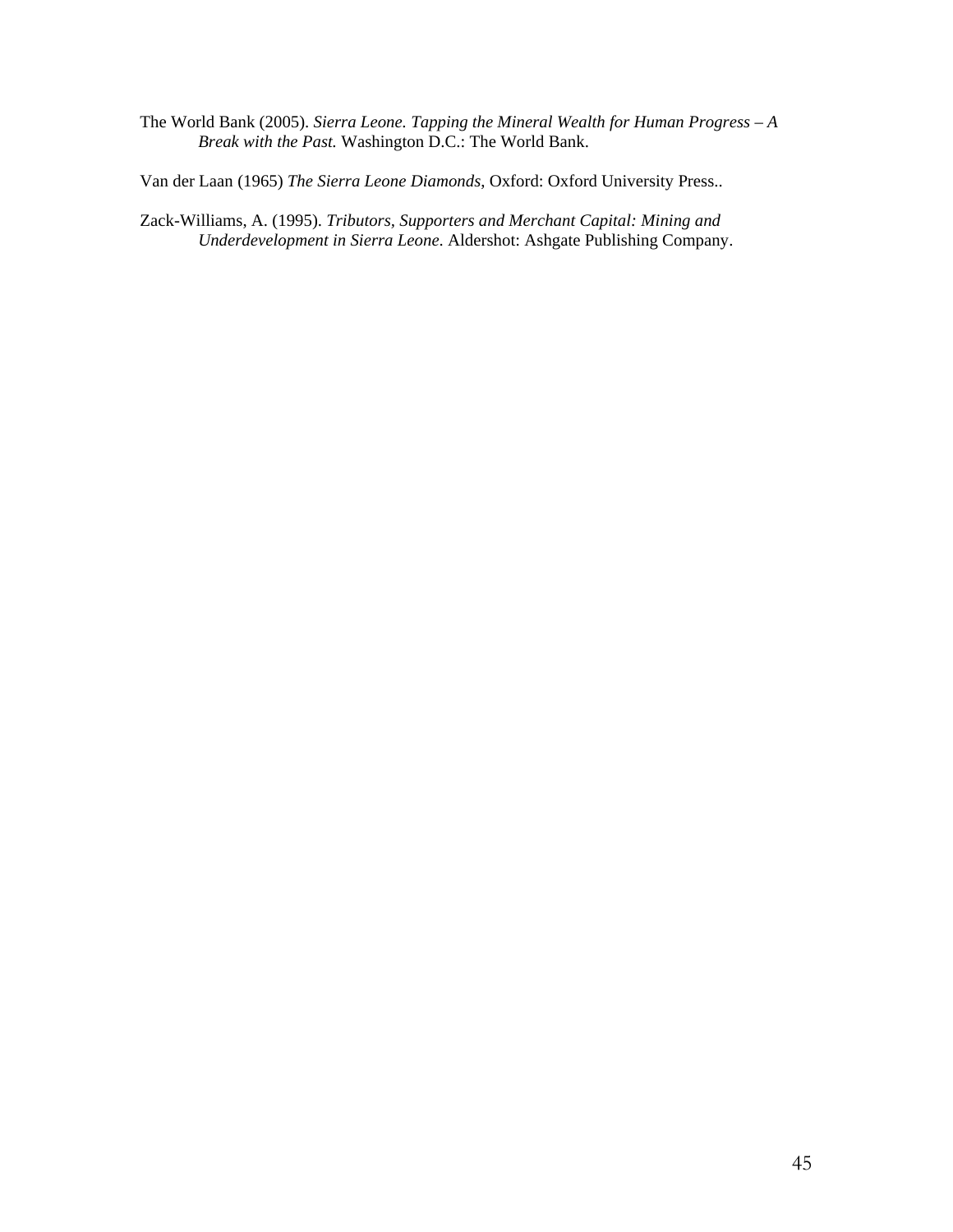## **Annex One**

## **Terms of Reference – DDI Resource Flows Study**

The consultant will carry out in-field research in Sierra Leone for up to three weeks, alongside a second consultant, in order to understand how rough diamond prices change from the diamond digger to export, looking at each step of the diamond chain in country. The research should aim to discover why prices change at each step, and where this system may be changeable in order to ensure that diamond diggers benefit more from the diamonds mined. The consultant, as team leader, will be responsible for analysing the information collected, and preparing a report based on the results of the research. A draft report should be submitted to the members of the Diamond Development Initiative no later than 17 February 2006. The DDI will undertake to provide feedback within one week of receipt, and the Consultant will prepare a final report by 28 February 2006.

Although much is known about diggers and exporters, not much is known about the intermediary diamond economy. The study aims for a better understanding about how revenues might be reallocated to the digger community. In summary, the aim of the study is to enhance human security in artisanal diamond mining areas, contributing to making artisanal mining, the dominant mode of diamond production in several African countries, less conflict-prone and at the same time more efficient and beneficial to the miners, to the regions and to the countries in which they work.

Specifically, the study will

- 1. Focus on the chain between digger and export;
- 2. Clarify the role and returns to the middle layer and identify areas where the middle layer is vulnerable to change;
- 3. Evaluate the role of tax structures;
- 4. Examine both legal and illegal paths;
- 5. Determine how to engage more formal revenue sources banks, cooperatives, development assistance – in the buying and selling of diamonds;
- 6. Develop a clear picture of the revenue return to diggers and consider how this might be enhanced in ways that contribute to meaningful community development.

Areas for Consideration

- 1. The influence of fees, taxes and reporting requirements on prices obtained at various levels in the chain;
- 2. The influence of digger-sponsor arrangements (credit cycle, lending procedures, credit terms), with special consideration to inefficiencies in the system;
- 3. The influence of currency (leones versus dollars) on prices obtained at various levels;
- 4. The influence and/or potential of local communities on mining arrangements and prices (e.g. the influence of the Diamond Area Community Development Fund);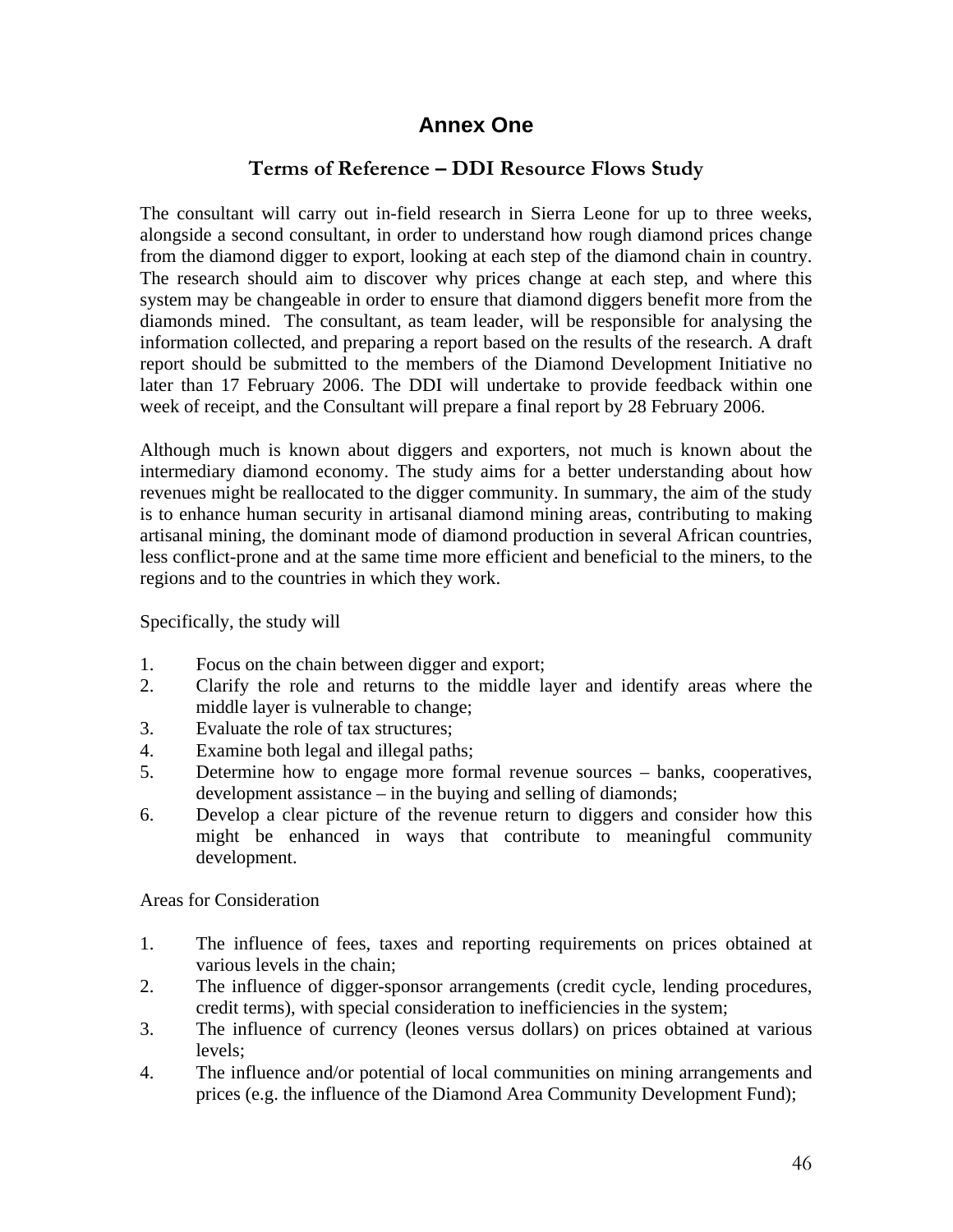- 5. The influence of non-diamond business on diamond prices, i.e. the use of diamonds as an alternative to hard currency in order to:
	- a) Hide profits;
	- b) Export profits and/or capital;
	- c) Finance imports for alternative businesses.
- 6. Differences in the prices paid at different levels of the chain for high value goods versus low value goods.

The consultant will gather views from diggers, holders of miners, dealers and export licences, determining where possible differences in pricing between Sierra Leoneans and those of Middle-Eastern extraction, and others. Where possible the team will also gather information from actors outside the formal sector (e.g. marakas and others). The team will also meet with representatives of government, PDA, USAID, DFID and the World Bank to gather views, "lessons learned" and information relevant to the study.

The consultant will make recommendations regarding ways that returns to diggers might be improved, including the potential and risks involved in expanding the cooperative approach or other credit schemes.

The report should be written in a clear, concise and comprehensible manner and should be well-referenced. The consultant will need to provide the evidence and key sources to support information and conclusions made, where appropriate, and explain how these sources are reliable and know the information obtained. The consultant should obtain documentary evidence wherever possible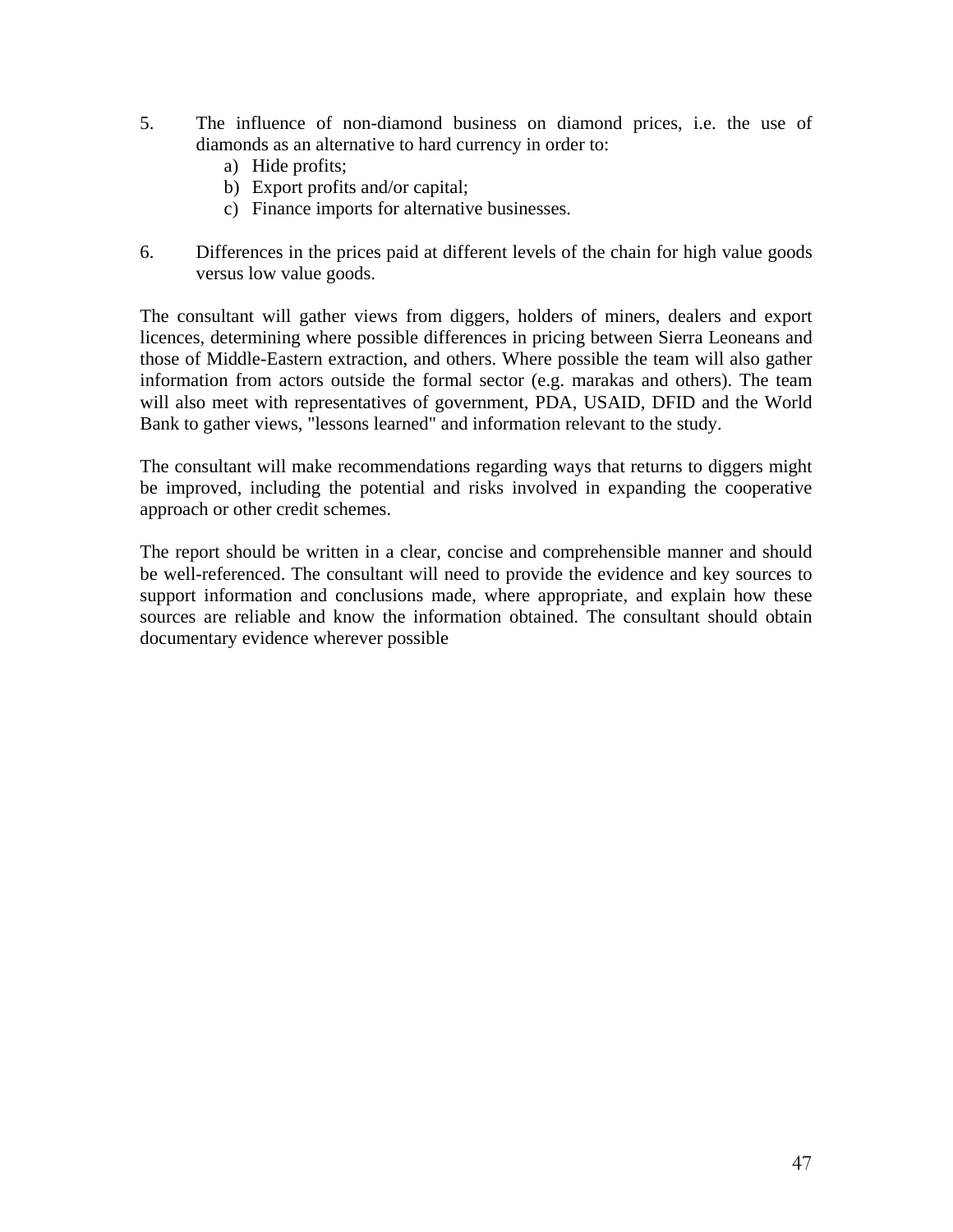## **Annex Two**

## **List of Interviews**

#### **Freetown**

- 1. Jan Ketelaar, Department for International Development (DFID), UK
- 2. Frank Karefa-Smart, Diamond Consultant, Integrated Diamond Management Program
- 3. Usman Kamara, Deputy Director, Ministry of Mineral Resources (MMR)
- 4. Andrew Keili, Chairman of National Social Security and Insurance Trust (NASSIT)
- 5. Mustapha Turay, Independent Diamond Valuator, Gold and Diamond Department (GDD)
- 6. Ernest J. Tucker, Deputy Commissioner, GDD
- 7. Hisham Mackie, Lebanese Diamond Exporter
- 8. Tani Pratt, SL Minerals & CEMMATS
- 9. Joe Demby, Gendema Mining Company
- 10. Mark White, DFID, UK
- 11. Lawrence Myers, General Manager, GDD,
- 12. Samirr Hassaniyeh, Chairman, Lebanese Community (Western Area)
- 13. Dr. Peter Tucker, Chairman, Law Reform Commission
- 14. Mr. Mohamed Timbo, Official, Law Reform Commission
- 15. André Hope, Lawyer & former Diamond Exporter, Sierra Leonean
- 16. Kassim Basma, Lebanese Exporter and Chairman of Lebanese Community, Eastern **District**
- 17. Imad Basma, Purchasing Agent
- 18. John Kanu, Integrated Diamond Management Program
- 19. Femi Kamara, Senior Mines Engineer, MMR
- 20. Akinola George-Taylor, Managing Director, Guaranty Trust Bank
- 21. Two brothers, diamond and gold miners
- 22. Bajuko Kabba, Maraka Dealer
- 23. Hadji Kabba, Maraka Dealer's Agent or Purchasing Agent
- 24. Ezekiel Dyke, Secretary General, United Mineworkers Union
- 25. Andrina Coker, Director of Research, Bank of Sierra Leone
- 26. Mr. Dominic Mansaray, Assistant Director of Banking Supervision, Bank of Sierra Leone
- 27. Jethroe Buttner, Database Architect of the Cadastre System, UNDP
- 28. Hasiatu Agbajie, Manager (Credit Department) Guaranty Trust Bank
- 29. Joseph Tucker, Research, Bank of Sierra Leone
- 30. Abu Brima, Network Movement for Justice and Development

#### **Kono District**

- 1. Paul Temple, Team Leader, Integrated Diamond Management Program, Management Systems International
- 2. Jonathan Sharkah, Mines Engineer, MMR
- 3. Sam Denby, MMO, Area B
- 4. Khalilah Kabbah, Assistant MMO, Area A
- 5. Mr. Lakoh, Senior MMO
- 6. Dan Joe Hadji, Mines Monitoring Officer, MMR
- 7. Sylvester Bangah, Journalist, New Citizen
- 8. Brian Thomas, Manager, Rokel Bank
- 9. Prince Saquee, Sierra Leonean Dealer and Chairman of the Kono Dealers' Association
- 10. Chief Arouna Saffia of Bandafayie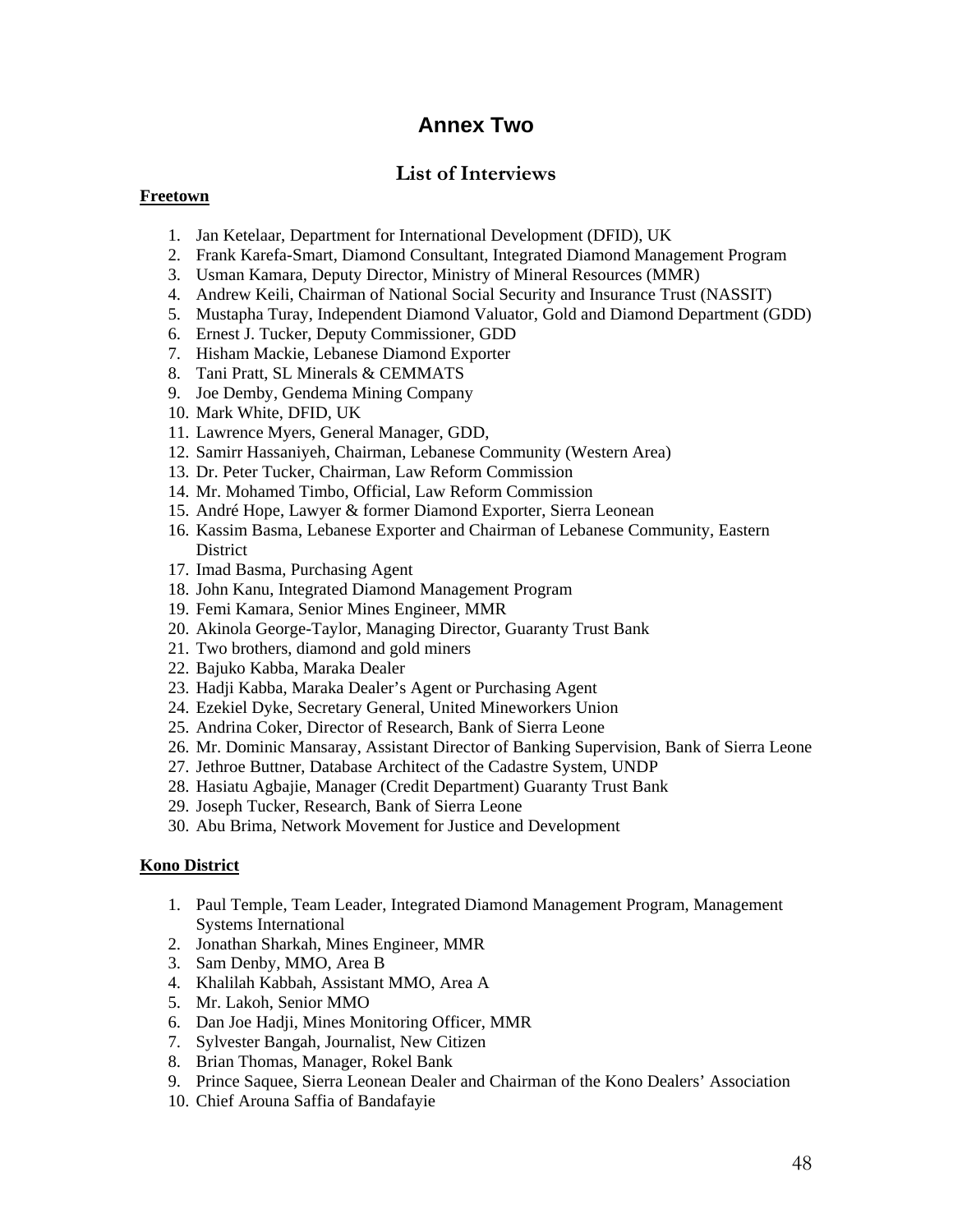- 11. Amienatta Conteh, Chairwoman, Braveheart Mining Cooperative
- 12. Joseph & Riyadh, Lebanese supermarket owners
- 13. Chief Fengai Kaimachiendeh Paramount Chief, Gbense chiefdom
- 14. Samba Sambally, Maraka Dealer
- 15. Ousman Wadda, Maraka coaxer
- 16. Ezzidine Ezzidine, Lebanese Dealer
- 17. Fadiy Hamden, Vice-Chairman of Lebanese Community, Eastern District, and Supporter
- 18. Alex Kalloko, Miner
- 19. Gibriel, Braveheart Mine foreman
- 20. Fawaz Fawaz, Lebanese Dealer
- 21. Lena Fawaz, Lebanese Dealer's Agent
- 22. Sahr Meusa Kassegbama, Dealer's agent, Sierra Leonean
- 23. Saikou Touray, Dealer, Maraka
- 24. Ansumana Babar Turay, Integrated Diamond Management Program Kono Coordinator, Management Systems International
- 25. Mr. Jalloh, Fullah Dealer
- 26. Mr. Ibrahim Jalloh, MMO

#### **Bo District**

- 1. Mayor S. Sannoh, Bo Mayor
- 2. Alphonso Pratt, Manager, Rokel Commercial Bank
- 3. Mohamed Jabbie, Manager, GTB, Bo Branch
- 4. Alhaji Bakusa Kamara, Maraka dealer and chief
- 5. Maamu Sillah, Maraka dealer
- 6. Alhaji Osman Barrie, Fullah dealer and Chairman of African Dealers, Bo
- 7. Rodney Michael, Lebanese ex-dealer and businessman
- 8. F. Mugbe Bassie, Senior Mines Monitoring Officer
- 9. Abdul Kargbo, Mines Monitoring Officer
- 10. Musa Abdulai, Mines Warden
- 11. *Open-Yai* members
- 12. Edward Garnem, former illicit dealer

#### **Kenema District (incl. Tongo)**

- 1. A. M. Turay, Mining Area Superintendent
- 2. I. S. Barrie, Mining Engineer
- 3. Abdul Sandy, Senior Mines Monitoring Officer
- 4. S.L. Vandy, Mines Monitoring Officer, Tongo
- 5. Isaac Modu-Bell, Mines Monitoring Officer, Tongo
- 6. Foday Moiwai, Diamond Miner & Supporter
- 7. Francis Konuwa, Exporter's Agent
- 8. John B. Sankoh, Vice Chairman, Sierra Leone Indigenous Miners Movement (SLIMM),
- 9. Miner (SLIMM)
- 10. Morlai Kamara, Network Movement for Justice and Development
- 11. Sheku Bangura, lawyer
- 12. Andrew Ansu Fatorma, Councillor, Lower Bambara, Tongo
- 13. *Open-Yai* members
- 14. Illicit dealers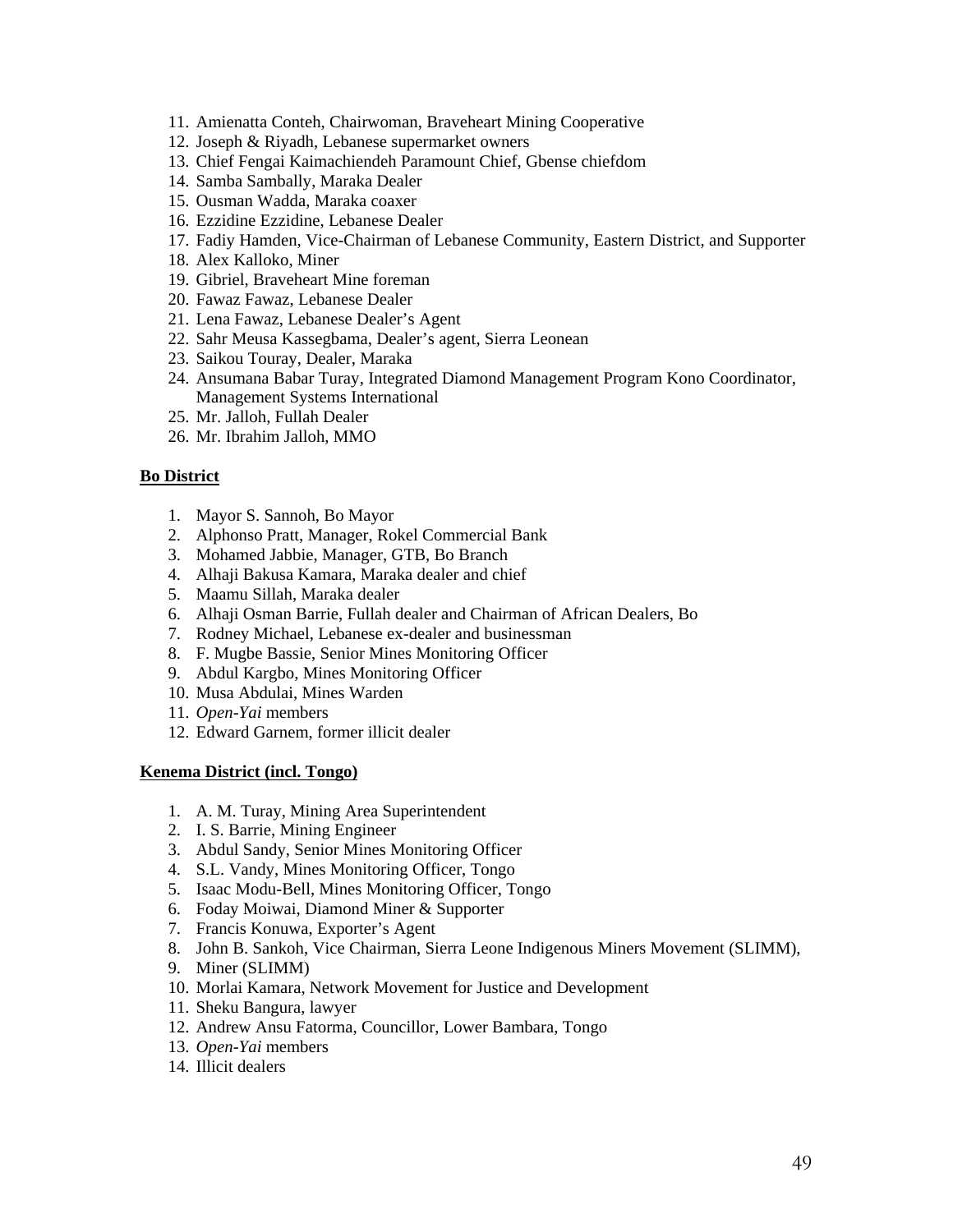#### **Other**

- 1. Wade Watson, PRIDE Diamonds LLC, USA
- 2. Frans Voss, Diamond Manufacturer, South Africa

## **NOTES**

in licensing is attributed to i.) heavy rains at the very start of the year made 2005 an expensive and risky year for mining; ii.) exporters reduced their support owing to the August/September announcement of significant backtaxes (see section two on administrative costs), iii.) supporters were generally reticent for fear of high costs owing to the rains and the reduction in the number of shallow, productive land, and iv.) the licensing fees doubled in 2005 (though the increase was equivalent to just over \$100 so may not have been too influential). <sup>6</sup> Hall 1968.

7 The cadastre system is intended as a land registry which will provide the basis for effectively administering and enforcing mineral rights. Even-Zohar and Management Systems International have estimated that production may be valued at as much as \$400m per annum. Based on historical production and contemporary figures, this is decidedly optimistic as caratage would need to approach about 180,000 carats, which is about peak production historically and about double what is being produced today. A more realistic estimate would be in the region of \$200–250million, or 100,000 to 125,000 carats.<br><sup>8</sup> Overviews of the different modes of organisation of artisanal production are given in Levin (2005a & b),

Temple et al. 2005, and PAC and Global Witness (2004).<br><sup>9</sup> Interview with Ezekiel Dyke, 8<sup>th</sup> February 2006.<br><sup>10</sup> Structure of the Industry Workshop, 24<sup>th</sup> July 2004.<br><sup>11</sup> Stealing, or more particularly the fear of steali

(actually the Maraka chief, Alhaji Bakusa Kamara), who is a licensed dealer and supports over two dozen licenses across the country, says that as a result of the fear of diamond theft he would have as many as 30 "managers" (or overseers), all Marakas, for 10 acres of mining area. Other strategies for preventing theft include hiring local labourers (who have a greater stake in remaining in the community), and using machines for washing.

<sup>12</sup> See Levin 2005, p. 76.<br><sup>13</sup> In this scenario he benefits from the tenant's labourers doing the most laborious part of the work (removing the overburden), whilst still getting access to, say 50% of the gravel he would otherwise have had to leave buried.

<sup>14</sup> Illegal miners with access to licence-holders also sell illegally mined diamonds in this way.<br><sup>15</sup> Note that the Government's position is that it is more important that illegally mined and dealt diamonds are<br>exported

<sup>16</sup> For more on the rationale of illegal mining, see Levin 2005a, chapter 5, or 2005b. <sup>17</sup> See Levin 2005.

 <sup>1</sup> Levin 2005, 2006, Temple et al. 2005, Moyers 2003, DFID 2003, Even-Zohar 2003, Gberie 2003, MSI 2004,

<sup>&</sup>lt;sup>2</sup> Gberie 2002; Fithen 1997. See also Smillie 2005; Even-Zohar 2005.<br><sup>3</sup> Milestone is the parent company<br><sup>4</sup> Interview with Ezekiel Dyke, 8th January 2006 and with Wade Watson, 10th January 2006. The Ministry was not able to give us information on how many small-scale mining licences had been granted, and what acreage they were mining, but the other companies understood to be mining – or prospecting to mine – alluvial diamonds using either small-scale or industrial methods include, Advanced Industrial Minerals Ltd., Argyll Resources Corporation, Axim (SL) Ltd., C.P.A. Resources Ltd., G.M. Bassama Mining Company, Grigsby Exploration Inc., K B Mining, Majestic Mining (SL) Ltd., Resources Securities Ltd., Sierra Leone Diamond Ltd., and PRIDE Diamonds Ltd.. Any product of these operations will have exported through the country's licensed exporters, under special dispensation by the GDD, or may have been taken out of the country illegally. A number of these companies are believed to be scams for raising funds on international stock markets. Various interviewees claimed several were not "serious'. 5 The number of artisanal diamond licences allocated in Kono fell by 18% in 2005: from 1119 to 917. This fall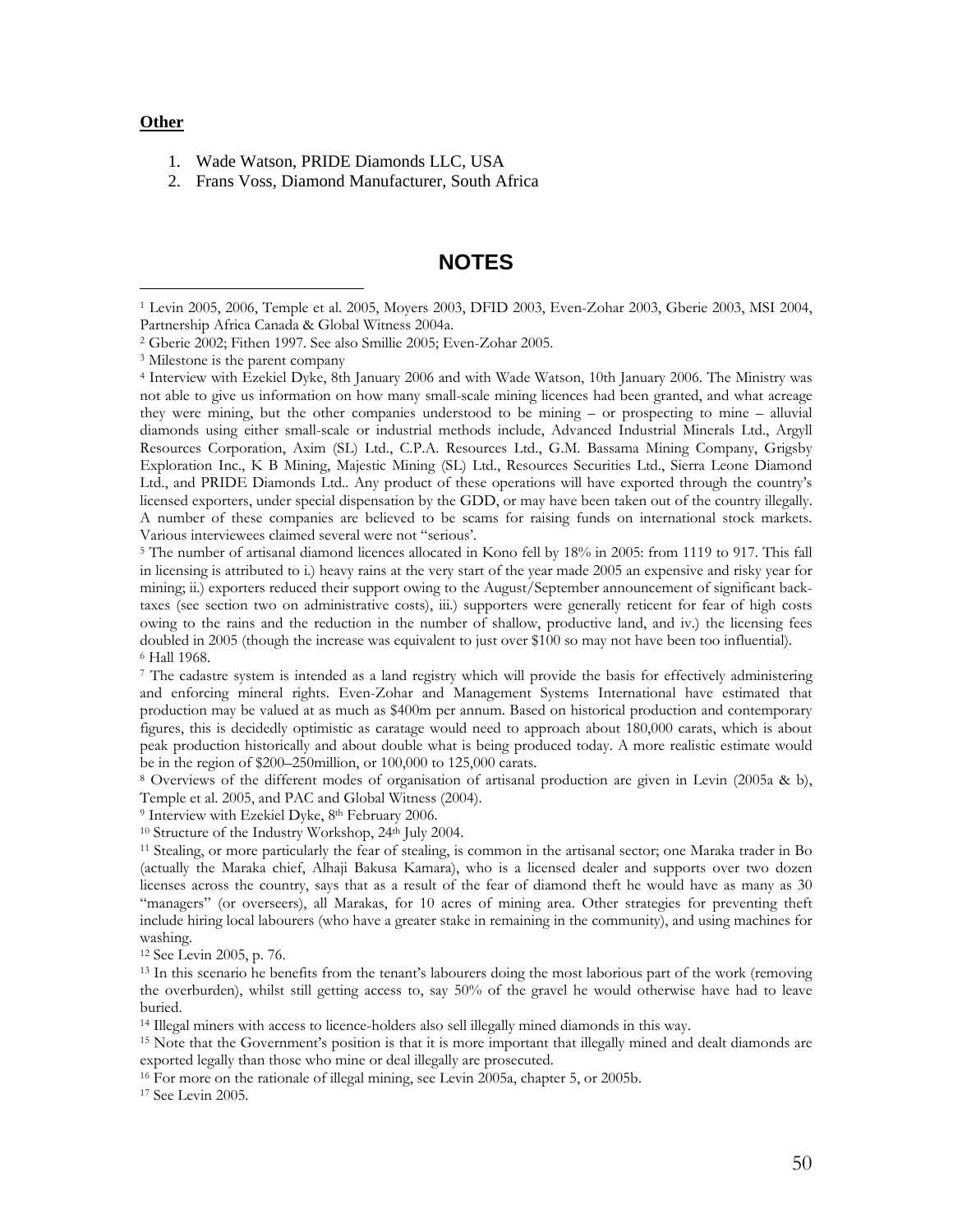19 Interviews with Jan Ketelaar, Usman Kamara, John Kanu, Ansumana Babar Turay, Frank Karefa-Smart, Paul Temple, Amienatta Conteh.<br><sup>20</sup> John Kanu suggested that had the loans been managed on an *osusu* basis, then the cooperative members

would have better understood their obligations. *Osusu* is a local system of credit provision wherein a group of people pool their money together on a regular basis. Each time they meet, one person is given the entirety of the funds for that time. This system injects capital into households who then use it to generate income, from which they can contribute to the fund in the future.<br><sup>21</sup> Zack-Williams 1995: 147-154<br><sup>22</sup> Interviews with Akinola George-Taylor of Guaranty Trust Bank and Brian Thomas of Rokel Bank (Koidu).<br><sup>23</sup> The regulations now state

a diamond exporter or dealer, although the financier is not legally allowed to handle the diamonds. Whilst it is now possible for an investor to support mining activities purely for a share in the profits rather than for ownership of the diamonds, it is deemed unlikely that people would choose to do so. Ketelaar 2005, p. 6;

interview with Femi I. Kamara, 6<sup>th</sup> February 2006.<br><sup>24</sup> The Lebanese have their own dealers association. Members of the ADA claim that they formed their own association having been excluded by the Lebanese.

 $^{25}$  Interview in Bo, January 2006. A former illicit diamond dealer in Bo, a Lebanese man, told the Study Team how he bought a faultless seven carat diamond from two diggers, who had evidently stolen it, for less than \$400. He sold the stone the same day for four times that amount. Because he was also inexperienced and was operating illegally, he claims he was cheated by the older Lebanese he sold the diamond to: he believes that the

<sup>26</sup> Moyers 2003, MSI 2004<br><sup>27</sup> Interview 18, 14<sup>th</sup> July 2004.<br><sup>28</sup> *Ibid.*<br><sup>29</sup> Interview with Kono licensed dealer, 3<sup>rd</sup> August 2004, and interview 22, 16<sup>th</sup> July 2004.<br><sup>30</sup> Interview with Saikou Touray, 29<sup>th</sup> Januar has tried on several occasions to speak to Mr. Basma about joining the Union and thus assuring his workers of minimum labour standards, but Mr. Basma has not been forthcoming. Interview with Ezekiel Dyke, 8th February 2006.<br><sup>33</sup> Based on workshop on Structure of the Mining Industry 24<sup>th</sup> July 2004.

<sup>34</sup> Based on information given at Structure of the Mining Industry Workshop, 24<sup>th</sup> July 2004. Exchange rate based on August 2004: \$1=Le2650.<br><sup>35</sup> Now \$1200 for 8 hours. See UMU 2005: 6.<br><sup>36</sup> Interview with Kassim Basma, 4<sup>th</sup> February 2006.<br><sup>37</sup> Government of Sierra Leone, *Policy Measures*, February 2005.<br><sup>38</sup> This is an exampl

gentlemen's offices are next to each other.<br><sup>39</sup> Interview with Jan Ketelaar, 20<sup>th</sup> January 2006.

<sup>40</sup> A number of studies have been done on diamond marketing in Sierra Leone, principally for the benefit of the Law Reform Commission. See Ketelaar 2005, Ketelaar and Koroma 2005, Even-Zohar 2005, Marriott 2005, Hope 2005

<sup>41</sup> Interviews with Samba Sambally, 28<sup>th</sup> January 2006, Kassim Basma <sup>4th</sup> February 2006, Bajuko Kabba, 8<sup>th</sup> February 2006. Experienced dealers are confident that they can identify rough diamonds from within the various parts of Sierra Leone, as well as from outside the country.<br><sup>42</sup> Interview with Jan Ketelaar, 20<sup>th</sup> January 2006.

<sup>43</sup> Adapted from a table by John Kanu.<br><sup>44</sup> Ñikoñiko is Madingo, banabana is Maraka and "jewellerman" is Krio. These words are used interchangeably.<br><sup>45</sup> Interview with Licensed Maraka Dealer and his ñikoñiko, 28<sup>th</sup> Janu chiefdoms which are designated Artisanal and Small-scale Mining Areas, the 2005 Policy Measures states in Parts 4(c) and 4(d):

"Only people of Sierra Leonean origin and nationality are permitted to reside in the above declared small-scale and artisanal mining areas and participate in mining and/or marketing of precious minerals. All other nationals shall relocate to Freetown and the other

 <sup>18</sup> MSI 2004.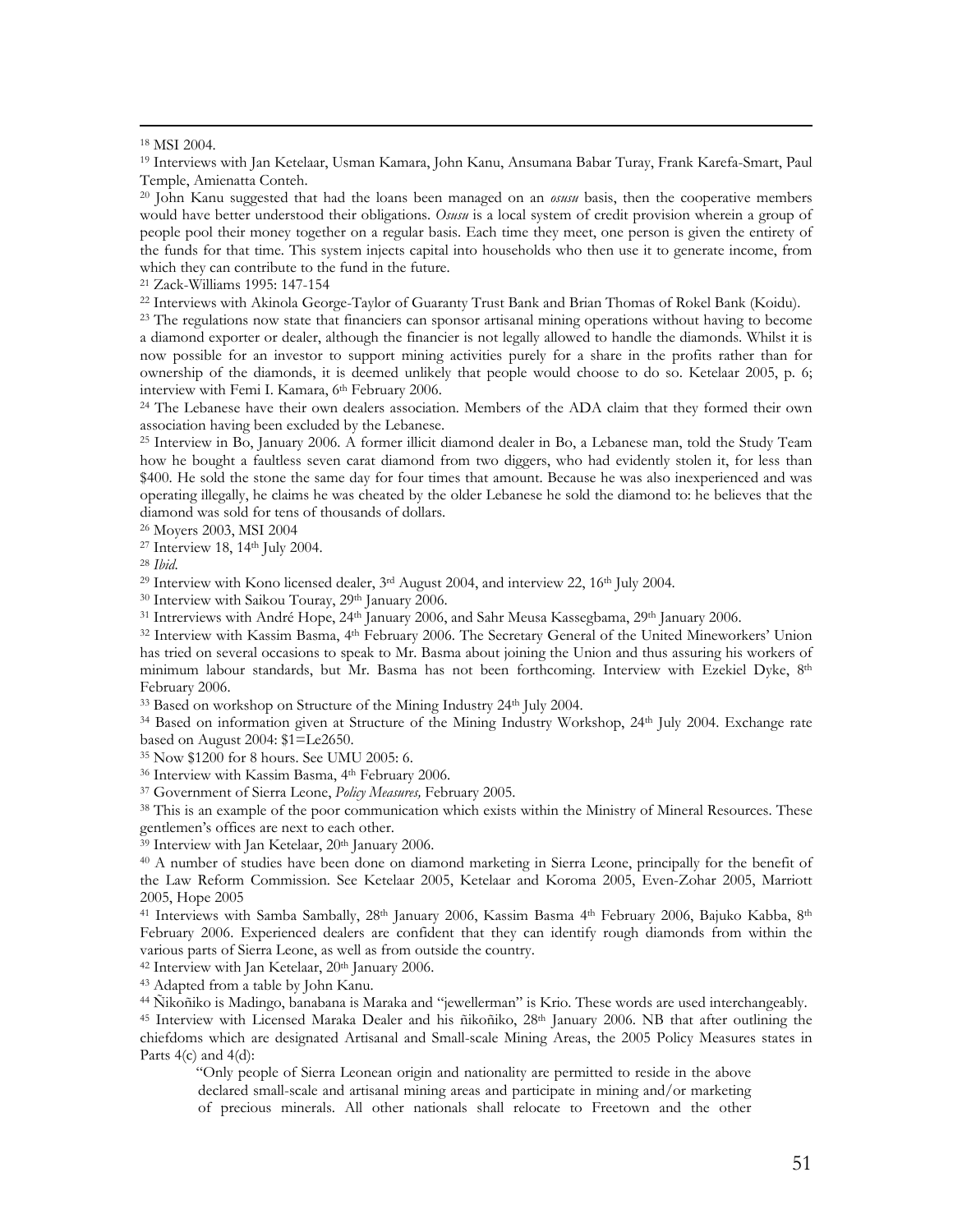designated areas in the Provinces if they wish to participate in the marketing of precious minerals under the Small-Scale and Artisanal Mining Provisions of the Mines and Minerals Act."

Only Sierra Leoneans who are indigenous Africans can therefore go to the Mining areas with the intention of buying diamonds, thus excluding the Lebanese and other "foreign" Sierra Leoneans from competing for the diamonds in the bush.<br><sup>46</sup> Interview with Ezzidine Ezzidine, 28<sup>th</sup> January 2006.<br><sup>47</sup> Interview with Kassim Basma, 4<sup>th</sup> February 2006.<br><sup>48</sup> Interview with an international buyer, 2<sup>nd</sup> August 2004. The government more or

because it is more important for stones to be exported legally (and thus subject to taxes) than to prevent illegal dealing. Interviews with MMOs.<br><sup>49</sup> One such negotiation was witnessed in August 2004. The dealer noted that this type of dealing was

commonplace.

<sup>50</sup> Interviews with Amienatta Conteh, 5<sup>th</sup> August, 2004, Chairman of the Kono Dealers' Association, 24<sup>th</sup> June 2004, Hisham Mackie, 23<sup>rd</sup> January 2006.<br><sup>51</sup> Such as Mr. Jalloh, a Fullah dealer interviewed on 30<sup>th</sup> January 2006. The Kono Dealers' Association (KDA)

and Mines Monitoring Officers put pressure on members, who they feel have sufficient capital and knowledge, to get themselves licences. Interview with the Chairman of the Kono Dealers' Association, 24th June 2004, and

interview with Mines Monitoring Officer, 12<sup>th</sup> July 2004.<br><sup>52</sup> Interview with the Chairman of the Kono Dealers' Association, 24<sup>th</sup> June 2004.<br><sup>53</sup> One dealer referred to them as his "office boys'. Interview with Saikou T

<sup>57</sup> People mine illegally when they are either incapable of joining formal operations or when they are above the law. See Levin 2005, chapter 5 and 2006.

<sup>58</sup> Interview with Kassim Basma, 4<sup>th</sup> February 2006.<br><sup>59</sup> One Sierra Leonean who had previously been an exporter told us how most of his business had come from the Lebanese, who would come with \$200-\$300,000 of business at a time, whereas the Africans would bring him just \$60-120,000. Other Sierra Leoneans, however, rarely came to him with significant business at one time, probably between \$60-80,000. Interview with André Hope, 4<sup>th</sup> February 2006.<br><sup>60</sup> Interview with André Hope, 4<sup>th</sup> February 2006.<br><sup>61</sup> Interview with Bajuko Kabba, 8<sup>th</sup> February 2006.<br><sup>62</sup> Kassim Basma claimed that

2006.

<sup>63</sup> Interview with Jonathan Sharkah, 26<sup>th</sup> January 2006. See also FIAS 2005.<br><sup>64</sup> All exporters but Hisham Mackie do this, according to the National Revenue Authority's Gold and Diamond Department which monitors and certifies all legal exports, although Kassim Basma says that he does not do this.

<sup>65</sup> Mustapha Turay and Ernest Tucker of the GDD claimed that they were occasionally surprised at the "crappy diamonds" that people will export.<br>
66 Global Witness 2003.<br>
67 It is clear that these people facilitate the fly-by-nights because of the money it brings them. They may also be

motivated by ideology, but this has not been investigated.<br><sup>68</sup> Diamond reserves are not finite, and it is reasonable to expect a drop in production figures after nearly two

decades of intensive mining. The 2005 official export figures would indicate, therefore, that smuggling has been considerably minimized, since they are more or less in tune with the more realistic historical trend of the 1 <sup>69</sup> The Revolutionary United Front (RUF) guerrillas took over most of the diamond fields, helping to create the

phenomenon known as "conflict diamonds".<br><sup>70</sup> Graph adapted from Le Billon 2006 and Davies 2002 using Saylor 1967, Van der Laan 1965: 60, IMF 1970: 13 and 1972, 1993, 2001, Deen n.d., Hoge Raad voor Diamant 1998, Smillie, Gberie & Hazelton 2000, The World Bank 1994, and Zack-Williams 1995. The graph does not illustrate "semi-official" diamond exports during the 1970s and 1980s, undertaken with government collusion in return for massive kickbacks to senior politicians. These would essentially even out the drop between 1978 and 1992, although there are no records of these transactions.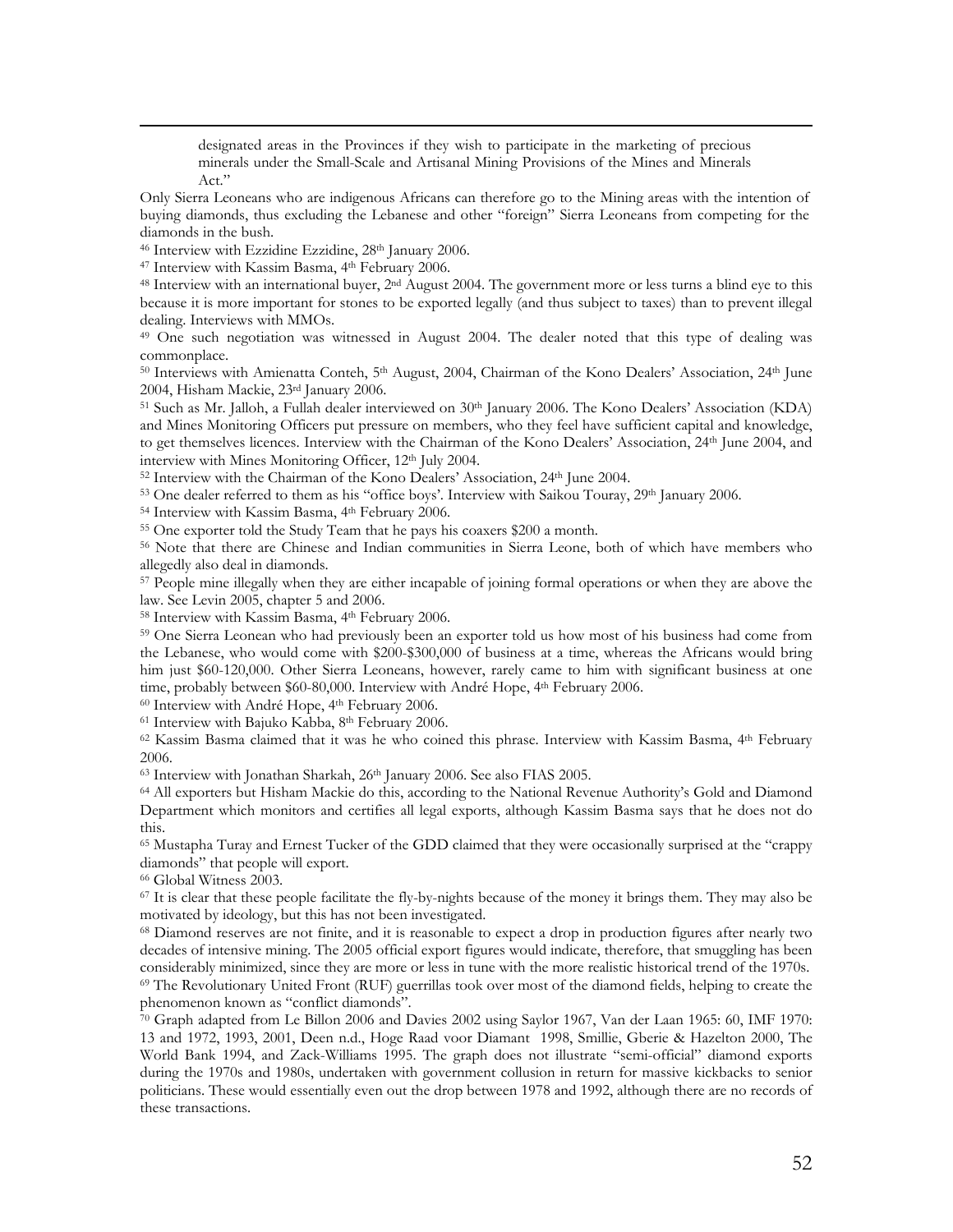<sup>71</sup> GDD Official Statistics provided by Ernest Tucker.<br><sup>72</sup> Interviews with Lawrence Ndola Myers, 23<sup>rd</sup> January 2006, Ernest Tucker, 6<sup>th</sup> February 2006, Hisham<br>Mackie, 23<sup>rd</sup> January 2006, and Kassim Basma, 4<sup>th</sup> Februa

Mackie, 23<sup>rd</sup> January 2006, and Kassim Basma, 4<sup>th</sup> February 2006.<br><sup>73</sup> GDD Official Statistics provided by Ernest Tucker.<br><sup>74</sup> Some asked the researchers if they knew of anyone interested in funding them.<br><sup>75</sup> Interview July 2004 were equivalent to 70% of total licences for the year. Licences issued Feb-July 2005 were 102. If this is 70% of total for the year, then 2005's total should have been 152.)<br><sup>81</sup> Based on the same method of calculation.<br><sup>82</sup> 50 diggers per acre x 2400 licensed miners is 120,000 diggers.<br><sup>83</sup> In Sierra Leone, licenses are se

basic standards in the production of goods or the delivery of services. See also FIAS 2005.<br><sup>84</sup> See Schedule 1 of the "Details of Policy Measures Relating to Small Scale and Artisanal Mining and

Marketing of Precious Minerals'. Government of Sierra Leone, February 2005. Thanks also to Tani Pratt of CEMMATS Group Ltd.<br><sup>85</sup> This is actually an export duty, not a royalty. See Ketelaar 2005: 8.<br><sup>86</sup> Interviews with Jonathan Sharkah, 26<sup>th</sup> January 2006, and Alex Kalloko (licence-holder), 29<sup>th</sup> January 2006.<br><sup>87</sup> Based o

Table 6), 5% of 60% of \$141 million is \$4.2million. On artisanal exports only it would have been \$3.5 million. 88 Interviews with Jan Ketelaar, Jonathan Sharkah, Femi Kamara. 89 FIAS 2005: 97.

% Income Tax Act of 2000, Sixth Schedule (4).<br><sup>91</sup> FIAS 2005: 98.<br><sup>92</sup> Income Tax Act of 2000 (First Schedule), and Tani Pratt 2005.

<sup>93</sup> Interviews with Hisham Mackie, Kassim Basma, and Andre Hope.<br><sup>94</sup> Interview with Hisham Mackie, 23<sup>rd</sup> January 2006.<br><sup>95</sup> Telephone conversation with Kassim Basma, 9<sup>th</sup> February 2006.<br><sup>96</sup> Mrs. Fawaz claimed that Koi

and Kabba are based in Freetown where miners can have greater anonymity when exchanging dollars for leones.

<sup>98</sup> The Guaranty Trust Bank is deemed to be more reliable on this point, though not perfect.<br><sup>99</sup> During his time as a diamond exporter in 2003 and 2004, André Hope had an arrangement with Leocem, the national cement manufacturer, to exchange dollars and Leones in this way. Kassim Basma, however, claimed he no longer did such exchanges because the Banks now make it difficult to do so.<br><sup>100</sup> Obviously this is also a means of keeping the authorities on the side of the West Africans. (The Five

Country Committee comprises nationals of Nigeria, Gambia, Mali, Senegal and Niger.)<br><sup>101</sup> Interview with Kassim Basma, 4<sup>th</sup> February 2006.<br><sup>102</sup> One dealer told the Study Team that he paid \$500 (about 20% of the licence c

<sup>103</sup> The UTB also handles Western Union transactions; about \$100,000 passes through the UTB a month in the form of money transfers.

104 Interview with Hasiatu G. Agbajie, Manager (Credit Department) Union Trust Bank, Freetown, February 2006. The issue of land and property laws in Sierra Leone is further complicated by Sierra Leone's antiquated citizenship laws, which are now under review by the Law Reform Commission. Non-citizens, including<br>Lebanese who were born in the country, cannot own land or real estate; these can only be leased to them.

<sup>105</sup> Interview with Mr. Jabbie, Manager, Guaranty Trust Bank, Bo Branch, January 2006). The GTB also handles Moneygram money transfers.<br><sup>106</sup> Interview with Aknola George-Taylor, 6<sup>th</sup> February 2006.<br><sup>107</sup> Interview with BSL official/researcher Joseph Tucker and Dominic Mansaray, Assistant Director of

Banking, Freetown, February 2006.